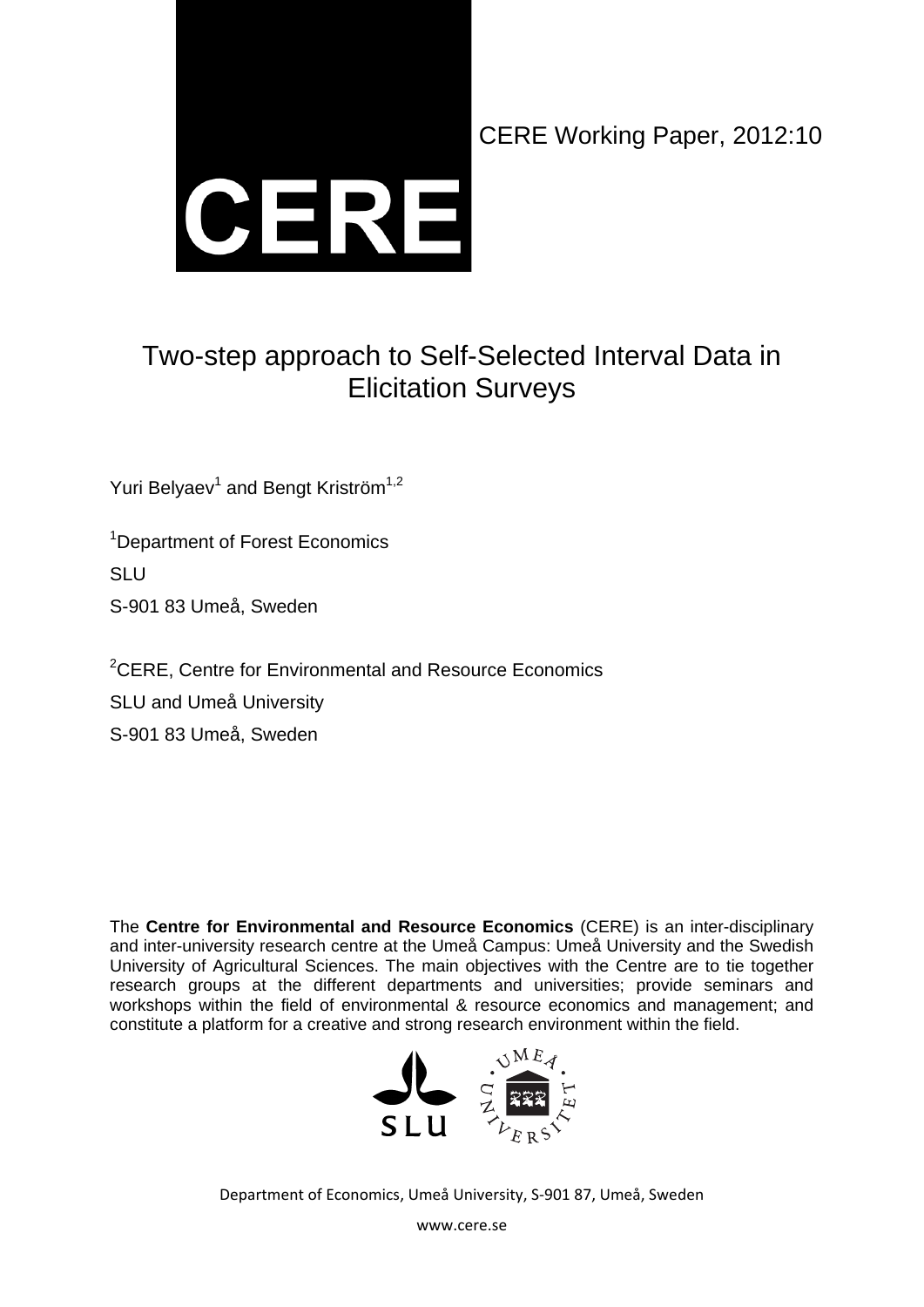# Two-step approach to Self-Selected Interval Data in Elicitation Surveys

Yuri Belyaev and Bengt Kriström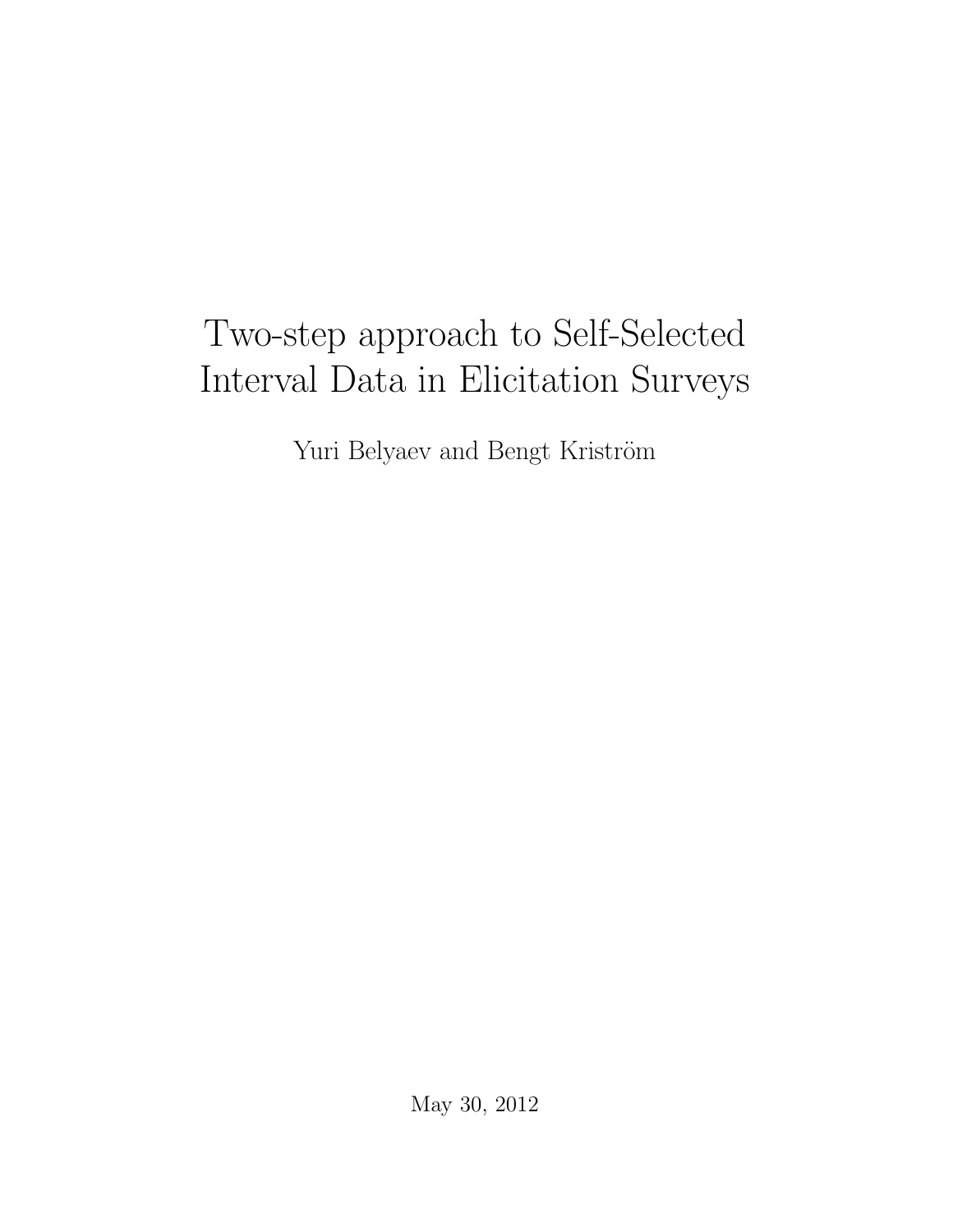## $^\mathrm{1}$   $\,$  TWO-STEP APPROACH TO SELF-SELECTED INTERVAL DATA IN  $\,$   $^\mathrm{1}$  $\rm _2$   $\rm _2$   $\rm _2$   $\rm _2$   $\rm _2$   $\rm _2$   $\rm _2$   $\rm _2$   $\rm _2$   $\rm _2$   $\rm _2$   $\rm _2$   $\rm _2$   $\rm _2$   $\rm _2$   $\rm _2$   $\rm _2$   $\rm _2$   $\rm _2$   $\rm _2$   $\rm _2$   $\rm _2$   $\rm _2$   $\rm _2$   $\rm _2$   $\rm _2$   $\rm _2$   $\rm _2$   $\rm _2$   $\rm _2$   $\rm _2$   $\rm _$

#### $3$  $\frac{1}{4}$   $\frac{1}{4}$   $\frac{1}{4}$ Yuri Bely[a](#page-2-1)ev<sup>a</sup> and Bengt Kriström<sup>[b](#page-2-2)</sup>

5 5 We propose a novel two-step approach to elicitation in surveys and provide 6 6 combine self-selected intervals in a first step and then employ brackets generated 7 7 from the intervals in a second step. In this way we combine the advantages of self-8 8 selected intervals, mainly related to the fact that individuals often find it difficult 9 9 to report a precise point-estimate of a quantity of interest, with the documented  $10$ 11 11 assumptions on dependency between the self-selected intervals and their points of 12 12 interest. Our set-up necessitates development of new statistical models. First, we 13 13 propose a stopping rule for sampling in the first step. Second, Theorem 1 proves that the proposed non-parametric ML-estimator of the underlying distribution 14  $15$  15 supporting statistical theory for the models suggested. The essential idea is to usefulness of brackets. Because the brackets are generated from the first sample we sidestep the thorny problem of the optimal design of brackets and additional function is consistent. Third, a special recursion for quick estimation of the ML-

<span id="page-2-0"></span> $16$  16  $\frac{1}{2}$   $\frac{1}{2}$   $\frac{1}{2}$  16 17 17 tal impacts, mitigation measures and costs in regulated waters". It has been established <sup>18</sup> 18 and financed by Elforsk, the Swedish Energy Agency, the National Board of Fisheries<sup>18</sup> 19 19 and the Swedish Environmental Protection Agency. Partial funding from the "PlusMinus 20 20 Program" (http://www.plusminus.slu.se) is also gratefully acknowledged. We thank the 21 21 <sup>22</sup> tal and Resource Economics, Göteborg, Sweden, June 25-28, 2008, IISA Conference Jan<sup>22</sup> <sup>23</sup> 4-8, 2010, Visakhapatnam, (Andhra U., Waltair), India, and seminar participants at the <sup>23</sup> 24 Department of Mathematics & Mathematical Statistics, University of Umeå and Depart-24 25 ment of Forest Economics, SLU-Umeå, for useful input on earlier versions. Special thanks 25 26 26 <sup>27</sup> <sup>a</sup> Department of Forest Economics SLU 901 83 Umeå Sweden <sup>27</sup> <sup>1</sup>Department of Forest Economics, 901 83 Umeå, Sweden. The research presented in this paper was carried out as a part of the R&D programme "Hydropower - Environmenparticipants at the 15th Ulvön Conference on Environmental Economics, Ulvön, Sweden, June 17-19, 2008, 16th Annual Conference of the European Association for Environmento Cecilia Håkansson for contributing the data and providing other useful input to the paper. The usual disclaimer applies.

<span id="page-2-1"></span>28 28 [yuri.belyaev@sekon.slu.se](mailto:yuri.belyaev@sekon.slu.se); http://[www.sekon.slu.se](http://www.sekon.slu.se) <sup>a</sup>Department of Forest Economics SLU, 901 83 Umeå, Sweden.

<span id="page-2-2"></span> $29$  $b$ Centre for Environmental & Resource Economics (CERE), 901 83 Umeå, Sweden. Sweden. [bengt.kristrom@sekon.slu.se](mailto:bengt.kristrom@sekon.slu.se); http://[www.cere.se](http://www.cere.se)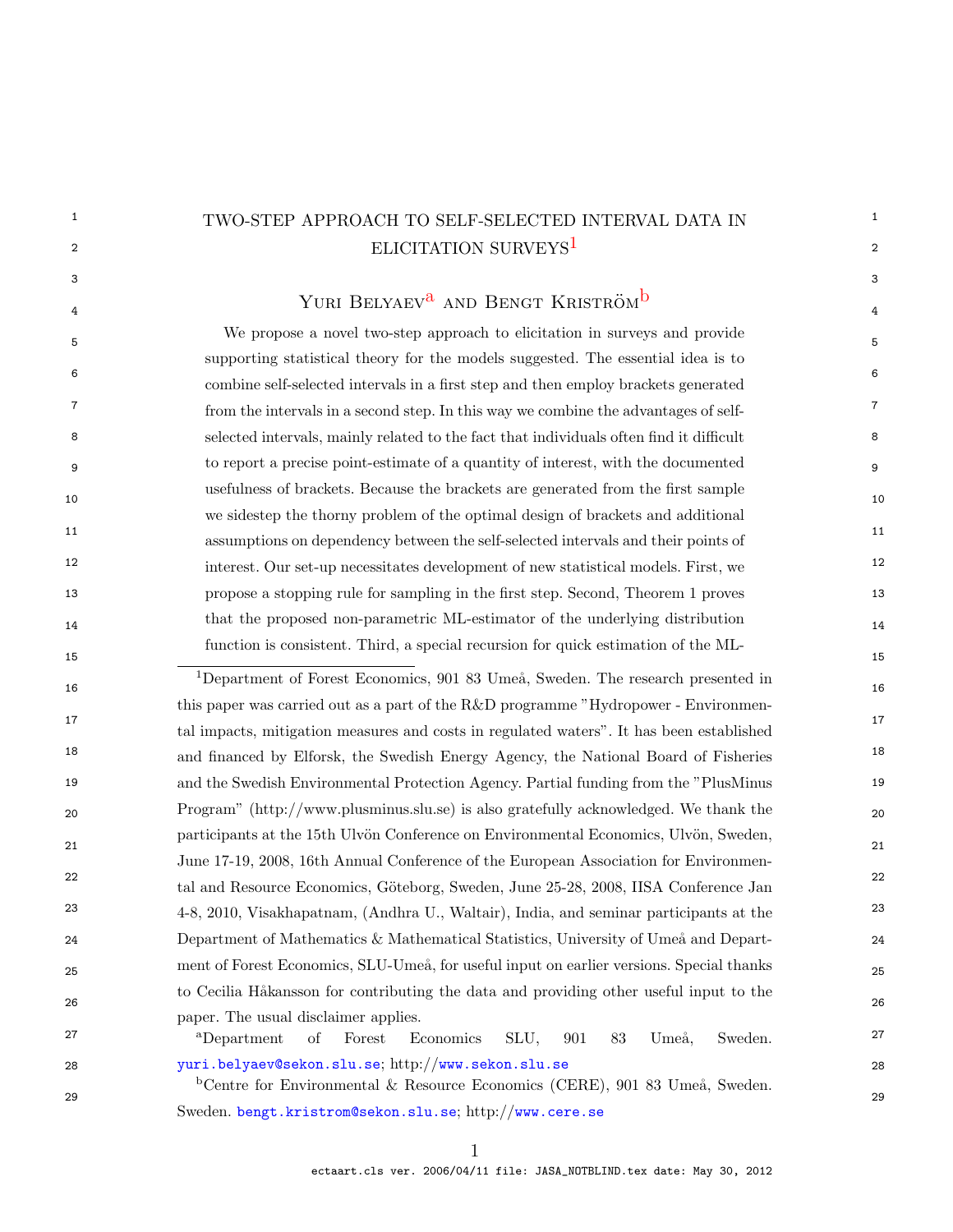<sup>1</sup> 1 estimators is suggested. Theorem 2 shows that the accuracy of the estimator <sup>1</sup> 2 2 can be consistently estimated by resampling. Fourth, we have developed an R-3 3 package for efficient application of the method. We illustrate the approach using 4 4 the problem of eliciting willingness-to-pay for a public good.

 $5$ Keywords: Interval data, Maximum Likelihood, Turnbull estimator, willingness-to-pay, quantitative elicitation, resampling..

#### 7 7 1. INTRODUCTION

 $6$ 

<sup>8</sup><br>When asking quantitative survey-questions, there is an intuitively ap-9 9 pealing advantage in letting the respondent choose an interval, rather than 10 10 forcing him or her to state a point (or to choose one of a number of presented <sup>11</sup> brackets). A point (or a given bracket) is, for all practical purposes, a spe-12 12 cial case of a self-selected interval. Several empirically observed phenomena 13 13 provides additional motivation. One is that the respondent might not be <sup>14</sup> completely certain about the answer. When asked about, say, the distance 15 15 to the next city, we typically use a convenient round number or present <sup>16</sup> 16 16 16 16 an interval ("it is about 15-20 miles from here"). It seems natural that the <sup>17</sup> elicitation mechanism should allow for such behavior. The individual might <sup>18</sup> 18 also refuse to answer the question because of uncertainty, see [Belyaev and](#page-44-0) <sup>18</sup> <sup>19</sup> 19 Kriström [\(2010,](#page-44-0) [2012\)](#page-44-1), Håkansson [\(2007,](#page-45-0) [2008\)](#page-45-1) and [Manski and Molinari](#page-45-2)<sup>19</sup>  $(2010)$  for evidence supporting this claim. Furthermore, because uncertainty 21 21 may vary in complex ways across individuals, a freely chosen interval intu-22 22 itively provides a better way of characterizing the underlying uncertainty, 23 23 compared to brackets or open-ended questions.

 24 Perhaps surprisingly, self-selected intervals are uncommon in the survey 25 literature. One reason could be that the handling of such interval data is not 26 part of the standard statistical literature. We propose to close some of this 27 gap, by proposing a statistical toolbox for such interval-questions, complete 28 with supporting statistical theory and publicly available software (written 29 29 in R) Wenchao, Belyaev and Kriström  $(2012)$ .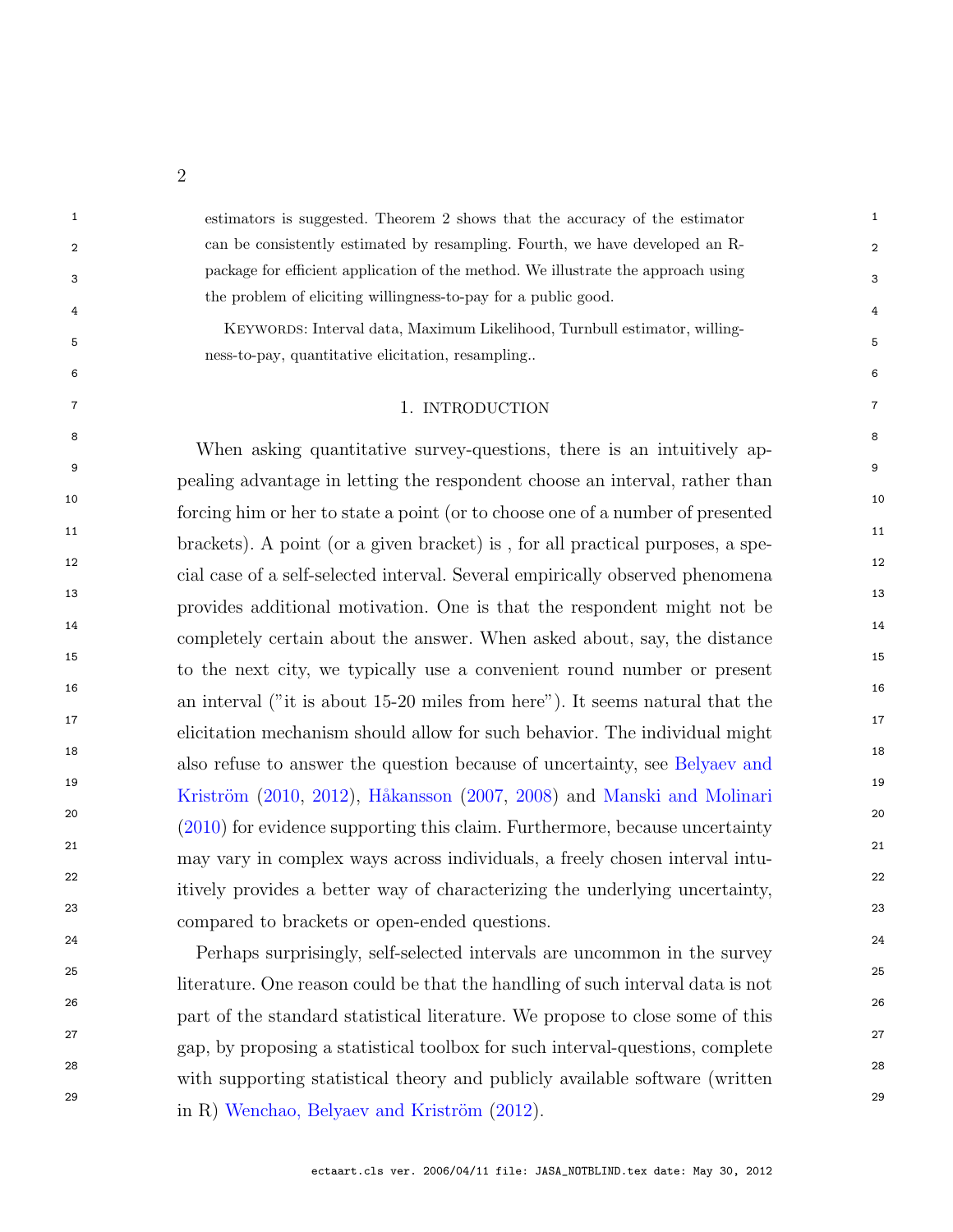<sup>1</sup> 1 1 The paper contains several new ideas and results. In survival analysis it 2 is typically assumed that the censoring intervals are independent of the un- 3 observable points of interest and that the intervals cover only some of the 4 points, see [Jammalamadaka and Mangalam](#page-45-4) [\(2003\)](#page-45-4), [Klein and Moeschberger](#page-45-5) 5 [\(1997\)](#page-45-5), [Turnbull](#page-45-6) [\(1976\)](#page-45-6). Our model does not put any restriction on the 6 dependence between self-selected intervals and their associated (but unob- 7 servable) points; the model can be viewed as a generalization of the non- 8 parametric ML-estimator for general censoring proposed by [Turnbull](#page-45-6) [\(1976\)](#page-45-6). 9 However, the use of a single self-selected interval turns out to lead to a funda- 10 mental identifiability issue. To overcome this problem, we introduce a new <sup>11</sup> two-step approach. We thus employ a second question in second sample, <sup>11</sup> 12 which we use to fine-grain the information from the first step. The second 13 step depends on the first in a way that has not been explored before in the 14 survey literature: the second step brackets are generated by self-selected 15 intervals collected on the first step. We derive a sampling stopping rule 16 which enables the analyst to formally address the problem of sample size 17 in the first step. We couch our model within a contingent valuation experi- 18 ment, in which the individual is asked about his willingness-to-pay (WTP) 19 for a public good. This is a natural application of our ideas, because such 20 questions typically involve unfamiliar goods (such as improvements in en- 21 vironmental quality) and a choice situation that individuals are typically 22 not familiar with. While this is a natural application our approach has wide 23 applicability.

<sup>[2](#page-5-0)4</sup> <sup>24</sup> The paper is structured as follows. In section 2 we describe basic as-<sup>25</sup> 25 sumptions and present the two-step sampling plan. In Section [3](#page-8-0) we analyze 26 intervals, stated by randomly sampled respondents, by using multinomial 27 processes. Section [4](#page-11-0) details the statistical model and the corresponding log-<sup>28</sup> 28 likelihood. Theorem [4.1](#page-14-0) collects the properties of the proposed estimators <sup>29</sup> 29 and Theorem [4.2](#page-18-0) gives properties of their accuracy. Section [5](#page-21-0) provides a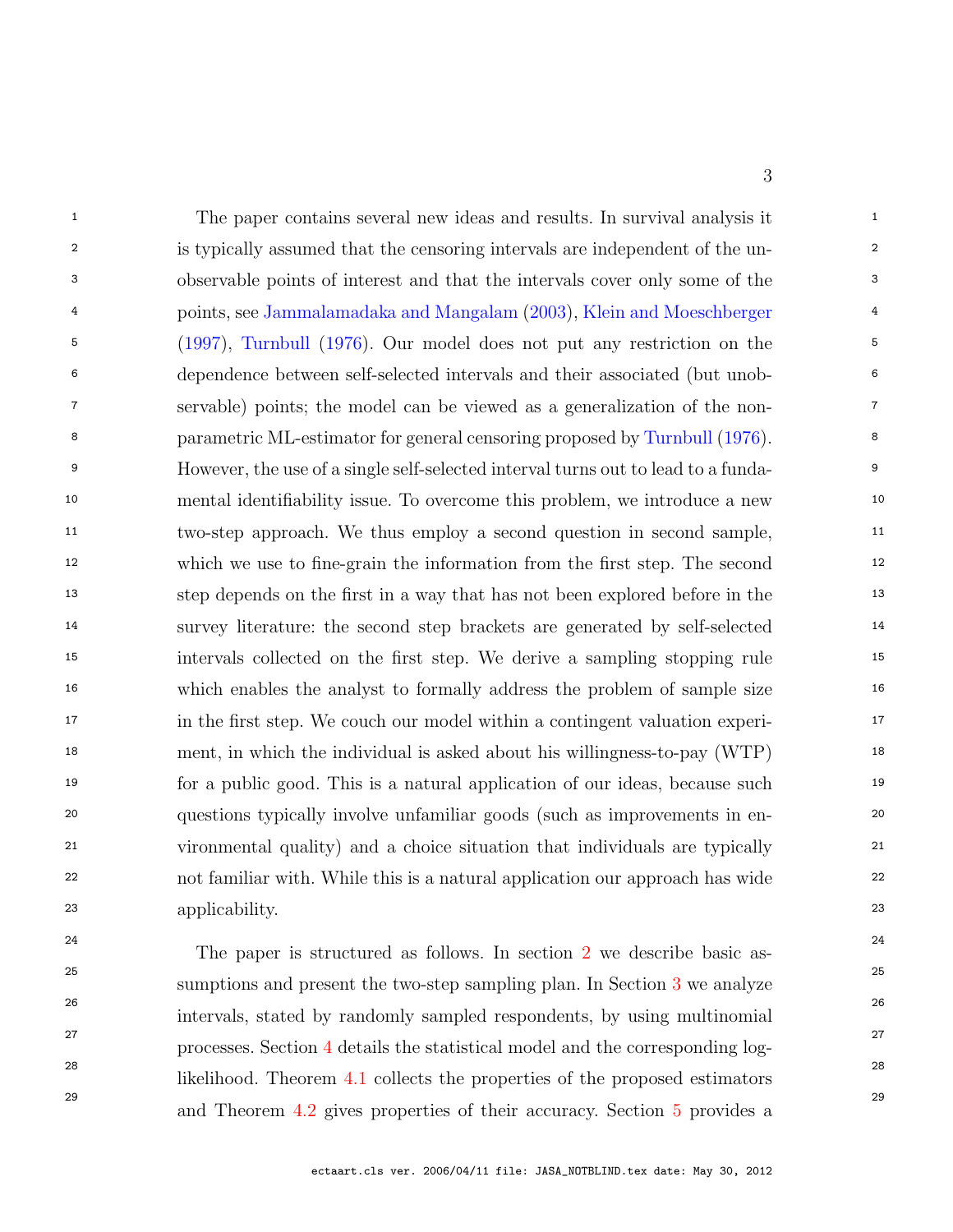<sup>1</sup> 1 simulation experiment. Section [6](#page-33-0) concludes. Proofs are in an Appendix.

### <span id="page-5-0"></span>2  $\sim$  2 3 3 2. BASIC ASSUMPTIONS

<sup>4</sup> Surveys make up the life-blood of empirical research in the social sciences 5 5 in general and in economics in particular. Employment surveys, investment 6 6 surveys, inflation surveys are traditional examples, to which we can add the 7 7 growing recent literature on the valuation of public goods. A key issue in any 8 8 survey is the elicitation architecture, i.e. the way of elicitating information <sup>9</sup> from the respondent.<sup>[1](#page-5-1)</sup> The choice is essentially between two types of survey <sup>10</sup> questions, the open-ended and the closed-ended.<sup>[2](#page-5-2)</sup> Rather than eliciting a<sup>10</sup> <sup>11</sup> 11 point estimate or select between given brackets, we first ask the individual 12 12 to choose any interval of choice containing the point of interest.

 $13$  $14$  $15$  15  $16$  $17$  and  $17$ Potential applications include, but are not limited to: recall situations ("How many days were you unemployed the first quarter of last year?", "What was your net income the previous year of taxation"?), projections ("What is your best forecast of the next year's interest rate?") or contingent valuation studies ("How much are you maximally willing to pay for the

<span id="page-5-1"></span><sup>19</sup> 19 <sup>1</sup>Perhaps the closest literature to our general approach is significant body of literature 20 20 in psychology, statistics and survey research that provides approaches to elicit probability 21 21 survey of many issues in survey research, in particular regarding response errors and 22 22 biases across formats is given in [McFadden et al.](#page-45-7) [\(2005\)](#page-45-7). distributions, for a survey, see e.g. [Garthwaite, Kadane and O'Hagan](#page-44-2) [\(2004\)](#page-44-2). A compact

<span id="page-5-2"></span><sup>23</sup> 23 <sup>2</sup>Each of these can be further sub-divided into several categories. For example, closed-24 24 ended questions can be based on a Likert-scale (e.g. from "strongly disagree" to "strongly 25 25 tion (e.g. 'rank the following items from 1 to 5'), and a binary question (" are you willing <sup>26</sup> to pay x USD for this public good" (yes, no)). There are also several variants of the open-27 27 ended questions, such as "How much are you willing to pay for this public good?" or 28 28 "How did you make that choice?". The choice between the open and closed-ended ques-29 29 agree"), a multiple choice (e.g. 'circle one of the following alternatives'), an ordinal questions is not straightforward, because they have advantages and disadvantages in different situations, see [Fink](#page-44-3) [\(1985\)](#page-44-3).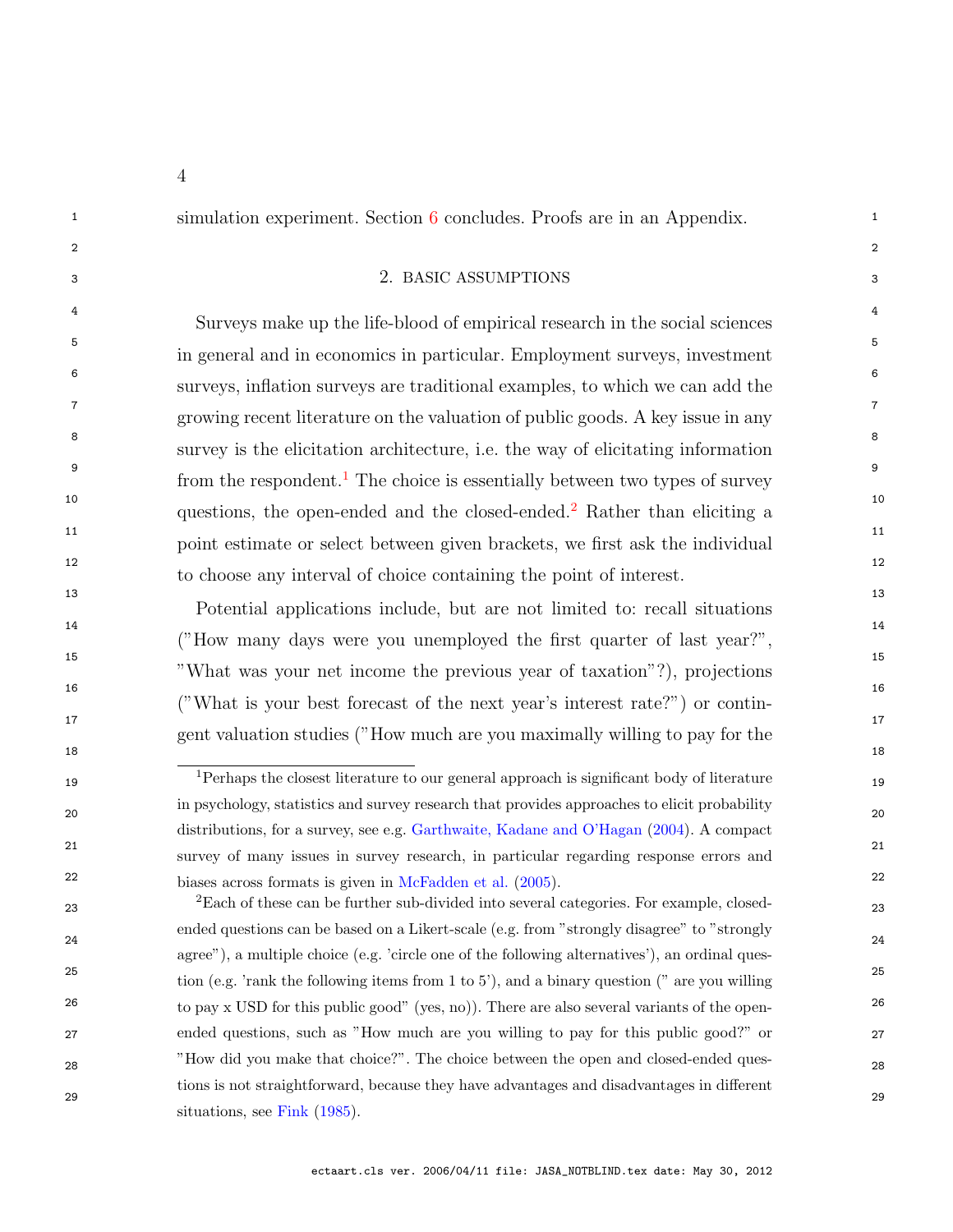<sup>1</sup> suggested change?"). As [Manski and Molinari](#page-45-2) [\(2010\)](#page-45-2) points out intervals 2 2 are more common in daily communication than we ordinarily think. Thus, 3 3 weather reports and pilot communications include a form of implicit inter-<sup>4</sup> val, e.g. when meteorologists report that the wind blows from the "north" <sup>5</sup> 5 means that the wind direction lies in the interval [337.5., 22.5.]." This kind 6 6 of rounding is also prevalent in many types of surveys; it is well-documented 7 7 that individuals often round their answers to open-ended survey questions, 8 8 see [Rosch](#page-45-8) [\(1975\)](#page-45-8), [Schaeffer and Bradburn](#page-45-9) [\(1989\)](#page-45-9), [Huttenlocher, Hedges and](#page-45-10) 9 9 [Bradburn](#page-45-10) [\(2008\)](#page-45-10), [Hurd et al.](#page-44-4) [\(1998\)](#page-44-4), [Hobbs](#page-44-5) [\(2004\)](#page-44-5), and [van Exel et al.](#page-45-11)  $(2006)$  10  $(2006).$  $(2006).$ 

<sup>11</sup> The basic problem is that when a respondent is to report a point, he<sup>11</sup> <sup>12</sup> sometimes round it to describe a sentiment that really is an interval. [Manski](#page-45-2) <sup>13</sup> 13 [and Molinari](#page-45-2) [\(2010\)](#page-45-2) present an approach to deal with such intervals, which <sup>13</sup> <sup>14</sup> is different from the one suggested here. The difference arises partly because <sup>14</sup> <sup>15</sup> we ask the respondent to select a point or an interval, not both. In addition, <sup>16</sup> we take the view that the individual chooses a particular interval from an <sup>16</sup> 17 17 unobserved set of admissible intervals.

<sup>18</sup><br>Another advantage with the self-selected intervals is that they arguably 19 19 provide a richer picture of any underlying response uncertainty, compared to 20 20 bracketing and some recent approaches to cater for respondent uncertainty <sup>21</sup> in contingent valuation. The currently most popular elicitation approach<sup>21</sup> 22 22 in contingent valuation is a payment card containing several different costs 23 23 for a public good, combined with a question about how certain the respon-<sup>24</sup> dent feels about paying a certain cost (e.g. "definite yes", "probably yes", <sup>24</sup> 25 25 "probably no" and "definite no"). Recent analysis shows that including such 26 26 uncertainty-assessments in the survey instrument may affect the estimate <sup>27</sup> <sup>27</sup> of valuations. For a review of this literature in this area see [Broberg and](#page-44-6) <sup>27</sup> <sup>28</sup> <sup>28</sup> <sup>28</sup> Brännlund [\(2008\)](#page-44-6). The intervals do not burden the respondent with the task 29 29 of categorizing his uncertainty about a certain quantity and no issues arise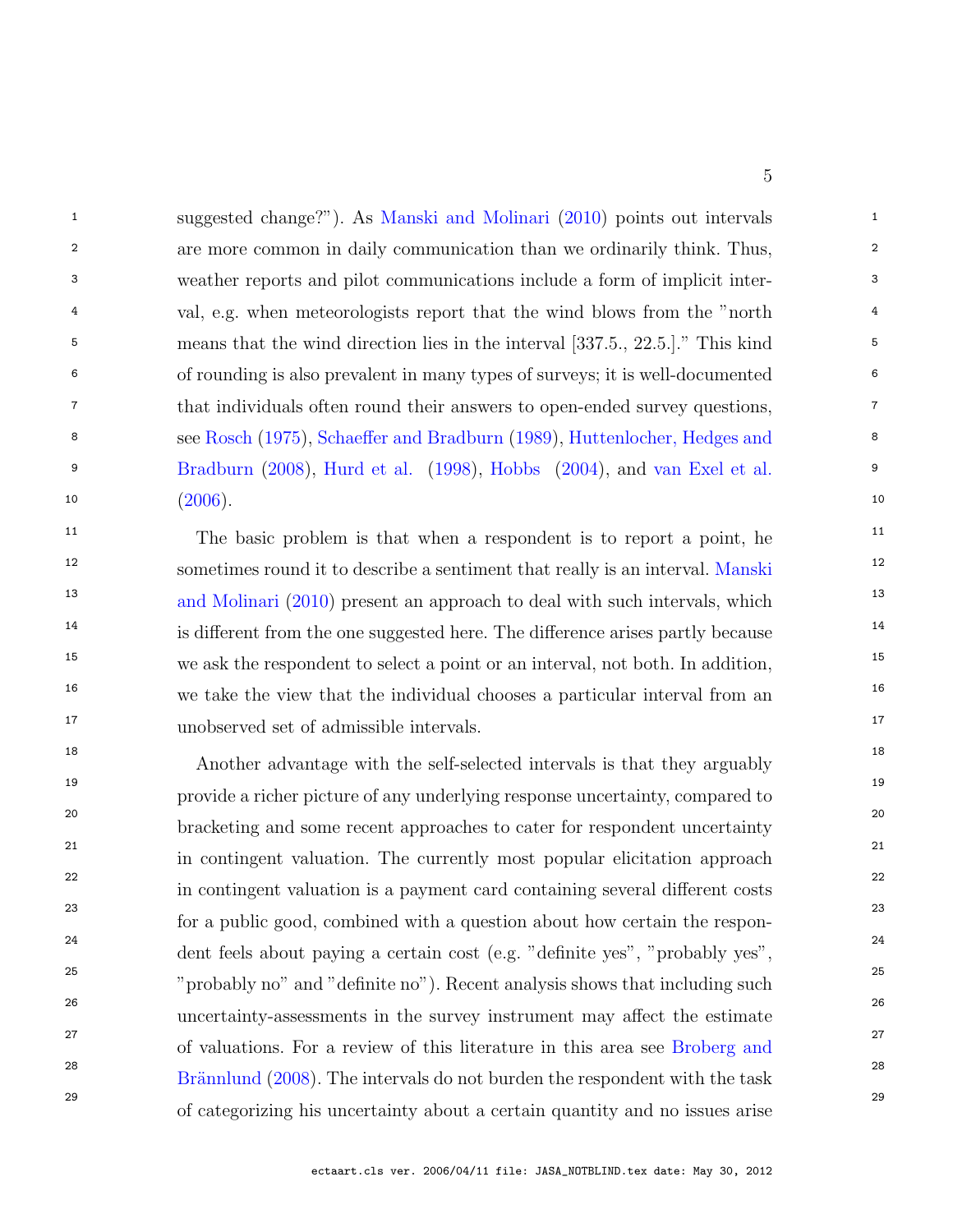<sup>1</sup> as to how such categories should be represented in an econometric model.<sup>[3](#page-7-0)</sup>

 2 Our illustration provides an example from contingent valuation, a widely 3 used approach to elicit individual's sentiment about non-priced goods or 4 services (eg environmental quality). Our objective is to measure WTP (for 5 an environmental improvement) and we will base our model on three basic 6 assumptions:

<span id="page-7-1"></span>7

 8 Assumption 1 Each respondent might not be aware of the exact location <sup>9</sup> 9 9 9 of the true WTP-point. The respondents may freely choose intervals contain- 10 ing their true WTP-points. The ends of stated intervals may be rounded, e.g. to simple sums of coins or paper values of money.

<span id="page-7-2"></span><sup>12</sup> ASSUMPTION 2 The true WTP-points are independent of question mode,  $i.e.$  the content of a question does not change the true WTP-point in the  $13$ 14 self-selected WTP-interval.

16 ASSUMPTION 3 The pairs of true WTP-points and the stated self-selected 16 17 WTP-intervals, corresponding to different sampled individuals, are values 18 of independent identically distributed (i.i.d.) random variables (r.v.s).

<span id="page-7-3"></span>15

 20 The first part of Assumption [1](#page-7-1) has ample support in the contingent valua-<sup>21</sup> <sup>21</sup> tion literature. In the second part we naturally assume (but do not explicitly 22 state) that the individual chooses an interval such that WTP does not ex- 23 ceed his or her income. We explicitly allow for rounding in the final part of 24 Assumption [1.](#page-7-1) This is seldom, if ever, made explicit in the contingent val- 25 uation literature. Assumption [2](#page-7-2) is important. From some perspectives, this 26 assumption is very strong, given the evidence that exists on the differing 27 results between types of valuation questions. L et us come back to it later.

<span id="page-7-0"></span> 28 <sup>3</sup>Each category of uncertainty can be considered in terms of a threshold-parameter in 29 an ordered logit(probit) model. Assumptions are usually imposed on those parameters, an issue avoided here.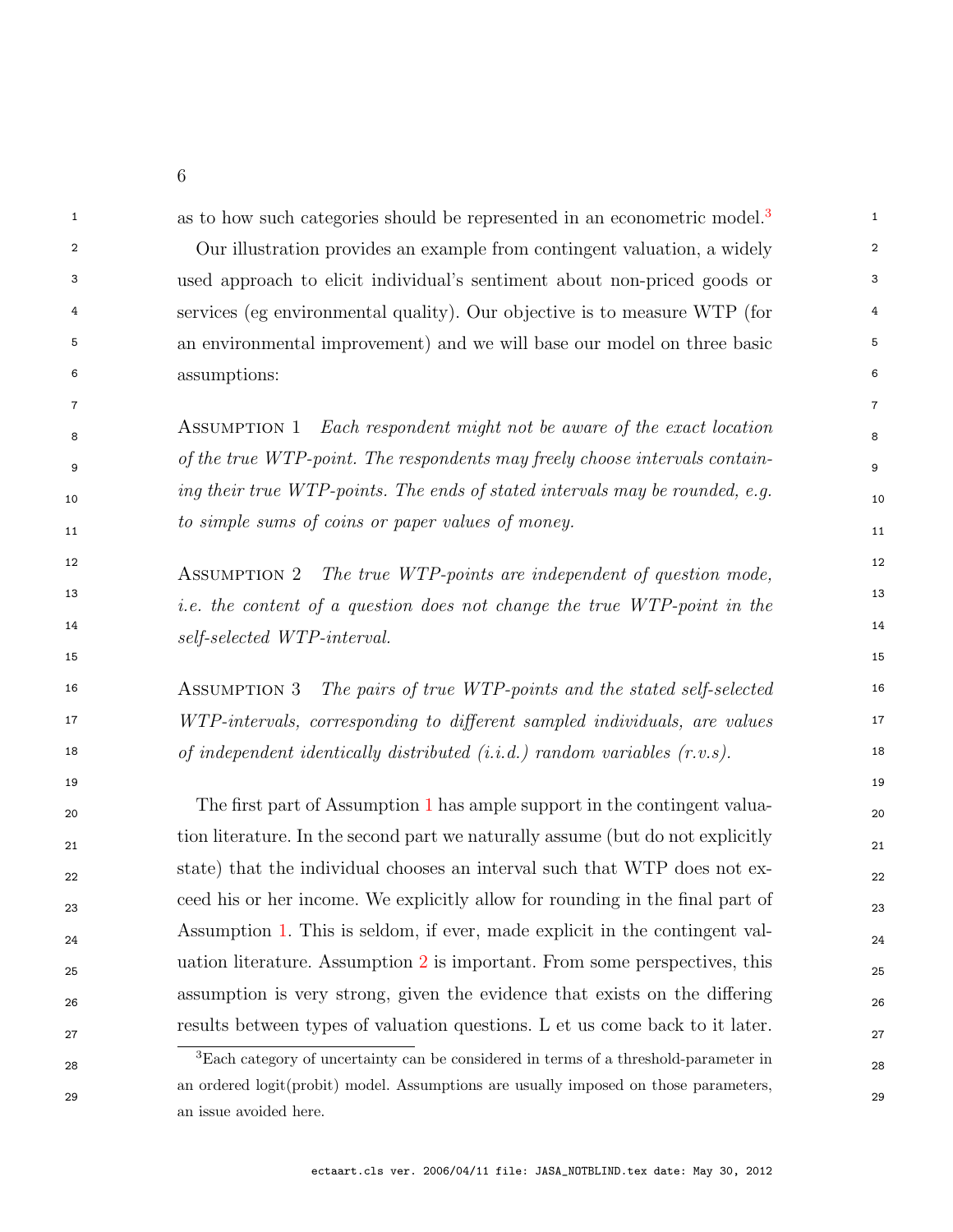<sup>1</sup> 1 Assumption [3](#page-7-3) is, typically, innocuous, in that most contingent valuation 2 2 applications are based on significant national samples.

#### <span id="page-8-0"></span> $3$  $\frac{1}{4}$  4 3. SAMPLING DESIGN

<sup>5</sup> 5 We consider the following *two-step plan* of data collecting. On the *first* <sup>6</sup> step randomly sampled individuals provide self-selected intervals that con- $\tau$  tain the true point. Let *n*, randomly sampled respondents, from a population  $\tau$ 8 8 P of interest, have stated intervals y n <sup>1</sup> = {y1, ..., yn}, y<sup>i</sup> = (yLi, yRi] con-<sup>9</sup> taining their WTP-points. Due to rounding, the same intervals can be com-<sup>10</sup> municated by different respondents. We consider *n* as a fixed non-random 11 mumber to the manufacture of the state of the state of the state of the state of the state of the state of the state of the state of the state of the state of the state of the state of the state of the state of the stat number.

12 From our assumptions it follows that we can consider  $y_1^n = \{y_1, ..., y_n\}$  12 <sup>13</sup> 13 13 as a realization of a multinomial random process  $\{Y_i\}_{i\geq 1}$  with the discrete <sup>14</sup> time parameter  $i = 1, 2, ...$  The r.v.s  $\{Y_i\}_{i \geq 1}$  are i.i.d. and the set of their <sup>15</sup> 15 values is a set containing all possible self-selected intervals  $\mathcal{U}_{all} = {\mathbf{u}_{\alpha}} :$ <sup>16</sup>  $P[Y_i = u_\alpha] > 0, \alpha \in A$ . The set  $\mathcal{U}_{all}$  can contain many different intervals <sup>17</sup>  $u_{\alpha}$  but due to rounding their number is finite.

<sup>18</sup> 18 18 18 There is a discrete probability distribution  $p_{\alpha} = P[\mathbf{Y}_i = \mathbf{u}_{\alpha}], \alpha \in A$ . The 19 19 set Uall and the probability distribution {pα, α ∈ A} are not known. In our 20 context  $\alpha$  is an integer index identifying  $\mathbf{u}_{\alpha}$ , i.e.  $\mathbf{u}_{\alpha'} \neq \mathbf{u}_{\alpha''}$  if  $\alpha' \neq \alpha''$ .

<sup>21</sup> All  $m(n) \leq n$  different intervals in  $y_1^n$  can be ordered by their endpoints.<sup>21</sup> <sup>22</sup> We write  $y_{i_1} < y_{i_2}$  if either  $y_{Li_1} < y_{Li_2}$ , or  $y_{Li_1} = y_{Li_2}$  but  $y_{Ri_1} < y_{Ri_2}$ . Then <sup>22</sup> 23  ${\bf y}_{i'_1} < {\bf y}_{i'_2} < ... < {\bf y}_{i'_{m(n)}}$  and we let  ${\bf u}_{hn} = {\bf y}_{i'_h}$  for all  ${\bf y}_i$  identical with  ${\bf y}_{i'_h}$ .

24 24 The collected data can be written as a list:

$$
\mathbf{d1}_n = \{..., \{h, \{u_{Lh,n}, u_{Rh,n}\}, t_{h,n}\}, ...\},
$$

<sup>27</sup> where ordering indexes  $h = 1, ..., m(n)$  of different intervals  $\mathbf{u}_{h,n} = (u_{Lh,n}, u_{Rh,n}]$ <sup>27</sup> 28 28 depend on the collected data  $y_1^n$ .

29 Let  $\mathcal{U}_{m(n),n} = {\mathbf{u}_{1,n}, ..., \mathbf{u}_{m(n),n}} \subseteq \mathcal{U}_{all}$  be the set of elicited intervals and 29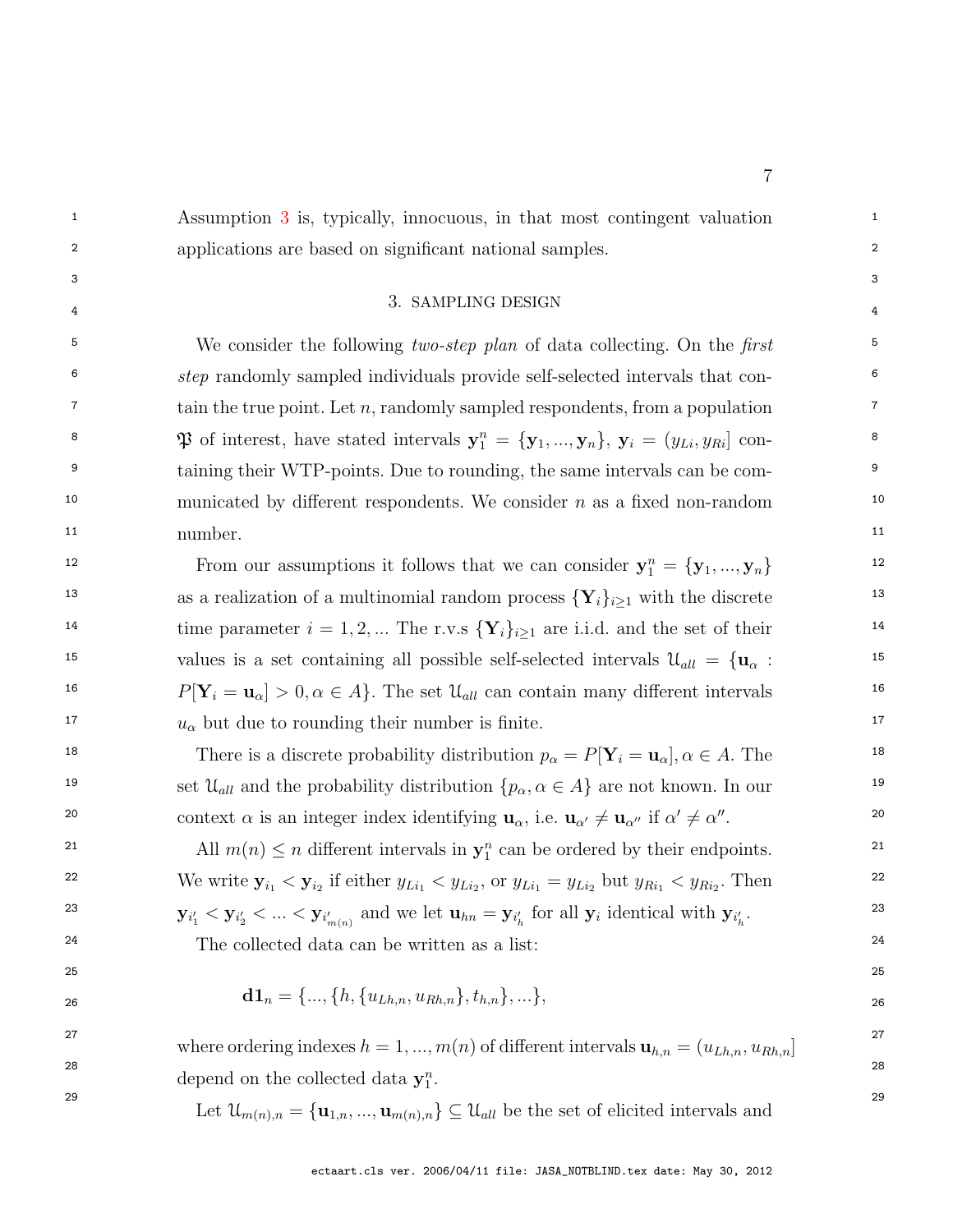$\mathbf{t}(n) = \{t_{1,n}, ..., t_{m(n),n}\}\$ be the numbers  $t_{h,n} = \sum_{i=1}^{n} I[\mathbf{y}_i = \mathbf{u}_{h,n}]$  of times 2 that  $\mathbf{u}_{h,n}$  was found in the data  $\mathbf{y}_1^n$ .

3 We are interested in estimating the fraction of respondents (in  $\mathfrak{P}$ ) that <sup>4</sup> will state WTP-intervals which are already in the set  $\mathcal{U}_{m(n),n}$ . Let  $p_c(n)$  <sup>4</sup> <sup>5</sup> be probability of the event that the last WTP-interval,  $y_n = u_{h_n,n}$ , in  $y_1^n$ , <sup>5</sup> <sup>6</sup> has been stated by at least one of the previous respondents,  $i < n$ . Then <sup>7</sup>  $t_{h_n,n} \geq 2$ . Let  $H_n$  be the r.v. to state a WTP-interval  $\mathbf{u}_{H_n,n}$  by the *n*-th <sup>8</sup> respondent  $\{H_n = h\} \subseteq \{X_i \in u_{hn}\}.$  The expectation  $E[I[t_{H_n,n} \geq 2]] =$ <sup>9</sup>  $p_c(n)$ . Therefore  $I[t_{h_n,n} \geq 2]$  can be considered as an unbiased estimate of <sup>10</sup>  $p_c(n)$ , and **t**(*n*) is a sufficient statistic with components  $t_{h,n}$ ,  $h = 1, ..., m(n)$ .

<sup>11</sup> Due to uniformly random sampling (simple random sampling without <sup>11</sup> <sup>12</sup> 12 replacement) of respondents from  $\mathfrak{P}, \mathbf{t}(n)$  is invariant with respect to any 13 permutation of intervals in  $y_i^n$ . Hence, after averaging  $I[t_{H_n,n} \geq 2]$  given  $\mathbf{t}(n)$ , we obtain the enhanced unbiased estimate of  $p_c(n)$ ,  $\hspace{1cm}$  14

<span id="page-9-0"></span> $15$  15

16 (3.1)  $P_{\mathcal{C}}(n) = \binom{n}{p} n$ ,  $\binom{n}{p}$  (3.1) (3.1)  $\hat{p}_c(n) = r(n)/n$ ,

17 and  $\sum_{i=1}^{m(n)}$  and  $\sum_{i=1}^{m(n)}$  and  $\sum_{i=1}^{m(n)}$  and  $\sum_{i=1}^{m(n)}$  and  $\sum_{i=1}^{m(n)}$  and  $\sum_{i=1}^{m(n)}$  and  $\sum_{i=1}^{m(n)}$  and  $\sum_{i=1}^{m(n)}$  and  $\sum_{i=1}^{m(n)}$  and  $\sum_{i=1}^{m(n)}$  and  $\sum_{i=1}^{m(n)}$  and  $\sum_{i=1}^{m(n)}$  an 18 18 <sup>19</sup>  $i - r(i)$  black balls. Let  $\mathcal{U}_{m(i),i}(1) = {\mathbf{u}_h : \mathbf{u}_h \in \mathcal{U}_{m(i),i}, t_{hi} = 1}, \mathcal{U}_{m(i),i}(2) =$ <sup>19</sup>  $\{ {\bf u}_h \; : \; \; {\bf u}_h \; \in \; \mathcal{U}_{m(i), i}, t_{hi} \; \geq \; 2 \}, \mathcal{U}_{m(i), i} \; = \; \mathcal{U}_{m(i), i}(1) \; \cup \; \mathcal{U}_{m(i), i}(2). \; \; {\rm If} \; \; {\bf y}_{i+1} \; \in \; 10^{-4}$ 21  $\mathcal{U}_{m(i),i}(2)$  then  $\Delta_c(i) = \hat{p}_c(i+1) - \hat{p}_c(i) = (i - r(i))/(i(i+1))$ . If  $\mathbf{y}_{i+1} \in$ <sup>22</sup>  $\mathcal{U}_{m(i),i}(1)$  then  $\Delta_c(i) = (2i - r(i))/(i(i+1))$ . If  $\mathbf{y}_{i+1} \notin \mathcal{U}_{m(i),i}$  then  $\Delta_c(i) =$ <sup>22</sup> 23 and  $(3.1)(1.6)$  and  $(2.3)$ <sup>24</sup> By calculating  $\hat{p}_c(i)$  for each  $i \leq n$  in [\(3.1\)](#page-9-0) we can observe the evolution of where  $r(n) = \sum_{h=1}^{m(n)} t_{h,n} I[t_{h,n} \geq 2]$ , and cap  $\hat{ }$  over  $p_c(n)$  denotes an estimate.We reduce our problem to a classical urn problem with  $r(i)$  white and  $-r(i)/(i(i+1)).$ 

<sup>[2](#page-23-0)5</sup> <sup>25</sup>  $\hat{p}_c(i)$ , see Fig. 2 in Section [5.](#page-21-0) The probability  $p_c(n)$  is increasing in n. Hence, <sup>26</sup> we can use  $\hat{p}_c(n)$  as a lower bound estimate for  $p_c(n')$ , for any  $n' > n$ . Then <sup>27</sup> 27 we may interpret  $\hat{p}_c(n)100\%$  as a lower bound estimate of the percentage 28 28  $29$ of all individuals in  $\mathfrak{P}$  who would claim an interval  $\mathbf{u}_h \in \mathcal{U}_{m(n),n}$ . We call  $p_c(n)$  a coverage probability.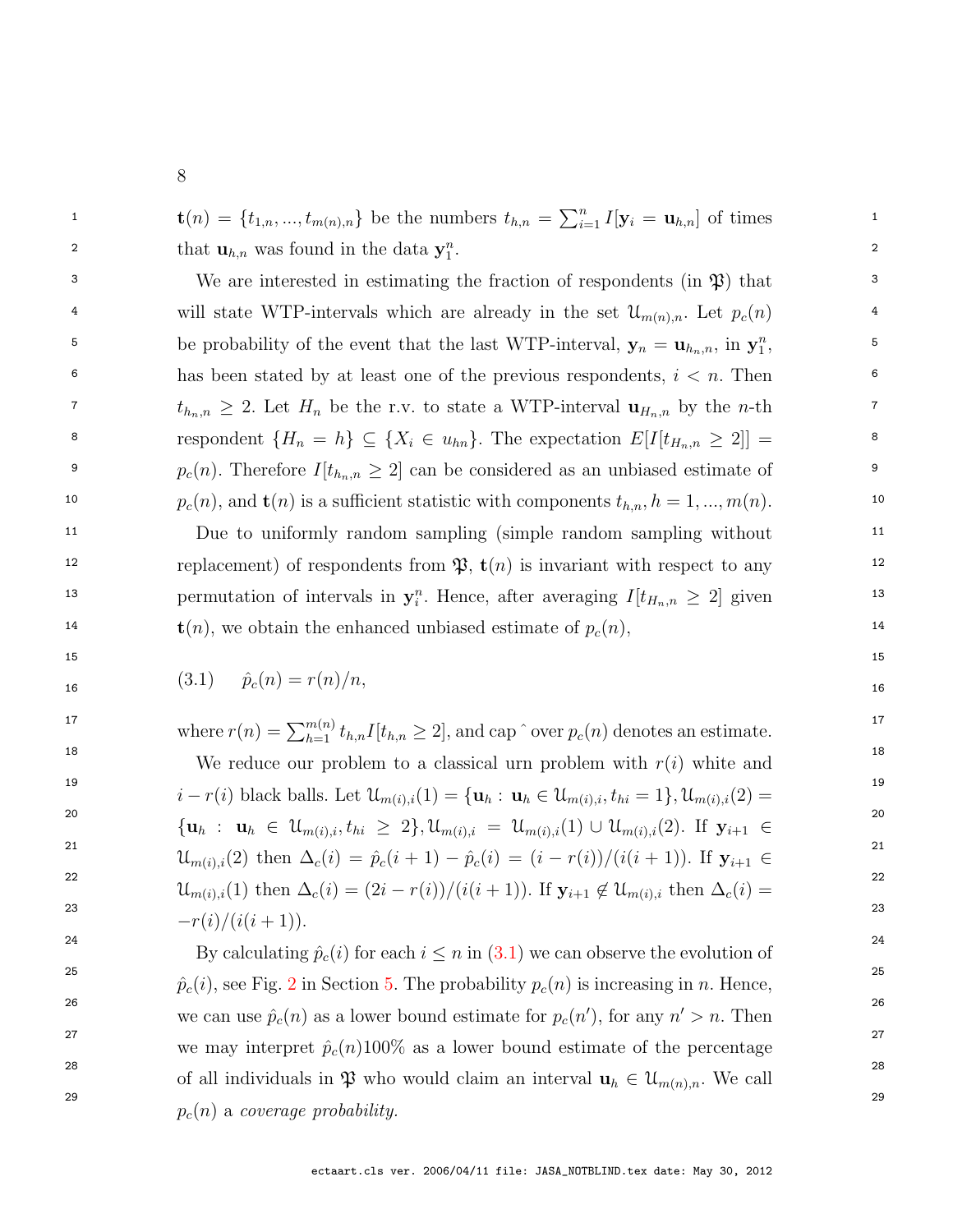<sup>1</sup> 1 The decision to stop collecting data on the first step can thus depend 2 on the value of  $\hat{p}_c(n)$ . If this value is not sufficiently close to 1, and if it 2 3 3 is possible to extend data collection, we have information about the value <sup>4</sup> 6 of so doing. Note that if the collection of data has stopped with  $n_1 \geq n$ <sup>5</sup> and  $\hat{p}_c(n_1) = r(n_1)/n_1$  then inferences about the WTP-distribution will <sup>5</sup> 6 6 only correspond to the subset of individuals who have WTP-intervals in  $\mathcal{U}_{m(n)}$  ,  $n \cdot$  .  $\mathcal{U}_{m(n_1),n_1}.$ 

<sup>8</sup> Henceforth, the number  $n_1$  of randomly sampled respondents is fixed  $\frac{8}{3}$ <sup>9</sup> and we suppress indexes, e.g. we will write  $\mathcal{U}_m = {\mathbf{u}_1, ..., \mathbf{u}_m}$  instead of 10  $\mathcal{U}_{m(n_1),n_1} = {\mathbf{u}_{1,n_1}, ..., \mathbf{u}_{m(n_1),n_1}}, \text{and } t_h \text{ instead of } t_{h,n_1}.$  We write  $\mathcal{U}_m, \mathbf{u}_h, \mathbf{v}_j, \mathcal{C}_h$  10 11 and  $\mathcal{D}_j$  instead of  $\mathcal{U}_{m_n,n_1}, \mathbf{u}_{hn_1}, \mathbf{v}_{jn_1}, \mathcal{C}_{hn_1}$  and  $\mathcal{D}_{jn_1}$ .

12 12 Let  $v_0 < v_1 < ... < v_{k-1} < v_k$  be ordered values of the end points of all 12 13 intervals  $u_h \in \mathcal{U}_m$ . We let  $v_{Lj} = v_{j-1}$  and  $v_{Rj} = v_j$ . Then the intervals in 14 the following collection  $V_k = {\mathbf{v}_1, ..., \mathbf{v}_j, ..., \mathbf{v}_k}$ ,  $\mathbf{v}_j = (v_{Lj}, v_{Rj}]$   $j = 1, ..., k$ , 14 15 15 15 are called *division intervals*. Each interval  $\mathbf{u}_h \in \mathcal{U}_m$  is the union of disjoint 15 16 16 division intervals

<span id="page-10-1"></span>
$$
\mathbf{u}_h = \bigcup_{j \in \mathcal{C}_h} \mathbf{v}_j, \quad \mathcal{C}_h = \{j : \mathbf{v}_j \subseteq \mathbf{u}_h\}.
$$

<span id="page-10-0"></span>19 19 19 19 19 Below we will also use the following sets of indices  $h$ ,

21 
$$
(3.3)
$$
  $\mathcal{D}_j = \{h : \mathbf{v}_j \subseteq \mathbf{u}_h\}, \quad j = 1, ..., k.$ 

 $20$ 

<sup>22</sup> Respondents' WTP-points  $\{x_i\}$  are values of i.i.d. r.v.s  $\{X_i\}$ . We need to <sup>23</sup> estimate the d.f.  $F[x] = P[X_i \leq x]$ , or equivalently, the survival function<sup>23</sup> <sup>24</sup> (s.f.)  $S[x] = 1 - F[x]$  of the true WTP-distribution. Let  $H_i, i = 1, ..., n_1$ , be 25 25 <sup>26</sup> the interval  $\mathbf{u}_h$  containing his/her WTP-point  $x_i$ ,  $\{H_i = h\} \subseteq \{X_i \in \mathbf{u}_h\}$ . 27 27 We let  $w_h = P[\{H_i = h\} \cap \{X_i \in \mathbf{u}_h\}], w_h \leq p_h = P[X_i \in \mathbf{u}_h], h = 1, ..., m.$ 28 28 28 28 28 The events  $\{H_i = h\} \cap \{X_i \in \mathbf{u}_h\}$  are observable, while events  $\{X_i \in \mathbb{R}^d\}$ i.i.d. r.v.s,  $H_i = h$  given that, on the first step, the *i*-th respondent has stated

<sup>29</sup>  $\mathbf{u}_{h'}$ ,  $h' \neq h$ , are not. The probability of the number of times  $t_1, ..., t_m$  that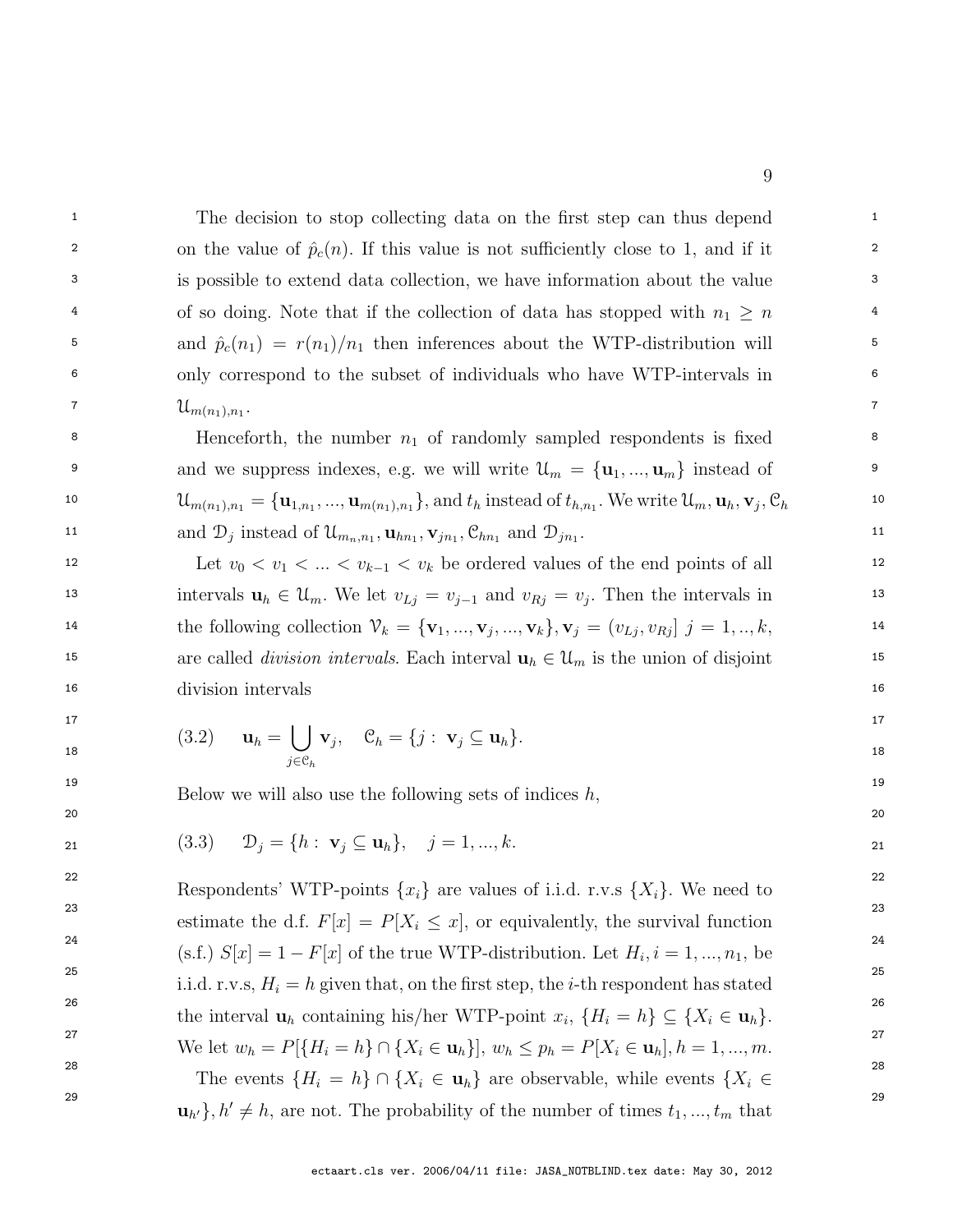<sup>1</sup> **u**<sub>1</sub>, ..., **u**<sub>m</sub> appears is  $\prod_{h=1}^{m} w_h^{t_h}$ , i.e. we have a multinomial distribution. The 2 2 corresponding normed log likelihood (llik) is

$$
\begin{aligned}\n\mathbf{1}_{4} & \qquad \qquad \text{llik}[w_{1}, \dots, w_{m}|t_{1}, \dots, t_{m}] = \sum_{h=1}^{m} \frac{t_{h}}{n_{1}} \text{Log}[w_{h}], \quad \sum_{h=1}^{m} t_{h} = n_{1}.\n\end{aligned}
$$

6 6 The maximum of llik over  $w_h \geq 0$ ,  $\sum_{h=1}^m w_h = 1$ , is attained at  $\tilde{w}_h = 0$  $t_h/n_1, h = 1, ..., m$ . Note that  $-\sum_{h=1}^m \check{w}_h \text{Log}[\hat{w}_h]$  is the empirical Entropy 8 8 of the multinomial distribution with probabilities {wˆ1, ...,wˆm}.

<sup>9</sup> 9 Let us now introduce the *second step* of data collection. We prolong ran-10 10 dom sampling of new (not yet sampled) individuals from the population  $\mathfrak{P}.$  In the second step each individual is to announce an interval containing  $\mathfrak{P}.$  $h$ is/her WTP-point. If the interval does not belong to  $\mathcal{U}_m$  then we do not include it in the collected data. If the interval  $\mathbf{u}_h$  belongs to  $\mathcal{U}_m$  then this respondent is asked to select an interval  $\mathbf{v}_j \in \mathcal{V}_k$ ,  $\mathbf{v}_j \subseteq \mathbf{u}_h$ , from the division  $v_k$  containing his/her true WTP-point. The respondents may well abstain 16 16 from answering this second question and we will cater for these events in 17 and concerted data. the collected data.

18 18 The collected data will be the list of triples d2<sup>n</sup>·<sup>2</sup> = {z1, ..., z<sup>n</sup>·<sup>2</sup> }, z<sup>i</sup> =  $\{i, \mathbf{u}_{h_i}, NA\}$  or  $\{i, \mathbf{u}_{h_i}, \mathbf{v}_{j_i}\}, NA$  is "no answer" to the additional question; 20 20 we call these triples singles and pairs. We suppose that n·<sup>2</sup> is sufficiently 21 large and that any  $\mathbf{v}_j \in \mathcal{V}_k$  was reported sufficiently many times. The size  $n_2$  of the data collected in the second step should be significantly larger 23 and  $\frac{1}{2}$  and  $\frac{1}{2}$  and  $\frac{1}{2}$  and  $\frac{1}{2}$  and  $\frac{1}{2}$  and  $\frac{1}{2}$  and  $\frac{1}{2}$  and  $\frac{1}{2}$  and  $\frac{1}{2}$  and  $\frac{1}{2}$  and  $\frac{1}{2}$  and  $\frac{1}{2}$  and  $\frac{1}{2}$  and  $\frac{1}{2}$  and  $\frac{1}{2}$  and  $\frac{$ than  $n_1$ .

#### <span id="page-11-0"></span>24 деном од 24 деном од 24 деном од 24 деном од 24 деном од 24 деном од 24 деном од 24 деном од 24  $25$ 4. STATISTICAL MODEL

| 26 | Henceforth we consider r.v.s $X_i$ and probabilities of events for individuals | 26 |
|----|--------------------------------------------------------------------------------|----|
| 27 | who being asked would have intervals included in $\mathcal{U}_m$ .             | 27 |
| 28 | Let us consider the conditional probabilities                                  | 28 |
| 29 |                                                                                | 29 |
|    | $w_{hj} = P[H_i = h \mid X_i \in \mathbf{v}_j].$                               |    |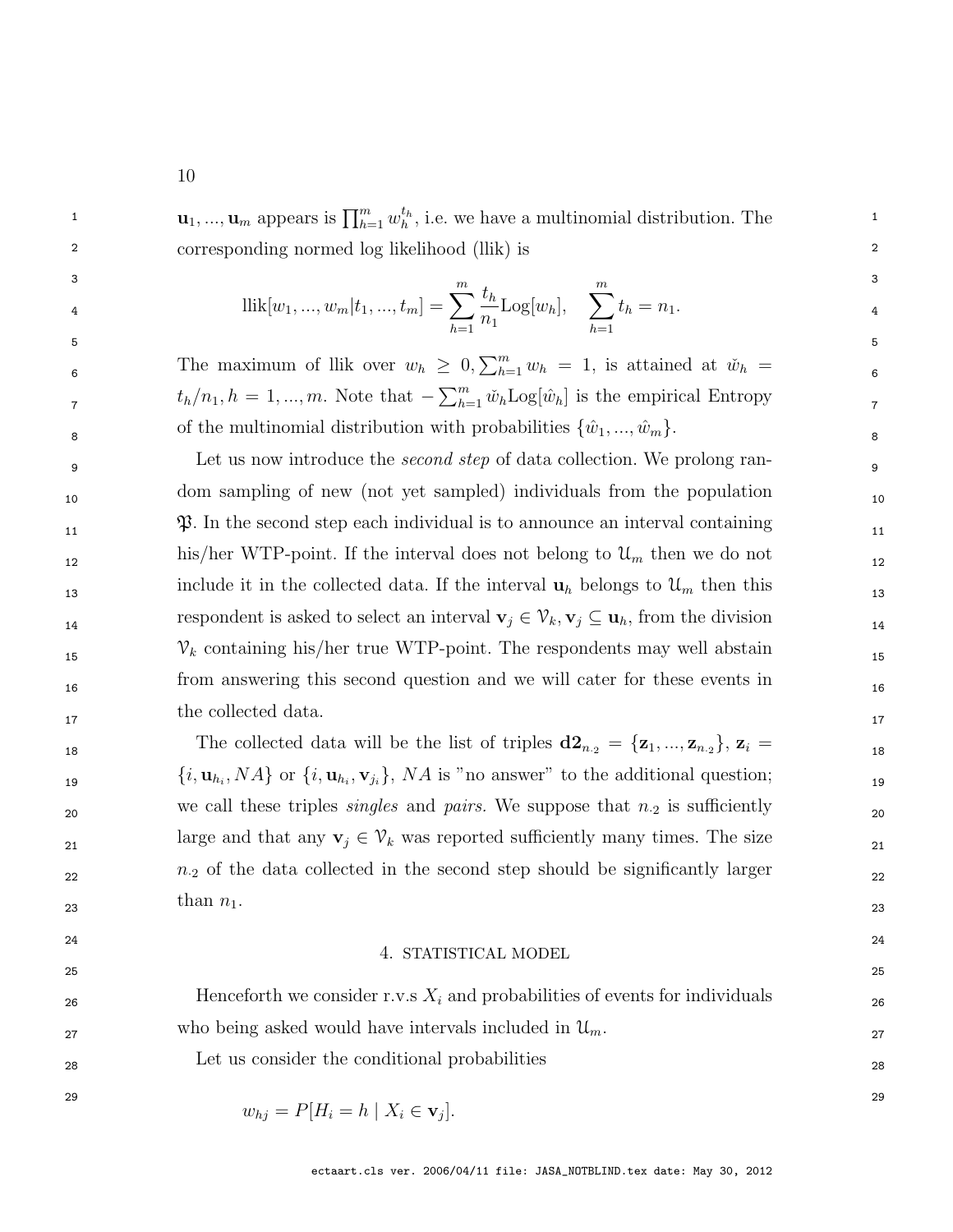<sup>1</sup> 1 We call a pair of h, j compatible if  $\mathbf{v}_j \subseteq \mathbf{u}_h$ . It is not possible to identify <sup>2</sup> the true WTP-distribution if we only have the data  $d\mathbf{1}_{n_1}$  obtained on the <sup>2</sup> 3 3 first step. For identification of the true WTP-distribution on the division <sup>4</sup> intervals  $V_k$  it is necessary to consistently estimate the conditional proba-<sup>5</sup> bilities  $W = (w_{hj})$  by using data collected on the second step. We obtain 6 6 this identification asymptotically as the size of data collected in the second  $\sigma$  step is growing without bounds. The values of probabilities  $w_{hj}$  for a given <sup>8</sup>  $j = 1, ..., k$  reflect behavior of individual's selecting  $\mathbf{u}_h \supseteq \mathbf{v}_j$ , if  $X_i = x_i \in \mathbf{v}_j$ . 9 9 By the formula of total probability we can write

<span id="page-12-0"></span>
$$
(4.1) \t w_{trh} = \sum_{j \in \mathcal{C}_h} w_{hj} q_{trj}, \t\t 11
$$

<sup>12</sup> where  $q_{trj} = P[X_i \in \mathbf{v}_j]$ , is the true probability of the event  $\{\mathbf{X}_i \in \mathbf{v}_j\}$ .

<sup>13</sup> <sup>13</sup> We have no information about the process of selecting intervals but our <sup>14</sup> approach avoids the necessity of knowing the true behavioral model. The <sup>14</sup> <sup>15</sup> collected data with pairs  $\{i, \mathbf{u}_{h_i}, \mathbf{v}_{j_i}\}$  provides a simple way to estimate 16  $q_{trj} = P[X_i \in \mathbf{v}_j], j = 1, ..., k$ . Let  $c_{pj} = \sum_{i=1}^{n} I[\mathbf{z}_i = \{i, \mathbf{u}_{h_i}, \mathbf{v}_j\}], \quad c_{phj} =$ 17  $\sum_{i=1}^{n_2} I[\mathbf{z}_i = \{i, \mathbf{u}_h, \mathbf{v}_j\}], n_{s2} = \sum_{h=1}^m t_{sh}, n_{p2} = \sum_{j=1}^k c_{pj}, n_{2} = n_{s2} + n_{p2}$ . 18 18  $\frac{19}{(11-11)^2}$  19 The sub-indeces s and p correspond to singles and pairs,  $t_{sh} = \sum_{i=1}^{n} I[\mathbf{z}_i =$  $\{i, \mathbf{u}_h, NA\}$ .

<sup>20</sup> <sup>20</sup> We consider  $n_{p2}/n_2$  as a frequency in the Binomial process with singles<sup>20</sup> and pairs and  $n_{p2}/n_2 \rightarrow \alpha_p \in (0,1)$  almost surely (a.s.) as  $n_2 \rightarrow \infty$ . We <sup>22</sup> can also consider the conditional Binomial process with pairs containing  $\mathbf{v}_j$ <sup>22</sup> <sup>23</sup> together with any  $\mathbf{u}_h \supseteq \mathbf{v}_j, \mathbf{u}_h \in \mathcal{U}_m$ . To reduce notational complexity for <sup>24</sup> division intervals with  $q_{trj} = 0$ , we consider the case when all  $q_{trj} > 0, j =$ <sup>24</sup> <sup>25</sup> <sup>25</sup> 1, ..., k. The cases with some of  $q_{trj} = 0$  may be considered similarly.

<span id="page-12-1"></span><sup>26</sup> 26 The strongly consistent estimates of  $q_{trj}$  in  $(4.1)$  are <sup>26</sup>

28 
$$
(4.2)
$$
  $\check{q}_{pj} = \frac{c_{pj}}{n_{p2}} \to q_{trj}, \text{ a.s. } j = 1, ..., k, \text{ as } n_{\cdot 2} \to \infty.$ 

<sup>29</sup> We can also use the pairs  $\{u_{h_i}, v_{j_i}\}\)$  to obtain the following strongly consis-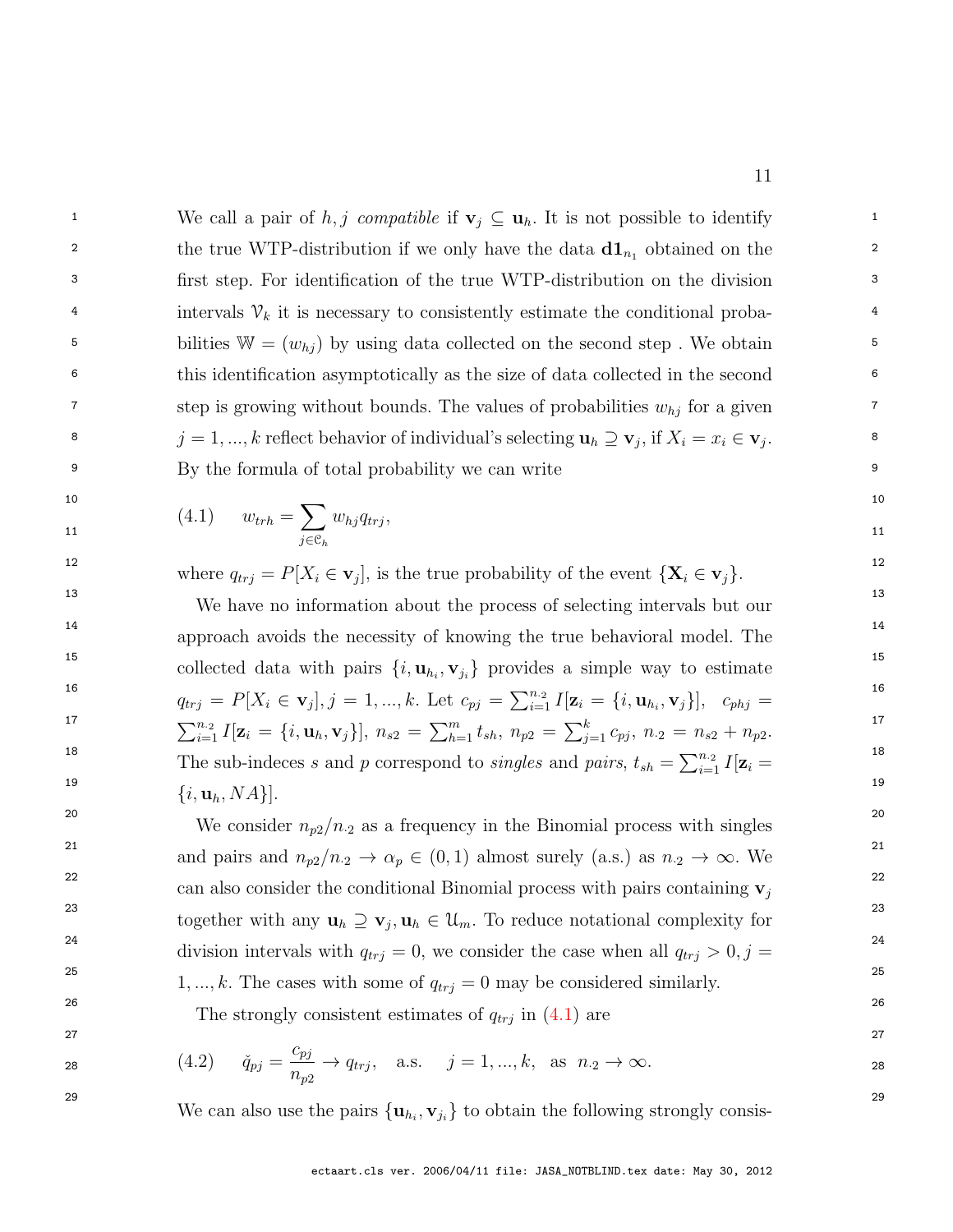<span id="page-13-0"></span>1 tent estimates of  $w_{hj}$  1

<span id="page-13-3"></span>

$$
(4.3) \quad \hat{W}_{mk} = \{\hat{w}_{hj} = \frac{c_{phj}}{c_{pj}}, \quad h \in \mathcal{D}_j, \quad j = 1, ..., k\}.
$$

5 In [\(4.3\)](#page-13-0)  $c_{phj}$  is the number of saved pairs  $\{i, \mathbf{u}_h, \mathbf{v}_j\}, h \in \mathcal{D}_j$ , in the data 6 **d2**<sub>n<sub>-2</sub></sub>.  $\mathcal{D}_j$  is defined in [\(3.3\)](#page-10-0). Note that  $\sum_{h=1}^m \hat{w}_{hj} = 1$  for each  $j = 1, ..., k$ .

2  $\sim$  2

4 4

7 7 Our approach is nonparametric in the sense that we do not assume that <sup>8</sup>  $q_j, j = 1, ..., k$  are known functions of some parameters. In addition, we do 9 9 not impose any restrictions on the behavior of respondents, in terms of the 10 10 relative position of their true WTP-points inside the (potentially rounded) 11 intervals. 11 intervals.

12 Note that  $\mathbf{q}_k = \{q_1, ..., q_k\}$  is a point in the polyhedron  $S_{k-1}$  12

$$
\begin{array}{ll}\n\text{14} & \text{14} \\
\text{15} & \text{24} \\
\text{16} & \text{36} \\
\text{17} & \text{28} \\
\text{18} & \text{29} \\
\text{19} & \text{20} \\
\text{10} & \text{24} \\
\text{11} & \text{22} \\
\text{12} & \text{23} \\
\text{15} & \text{24} \\
\text{16} & \text{27} \\
\text{18} & \text{28} \\
\text{19} & \text{20} \\
\text{10} & \text{21} \\
\text{11} & \text{22} \\
\text{12} & \text{23} \\
\text{13} & \text{24} \\
\text{14} & \text{25} \\
\text{15} & \text{26} \\
\text{16} & \text{27} \\
\text{18} & \text{28} \\
\text{19} & \text{29} \\
\text{10} & \text{20} \\
\text{11} & \text{22} \\
\text{12} & \text{23} \\
\text{13} & \text{24} \\
\text{14} & \text{25} \\
\text{15} & \text{26} \\
\text{16} & \text{27} \\
\text{17} & \text{28} \\
\text{18} & \text{29} \\
\text{19} & \text{20} \\
\text{10} & \text{20} \\
\text{11} & \text{22} \\
\text{12} & \text{23} \\
\text{13} & \text{24} \\
\text{14} & \text{25} \\
\text{15} & \text{26} \\
\text{16} & \text{27} \\
\text{18} & \text{28} \\
\text{19} & \text{20} \\
\text{10} & \text{20} \\
\text{11} & \text{22} \\
\text{12} & \text{23} \\
\text{13} & \text{24} \\
\text{14} & \text{25} \\
\text{15} & \text{26} \\
$$

 $13$ 

 $16$ 17 and  $\overline{a}$  17 and  $\overline{a}$  17 and  $\overline{a}$  17 and  $\overline{a}$  17 and  $\overline{a}$  17 and  $\overline{a}$  17 and  $\overline{a}$  17 and  $\overline{a}$  17 and  $\overline{a}$  17 and  $\overline{a}$  17 and  $\overline{a}$  17 and  $\overline{a}$  17 and  $\overline{a}$  17 and  $\overline{a$ The log likelihood related to the saved data from the ith respondent is

<span id="page-13-1"></span>
$$
\mathrm{ll}_{i}[\mathbf{q}_{k} \mid \hat{\mathbb{W}}_{mk}, \mathbf{d2}_{n,2}] = I[z_{i} = \{i, \mathbf{u}_{h_{i}}, NA\}] \mathrm{Log} \left[\sum_{j \in \mathcal{C}_{h_{i}}} \hat{w}_{h_{i}j} q_{j}\right]
$$

20 
$$
(4.5)
$$
  $+ I[z_i = \{i, \mathbf{u}_{h_i}, \mathbf{v}_{j_i}\}] \text{Log}[\hat{w}_{h_i j_i} q_{j_i}],$  20

21 where  $\hat{w}_{hj}$  and  $\mathcal{C}_{h_i}$  are defined in [\(4.3\)](#page-13-0) and [\(3.2\)](#page-10-1), respectively. In short we 21 22 write  $\text{ll}_i[\mathbf{q}_k]$  instead of  $\text{ll}_i[\mathbf{q}_k \mid \hat{\mathbb{W}}_{mk}, \mathbf{d2}_{n,2}].$ 

<span id="page-13-2"></span><sup>23</sup> Now we can write the following, normed by  $n_2 = n_{s2} + n_{p2}$ , log likelihood<sup>23</sup> <sup>24</sup> function corresponding to the data  $d2_{n_2}$  containing both singles and pairs <sup>24</sup>

 $25$ 

$$
\begin{array}{ll}\n\text{26} & \text{(4.6)} & \text{llik}[\mathbf{q}_k \mid \hat{\mathbb{W}}_{mk}, \mathbf{d2}_{n,2}] = \frac{1}{n_{\cdot 2}} \sum_{i=1}^{n_{\cdot 2}} \text{ll}_i[\mathbf{q}_k].\n\end{array}
$$

 $28$  From  $(4.5)$  and  $(4.6)$  we obtain the following estimate of the normed by <sup>29</sup> 29  $n_2$  log likelihood function of  $\mathbf{q}_k = \{q_1, ..., q_k\}$  corresponding to the all data,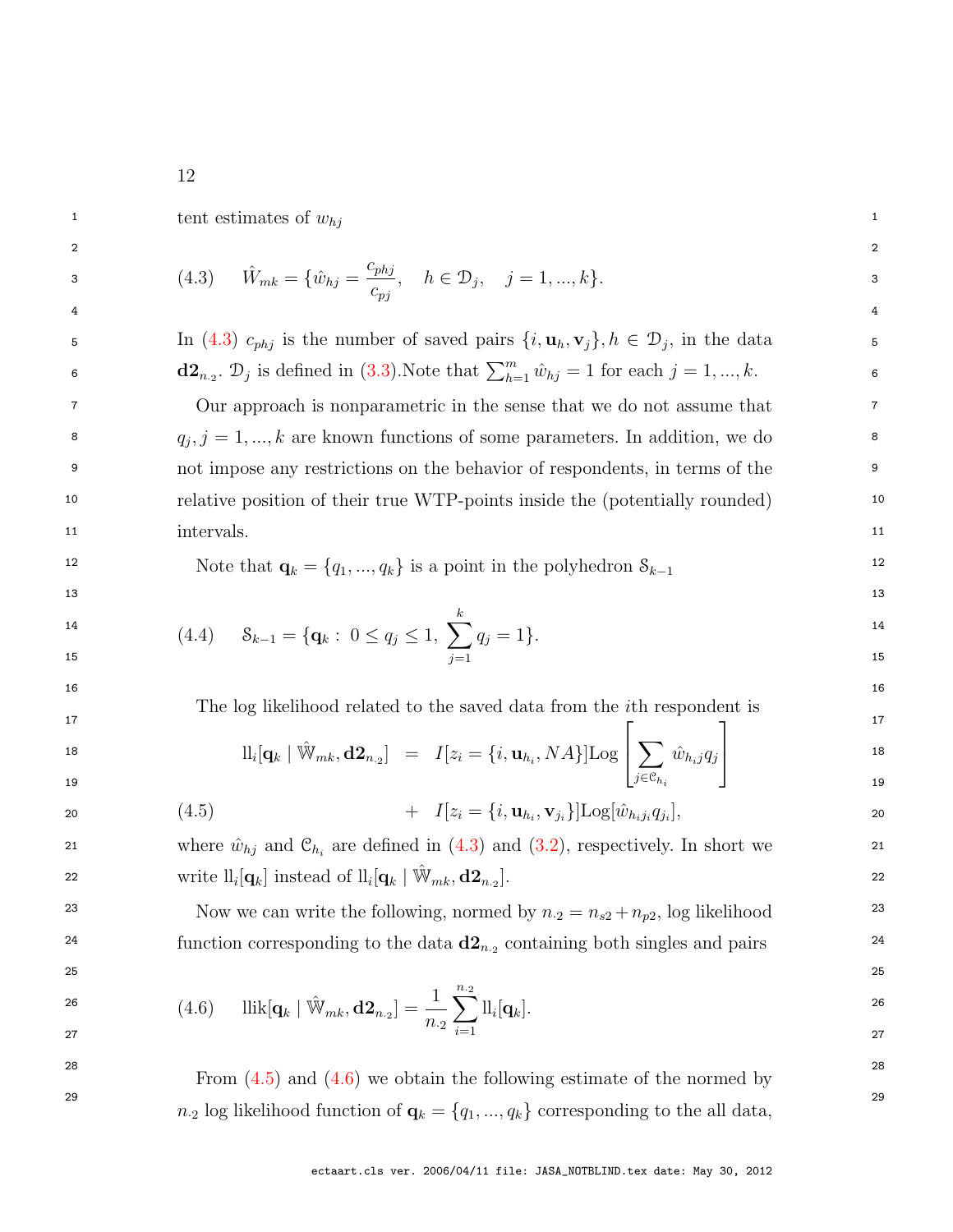<sup>1</sup> 1 with pairs and singles, collected on the second step <sup>1</sup>

<span id="page-14-1"></span>
$$
\text{llik}[\mathbf{q}_k \quad | \quad \hat{W}_{mk}, \mathbf{d} \mathbf{2}_{n,2}] = \frac{n_{s2}}{n_{.2}} \sum_{h=1}^m \frac{t_{sh}}{n_{s2}} \text{Log} \left[ \sum_{j \in \mathcal{C}_h} \hat{w}_{hj} q_j \right]
$$

$$
\begin{array}{lll}\n\mathbf{4} & & \\
\mathbf{5} & & \\
\mathbf{5} & & \\
\mathbf{6} & & \\
\mathbf{7} & & \\
\mathbf{8} & & \\
\mathbf{7} & & \\
\mathbf{8} & & \\
\mathbf{9} & & \\
\mathbf{10} & & \\
\mathbf{11} & & \\
\mathbf{13} & & \\
\mathbf{14} & & \\
\mathbf{15} & & \\
\mathbf{16} & & \\
\mathbf{18} & & \\
\mathbf{19} & & \\
\mathbf{18} & & \\
\mathbf{19} & & \\
\mathbf{10} & & \\
\mathbf{11} & & \\
\mathbf{12} & & \\
\mathbf{13} & & \\
\mathbf{14} & & \\
\mathbf{15} & & \\
\mathbf{16} & & \\
\mathbf{17} & & \\
\mathbf{18} & & \\
\mathbf{19} & & \\
\mathbf{19} & & \\
\mathbf{10} & & \\
\mathbf{11} & & \\
\mathbf{12} & & \\
\mathbf{13} & & \\
\mathbf{14} & & \\
\mathbf{15} & & \\
\mathbf{16} & & \\
\mathbf{17} & & \\
\mathbf{18} & & \\
\mathbf{19} & & \\
\mathbf{19} & & \\
\mathbf{18} & & \\
\mathbf{19} & & \\
\mathbf{19} & & \\
\mathbf{10} & & \\
\mathbf{11} & & \\
\mathbf{12} & & \\
\mathbf{13} & & \\
\mathbf{14} & & \\
\mathbf{15} & & \\
\mathbf{16} & & \\
\mathbf{17} & & \\
\mathbf{18} & & \\
\mathbf{19} & & \\
\mathbf{
$$

6 **6** Eet  $\partial S_{k-1}$  be all boundary points of  $S_{k-1}$ . The log likelihood function  $(4.7)$  is concave on  $S_{k-1} \setminus \partial S_{k-1}$ , see Theorem [7.1](#page-35-0) in Appendix.

We have obtained (see Appendix) the following recursion,  $r = 1, 2, ...,$ 

9  $\frac{(r+1)}{2}$   $\frac{n_{r2}}{2}$   $\frac{(1)}{2}$   $\frac{n_{c2}}{2}$   $\frac{w_{hj}q_i^{(1)}}{q_i^{(2)}}$  9 10  $n_{s2} + n_{p2}$   $n_{s2} + n_{p2}$   $n_{s1} - n_{s2}$   $n_{s1} - n_{s2}$   $n_{s1} - n_{s2}$  10  $(4.8)$   $q_j^{(r+1)} =$  $n_{p2}$  $n_{s2} + n_{p2}$  $q_j^{(1)}$  +  $n_{s2}$  $n_{s2} + n_{p2}$  $\sum$  $h \in \mathcal{D}_j$  $\hat{w}_{hj}q_{i}^{(r)}$ j  $\sum_{j'\in\mathfrak{S}_h} \hat{w}_{hj'} q_{j'}^{(r)}$  $j'$  $\hat{w}_{sh},$ 

$$
\begin{array}{c} 1 \\ 1 \end{array}
$$

11  $\overline{a}$  11 12  $q_j^{(1)} = \check{q}_{pj}, \quad \hat{w}_{sh} = \frac{1}{n} \sum I[z_i = \{i, \mathbf{u}_h, NA\}].$ 1  $n_{s2}$  $\sum_{n=2}^{\infty}$  $i=1$  $I[z_i = \{i, \mathbf{u}_h, NA\}].$ 

$$
q_j^{(1)} = q_j^{(1)}(n_{p2}), q_j^{(r)} = q_j^{(r)}(n_{p2}, n_{s2}), \hat{w}_{sh} = \hat{w}_{sh}(n_{s2}), j = 1, ..., k, h = 1, ..., m,
$$
\n<sup>13</sup>\n<sup>13</sup>\n<sup>14</sup>\n<sup>14</sup>\n<sup>15</sup>\n<sup>16</sup>\n<sup>17</sup>\n<sup>18</sup>\n<sup>19</sup>\n<sup>19</sup>\n<sup>11</sup>\n<sup>10</sup>\n<sup>11</sup>\n<sup>12</sup>\n<sup>13</sup>\n<sup>14</sup>\n<sup>14</sup>\n<sup>15</sup>\n<sup>16</sup>\n<sup>17</sup>\n<sup>18</sup>\n<sup>19</sup>\n<sup>19</sup>\n<sup>11</sup>\n<sup>11</sup>\n<sup>12</sup>\n<sup>13</sup>\n<sup>14</sup>\n<sup>14</sup>\n<sup>15</sup>\n<sup>16</sup>\n<sup>17</sup>\n<sup>18</sup>\n<sup>19</sup>\n<sup>11</sup>\n<sup>11</sup>\n<sup>12</sup>\n<sup>13</sup>\n<sup>14</sup>\n<sup>15</sup>\n<sup>16</sup>\n<sup>17</sup>\n<sup>18</sup>\n<sup>19</sup>\n<sup>11</sup>\n<sup>11</sup>\n<sup>12</sup>\n<sup>13</sup>\n<sup>14</sup>\n<sup>15</sup>\n<sup>16</sup>\n<sup>17</sup>\n<sup>18</sup>\n<sup>19</sup>\n<sup>11</sup>\n<sup>11</sup>\n<sup>12</sup>\n<sup>13</sup>\n<sup>14</sup>\n<sup>15</sup>\n<sup>16</sup>\n<sup>17</sup>\n<sup>18</sup>\n<sup>19</sup>\n<sup>11</sup>\n<sup>11</sup>\n<sup>12</sup>\n<sup>13</sup>\n<sup>14</sup>\n<sup>15</sup>\n<sup>16</sup>\n<sup>17</sup>\n<sup>18</sup>\n<sup>19</sup>\n<sup>11</sup>\n

$$
r = 2, 3, \dots
$$
 If  $n_{p2}$  and  $n_{s2}$  are sufficiently large then

<span id="page-14-3"></span><span id="page-14-2"></span>

$$
\begin{array}{lll}\n\text{16} & \text{(4.9)} \quad \hat{w}_{sh} > 0, \\
\text{17} & \text{18} \quad \hat{w}_{sh} > 0, \\
\text{19} & \text{10} & \text{10} \\
\text{10} & \text{11} & \text{12} \\
\text{13} & \text{13} & \text{14} \\
\text{14} & \text{15} & \text{15} \\
\text{16} & \text{17} & \text{18} \\
\text{18} & \text{19} & \text{10} \\
\text{10} & \text{10} & \text{11} \\
\text{11} & \text{12} & \text{12} & \text{13} \\
\text{13} & \text{14} & \text{15} & \text{16} \\
\text{16} & \text{17} & \text{18} & \text{19} \\
\text{19} & \text{19} & \text{10} & \text{10} \\
\text{10} & \text{11} & \text{12} & \text{16} \\
\text{11} & \text{13} & \text{16} & \text{17} \\
\text{14} & \text{16} & \text{17} & \text{18} \\
\text{18} & \text{19} & \text{19} & \text{10} & \text{10} \\
\text{19} & \text{10} & \text{11} & \text{12} & \text{13} \\
\text{10} & \text{11} & \text{12} & \text{13} & \text{14} \\
\text{13} & \text{14} & \text{15} & \text{16} & \text{15} \\
\text{16} & \text{16} & \text{17} & \text{16} & \text{16} \\
\text{17} & \text{18} & \text{19} & \text{10} & \text{16} \\
\text{19} & \text{10} &
$$

<span id="page-14-0"></span>21 21

18 for each  $h = 1, ..., m, j = 1, ..., k$ . If  $(4.9)$  holds then the recursion  $(4.8)$  can <sup>19</sup> 19 be applied for obtaining the ML-estimators of probabilities  $\mathbf{q}_{tr}$  maximizing 19 20 a and  $\text{llik}(4.7)$ . llik [\(4.7\)](#page-14-1).

THEOREM 4.[1](#page-7-1) Suppose that Assumptions  $1-3$  are valid and the sizes  $n_{p2}$   $_{22}$ 23 and  $n_{s2}$  of collected pairs and singles are growing unboundedly as  $n_{\cdot2} \rightarrow$  23  $\infty$ . Then for any sufficiently large  $n_{p2}$  and  $n_{s2}$  the ML-estimator  $\check{\mathbf{q}}_k =$  $\{\check{q}_1,...,\check{q}_k\}$  (based on the data  $\mathbf{d2}_{n,2}$  with singles and pairs) of the log likeli- $126$  hood  $(4.7)$  exists, is strongly consistent, and can be found as the stationary  $point of recursion (4.8).$  $point of recursion (4.8).$  $point of recursion (4.8).$ 

**Proof.** From [\(4.2\)](#page-12-1) and [\(4.8\)](#page-14-3) it follows that  $q_j^{(1)} \to q_{trj}$  a.s.  $n_2 \to \infty$ ,  $j =$ <sup>28</sup>

 $\mathbf{1},...,k,\ \mathbf{q}_{trk}\in\mathcal{K}_{\alpha_p}=\{\mathbf{q}_k:\ q_j\geq q_{trj}\alpha_p/2, \sum_{j=1}^k q_j=1\}\subset\mathcal{S}_{k-1}\smallsetminus\partial\mathcal{S}_{k-1}.$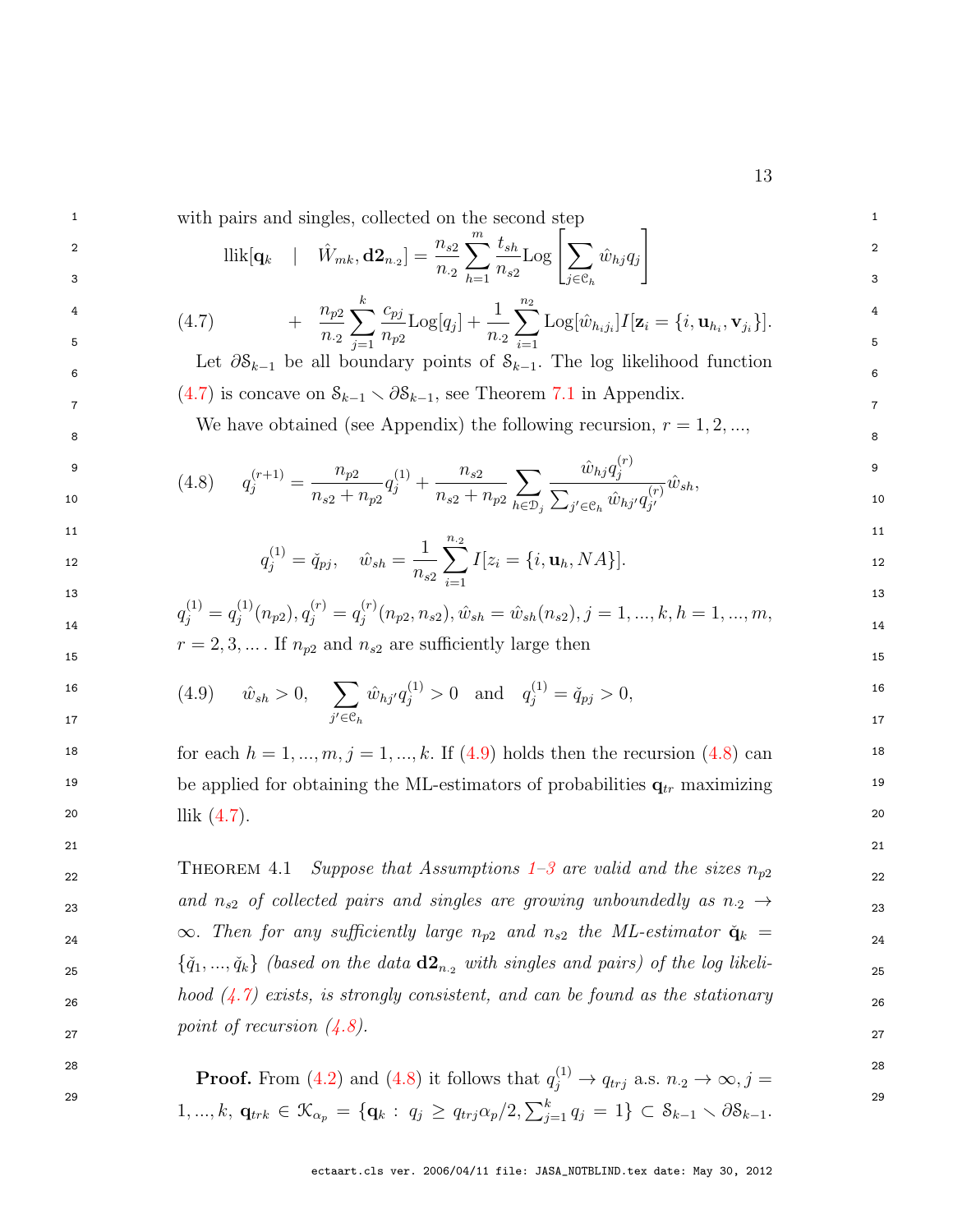<span id="page-15-0"></span><sup>1</sup> 1 For all sufficiently large  $n_2$  all  $\mathbf{q}_k^{(r)} \in \mathcal{K}_{\alpha_p}, r \ge 1$ . Due to concavity of  $(4.7)$ <sup>2</sup> the sequence  $\{q_k^{(r)}\}_{r>1}$  has only one limit stationary point of the recursion <sup>2</sup> 3  $(4.8)$  in the compact set  $\mathcal{K}_{\alpha_p}$  where  $(4.7)$  has its maximum. We summarize <sup>4</sup> these results. From Theorem [7.1,](#page-35-0) Corollaries [7.2](#page-38-0) - [7.3](#page-39-0) follows existence of the <sup>4</sup> <sup>5</sup> 5 ML-estimates  $\check{\mathbf{q}}_k = \check{\mathbf{q}}_{kM}$  which converge a.s. to  $\mathbf{q}_{trk}$ . Corollary [7.2](#page-38-0) justifies <sup>5</sup> 6 b usage of the recursion [\(4.8\)](#page-14-3) to approximate the ML-estimates  $\check{\mathbf{q}}_k$ .  $\square$  $\mathcal{F}$  Hence, we can find consistent ML-estimates  $\check{q}_j, j = 1, ..., k$ , of the pro-<sup>8</sup> iected WTP-distribution on the division intervals  $\mathbf{v}_j \in \mathcal{V}_k$ , i.e.  $\check{q}_j \to q_{trj}$  a.s. <sup>9</sup>  $j = 1, ..., k$ , if  $n_{p2}$  and  $n_{s2}$  are growing. Note that this inference can be only 10 applied to the respondents in  $\mathfrak{P}$  who choose  $\mathbf{u}_h \in \mathcal{U}_m$ . 11 11 Besides consistency we need to know the accuracy of the obtained ML-12 estimate  $\check{\mathbf{q}}_k$ , or  $\check{\mathbf{q}}_{k-1} = {\{\check{q}_1, ..., \check{q}_{k-1}\}, \check{q}_k = 1 - \sum_{j=1}^{k-1} \check{q}_j$ . In our case we are 13 13 interested in consistently estimating the distribution of rescaled deviations 14  $\sqrt{n_{\cdot2}}(\check{\mathbf{q}}_{k-1}-\mathbf{q}_{tr,k-1}),$ 15 and  $\Gamma$  1. The set of  $\Gamma$  1. The set of  $\Gamma$  1. The set of  $\Gamma$  1. The set of  $\Gamma$  1. The set of  $\Gamma$  1. The set of  $\Gamma$  1. The set of  $\Gamma$  1. The set of  $\Gamma$  1. The set of  $\Gamma$  1. The set of  $\Gamma$  1. The set of  $\Gamma$  16  $(4.10)$   $Q_{q_{tr,k-1}}[x_1,...,x_{k-1} | \hat{W}_{mk}, d\mathbf{2}_{n,2}] = P \bigcap \{ \sqrt{n_{\cdot2}}(\check{q}_j - q_{trj}) \leq x_j \} \bigg]$ .  $\frac{17}{2}$  17 18 18 The log likelihoods ll<sup>i</sup> [qk] in [\(4.5\)](#page-13-1) are values of r.v.s 19  $I[\alpha] = I[Z = (i \cdot n \cdot M \text{ All } \alpha \cdot \sum \hat{x_i} \cdot \alpha]$  19 20 and  $j \in \mathcal{C}_{H_i}$  and  $j \in \mathcal{C}_{H_i}$  and  $j \in \mathcal{C}_{H_i}$  and  $j \in \mathcal{C}_{H_i}$  and  $j \in \mathcal{C}_{H_i}$  and  $j \in \mathcal{C}_{H_i}$  and  $j \in \mathcal{C}_{H_i}$  and  $j \in \mathcal{C}_{H_i}$  and  $j \in \mathcal{C}_{H_i}$  and  $j \in \mathcal{C}_{H_i}$  and  $j \in \mathcal{C}_{H_i}$  and  $j \in \$ 21  $(4.11)$   $+ I[Z_i = \{i, \mathbf{u}_{H_i}, \mathbf{v}_{J_i}\}]$ Log[ $\hat{w}_{H_i J_i} q_{J_i}$ ],  $i = 1, ..., n_{.2}$ , 21 <sup>22</sup> where  $H_i$  and  $J_i$  are random indexes of  $\mathbf{u}_{H_i}$  and  $\mathbf{v}_{J_i}$ . The asymptotics of devi-23 23 ations ML-estimates in parametric statistical models with independent ob-<sup>24</sup> servations are rather completely investigated if regularity properties (RP), <sup>24</sup> <sup>25</sup> of the observations' log likelihoods  $LL_i[q_k]$ , hold [\(Lehmann and Casella](#page-45-12)<sup>25</sup> 26 26 [\(1998\)](#page-45-12)). In our case these RP can be described as follows. 27 27 RP1: all first and second order partial derivatives 28 and  $\frac{1}{2}$  28 29  $\frac{\partial \text{LL}_i[\tilde{\mathbf{q}}_k]}{2}$ ,  $\frac{\partial^2 \text{LL}_i[[\tilde{\mathbf{q}}_k]}{2}$ ,  $1 \leq j_1, j_2 \leq k-1$ ,  $\tilde{\mathbf{q}}_k = \{q_1, ..., q_{k-1}, 1 - \sum_{i=1}^{k-1} q_i\},$  ${k \choose k}_{k \geq 1}$  has only one limit stationary point of the recursion  $\bigcap^{k-1}$  $j=1$ { √  $\overline{n_{\cdot2}}(\check{q}_j - q_{trj}) \leq x_j\}$ 1 .  $\text{LL}_i[\mathbf{q}_k] = I[Z_i = \{i, \mathbf{u}_{H_i}, NA\}]\text{Log}$  $\sqrt{ }$  $\vert$  $\sum$  $j \in \mathfrak{C}_{H_i}$  $\hat{w}_{H_ij}q_j$ 1  $\frac{1}{2}$  $\partial q_{j_1}$ ,  $\partial^2{\rm LL}_i[[\tilde{\bf q}_k]$  $\partial q_{j_1} \partial q_{j_2}$ , 1 ≤ j<sub>1</sub>, j<sub>2</sub> ≤ k − 1,  $\tilde{\mathbf{q}}_k$  = { $q_1, ..., q_{k-1}, 1 - \sum$ }  $k-1$  $q_j\},\$ 

 $j=1$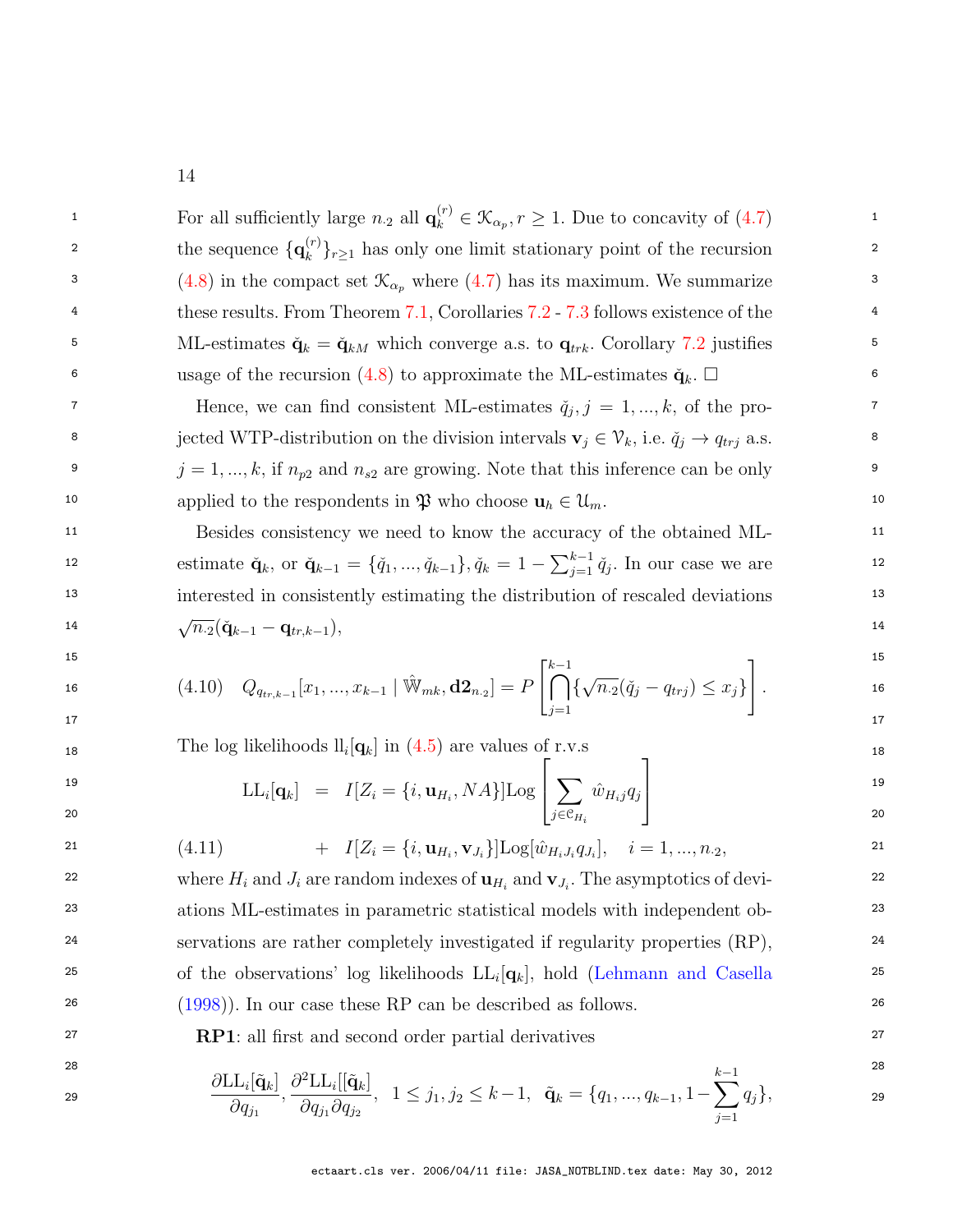<sup>1</sup> exist and are continuous functions on the set of all possible values  $\mathbf{q}_k$ .

**RP2**: these derivatives possess finite absolute moments of an order  $\gamma > 2$ . <sup>3</sup> **RP3:** the second order partial derivatives are uniformly continuous on <sup>3</sup> <sup>4</sup> any containing  $\mathbf{q}_{trk}$  compact set of possible values  $\mathbf{q}_k$ , <sup>4</sup>

 $6$ 

**5 RP4**: for all  $1 \leq j_1, j_2 \leq k-1$ 

$$
E_{\mathbf{q}_{trk}}\left[\frac{\partial \text{LL}_{i}[\tilde{\mathbf{q}}_{k}]}{\partial q_{j_1}}\right] = 0, \tag{7}
$$

$$
E_{\mathbf{q}_{trk}}\left[\frac{\partial^2 \text{LL}_i[\tilde{\mathbf{q}}_k]}{\partial q_{j_1} \partial q_{j_2}}\right] = -E_{\mathbf{q}_{trk}}\left[\frac{\partial \text{LL}_i[\tilde{\mathbf{q}}_k]}{\partial q_{j_1}} \frac{\partial \text{LL}_i[\tilde{\mathbf{q}}_k]}{\partial q_{j_2}}\right].
$$
<sup>9</sup>

 $11$  11 In order to formulate RP5 we introduce the Fisher information (FI-) matrices

 $12$  and  $12$  and  $12$  and  $12$  and  $12$  and  $12$  and  $12$  and  $12$  and  $12$  and  $12$ 

$$
\mathbb{F}_{n.2}[\tilde{\mathbf{q}}_k] = \frac{1}{n.2} \sum_{j=1}^{n.2} \left( E_{\mathbf{q}_{tr,k-1}} \left[ \frac{\partial^2 \text{LL}_i[\mathbf{q}_k]}{\partial q_{j_1} \partial q_{j_2}} \right] \right)_{1 \le j_1 \le j_2 \le k-1}.
$$

**RP5:** for each possible  $\mathbf{q}_k$  the FI-matrix has full rank  $k-1$ .

<sup>16</sup> In Appendix we show that  $\bf RP1 - RP5$  are valid for the statistical model <sup>17</sup> 17 with log likelihood [\(4.7\)](#page-14-1). These properties imply the standard regularity 18  $\hspace{1.5cm}$  18 properties.

19 19 The distributions, of rescaled deviations of ML-estimators from true val-20 20 ues of parameters, thus converge to normal distributions with the inverse 21 21 FI-matrix [\(Lehmann and Casella](#page-45-12) [\(1998\)](#page-45-12)). In our case, with large number <sup>22</sup>  $(k-1)$  of parameters to be estimated, it is more convenient to use an <sup>22</sup> 23 23 universal method for assessing accuracies of estimated parameters based <sup>24</sup> on resamplings [\(Davison and Hinkley](#page-44-7) [\(1995\)](#page-44-7); [Belyaev and Nilsson](#page-44-8) [\(1997\)](#page-44-8); <sup>25</sup> 25 [Nilsson](#page-45-13) [\(1998\)](#page-45-13); [Belyaev](#page-44-9) [\(2007\)](#page-44-9)). We proceed by outlining a procedure for <sup>26</sup> 26 resampling in the considered statistical model of the data  $d2_{n.2}$ .

<sup>27</sup><br>Let  $\mathbf{J}^{\star}_{n_1} = \{J^{\star}_{1n_2},...,J^{\star}_{n_2,n_2}\}$  be the list of i.i.d. r.v.s uniformly distributed <sup>28</sup> over the range of natural numbers  $\{1, 2, ..., n_2\}$ , i.e.  $P^{\star}[J^{\star}_{i'n_2} = i] = \frac{1}{n_2}$ ,  $1 \leq$ <sup>29</sup>  $i' \leq n_2$ . We use "\*" to denote r.v.s, probabilities of events, mathematical <sup>29</sup>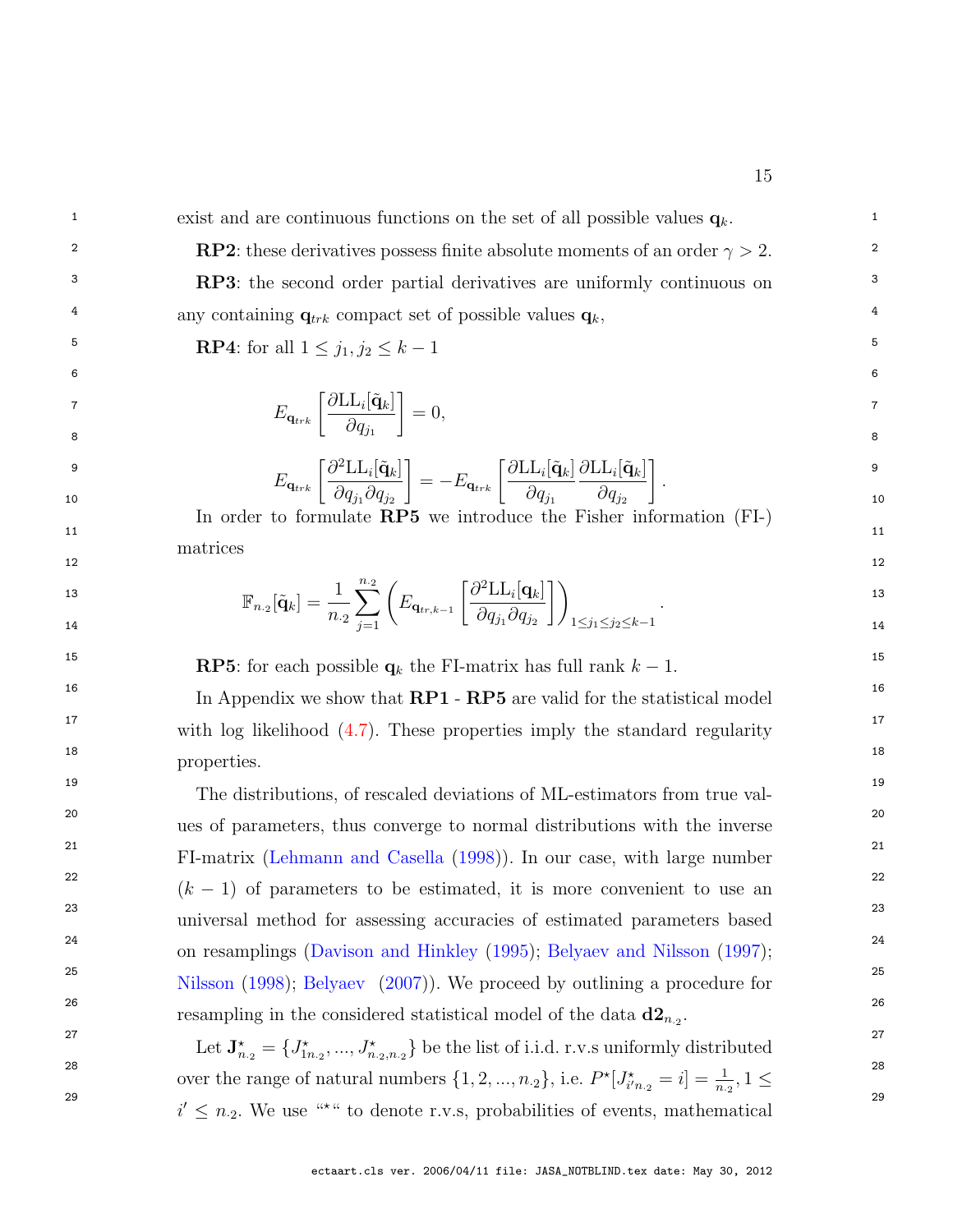<span id="page-17-0"></span><sup>1</sup> expectations, etc., related to the r.v.s  $J_{in_2}^{\star}$ ,  $1 \le i \le n_2$ . The values of these 2 2 r.v.s can be simulated via a random numbers generator. <sup>3</sup> It is of interest to simulate resampled, with replacement, copies of data <sup>3</sup> 4  $d_2, \ldots, d_{n_2}$ . Let  ${j_{1n_2}^{\star c}, ..., j_{n_2,n_2}^{\star c}}$ , be the c-th resampled copy of the list  $\{1, ..., n_2\}$ , <sup>5</sup> botained by simulation i.i.d. values of (pseudo) r.v.s  $J_{in,2}^{*c}$ . Then the *c*-th<sup>5</sup> <sup>6</sup> copy of  $\mathbf{d2}_{n_2}$  is the list  $\mathbf{d2}_{n_2}^{*c} = {\mathbf{z}_1^{*c}, ..., \mathbf{z}_{n_2}^{*c}}$ , where triples  $\mathbf{z}_i^{*c} = \mathbf{z}_{\tilde{i}^{*c}}, \tilde{i}^{*c} =$ <sup>6</sup> <sup>7</sup>  $j_{in,2}^{\star c}$ ,  $i = 1, ..., n_{.2}$ . We can consider the list  $\mathbf{d2}_{n_{.2}}^{\star c}$  as a realisation of a multi-8 8 nomial process with the resampled log likelihood 9 9 10  $(4.12)$   $llik^{\star c}[\mathbf{q}_k | \hat{\mathbb{W}}_{mk}, \mathbf{d} \mathbf{2}^{\star c}_{n,2}] = \sum^{n.2} \tilde{n}^{\star c}_{i,n.2} \mathbb{I}_i[\mathbf{q}_k],$ 11  $i=1$  11 <sup>12</sup> where  $\mathcal{L}[q_k]$  are defined in [\(4.5\)](#page-13-1), and  $\tilde{n}^{\star c}_{i,\tilde{n}_2} = \sum_{i=1}^{n_2} I[\tilde{i}^{\star c} = i].$ <sup>12</sup>  $13$   $13$  $14$  14 statistical model with data  $\mathbf{d2}^{\star c}_{n,2}$  and the log likelihood [\(4.12\)](#page-17-0). We can do  $16$ 17  $n_{.2}$  17  $\tilde{n}_{s2}^{\star c} = \sum_{i=1}^{n_{s2}} I[\mathbf{z}_i^{\star c} = {\tilde{i}}^{\star c}, \mathbf{u}_{h_{\tilde{i}^{\star c}}}, NA],$ <sup>17</sup>  $19$ 20 and  $n_{\cdot 2}$  20 and  $n_{\cdot 2}$  20 and  $n_{\cdot 2}$  20 and  $n_{\cdot 2}$  20 and  $n_{\cdot 2}$  20  $\tilde{n}^{\star c}_{p2} = \sum^{n.2} I[\mathbf{z}^{\star c}_i = \{ \tilde{i}^{\star c}, \mathbf{u}_{h_{\tilde{i} \star c}}, \mathbf{v}_{j_{\tilde{i} \star c}} \}],$ 22 денови производит в село в 1922 године в 2022 године в 2022 године в 2022 године в 2022 године в 2022 годин 23  $\frac{1}{2}$   $\frac{1}{2}$   $\frac{1}{2}$   $\frac{1}{2}$   $\frac{1}{2}$   $\frac{1}{2}$   $\frac{1}{2}$   $\frac{1}{2}$   $\frac{1}{2}$   $\frac{1}{2}$   $\frac{1}{2}$   $\frac{1}{2}$   $\frac{1}{2}$   $\frac{1}{2}$   $\frac{1}{2}$   $\frac{1}{2}$   $\frac{1}{2}$   $\frac{1}{2}$   $\frac{1}{2}$   $\frac{1}{2}$   $\frac{1}{2}$   $\frac{1}{2}$ 24 24 24 25  $\frac{i}{1}$  24  $25$  $\tilde{n}^{\star c}_{ph} = \sum^{n.2} I[\mathbf{z}^{\star c}_i = \{\tilde{i}^{\star c}, \mathbf{u}_h, \mathbf{v}_{j_{\tilde{i}^{\star}c}}\}],$ 27 and  $i=1$  27 28 28  $\tilde{n}^{\star c}_{phj} = \sum^{n.2} I[\mathbf{z}^{\star c}_i = \{\tilde{i}^{\star c}, \mathbf{u}_h, \mathbf{v}_j\}],$  $i=1$  $\tilde{n}_{i,n.2}^{\star c}$ ll<sub>i</sub> $[\mathbf{q}_k]$ , All methods exposed in Appendix can be applied to the analysis of the that with the following notations:  $i=1$  $I[\mathbf{z}_i^{\star c} = {\tilde{i}}^{\star c}, \mathbf{u}_{h_{\tilde{i}^{\star c}}}, NA],$  $i=1$  $I[\mathbf{z}^{*c}_i = \{ \tilde{i}^{*c}, \mathbf{u}_{h_{\tilde{i}*c}}, \mathbf{v}_{j_{\tilde{i}*c}} \} ],$  $\tilde{n}^{\star c}_{sh} = \sum^{n.2}$  $i=1$  $I[\mathbf{z}_i^{\star c} = {\tilde{i}^{\star c}, \mathbf{u}_h, NA}],$  $i=1$  $I[\mathbf{z}^{*c}_i = \{\tilde{i}^{*c}, \mathbf{u}_h, \mathbf{v}_{j_{\tilde{i} * c}}\}],$  $i=1$  $I[\mathbf{z}_i^{\star c} = {\tilde{i}^{\star c}, \mathbf{u}_h, \mathbf{v}_j}],$ ectaart.cls ver. 2006/04/11 file: JASA\_NOTBLIND.tex date: May 30, 2012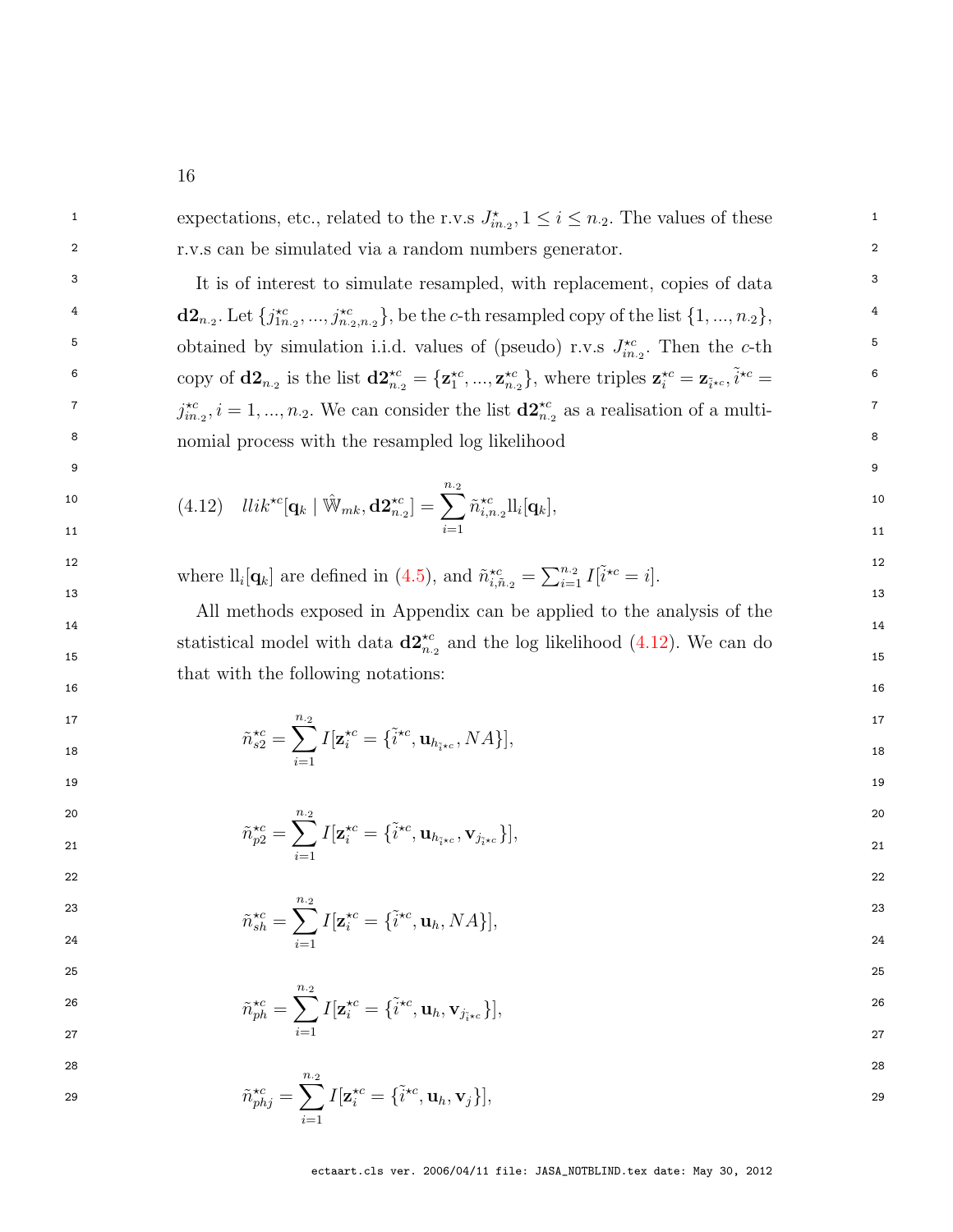|  | We can rewrite the log likelihood $(4.12)$ as follows |  |  |
|--|-------------------------------------------------------|--|--|
|--|-------------------------------------------------------|--|--|

<span id="page-18-2"></span>

$$
llik^{\star c}[\mathbf{q}_k \mid \hat{\mathbb{W}}_{mk}, \mathbf{d2}^{\star c}_{n,2}]
$$
\n
$$
\tilde{n}^{\star c} \stackrel{m}{=} t^{\star c} \qquad \qquad \boxed{\qquad \qquad } \qquad \tilde{n}^{\star c} \stackrel{k}{=} t^{\star c} \qquad \qquad 3
$$

<span id="page-18-1"></span>
$$
= \frac{\tilde{n}_{s2}^{\star c}}{n_{\cdot 2}} \sum_{h=1}^{m} \frac{t_{sh}^{\star c}}{n_{s2}^{\star c}} \text{Log}\left[\sum_{j \in \mathcal{C}_h} \hat{w}_{hj} q_j\right] + \frac{\tilde{n}_{p2}^{\star c}}{n_{\cdot 2}} \sum_{j=1}^{k} \frac{t_{pj}^{\star c}}{n_{p2}^{\star c}} \text{Log}[q_j] \qquad \qquad \frac{3}{4}
$$

$$
\begin{array}{rcl}\n\mathbf{5} \\
\mathbf{6} \\
\mathbf{7} & (4.13) \\
\mathbf{8} & \mathbf{1} \\
\mathbf{1} & (4.13) \\
\mathbf{1} & (4.13) \\
\mathbf{1} & (4.13) \\
\mathbf{1} & (4.13) \\
\mathbf{1} & (4.13) \\
\mathbf{1} & (4.13) \\
\mathbf{1} & (4.13) \\
\mathbf{1} & (4.13) \\
\mathbf{1} & (4.13) \\
\mathbf{1} & (4.13) \\
\mathbf{1} & (4.13) \\
\mathbf{1} & (4.13) \\
\mathbf{1} & (4.13) \\
\mathbf{1} & (4.13) \\
\mathbf{1} & (4.13) \\
\mathbf{1} & (4.13) \\
\mathbf{1} & (4.13) \\
\mathbf{1} & (4.13) \\
\mathbf{1} & (4.13) \\
\mathbf{1} & (4.13) \\
\mathbf{1} & (4.13) \\
\mathbf{1} & (4.13) \\
\mathbf{1} & (4.13) \\
\mathbf{1} & (4.13) \\
\mathbf{1} & (4.13) \\
\mathbf{1} & (4.13) \\
\mathbf{1} & (4.13) \\
\mathbf{1} & (4.13) \\
\mathbf{1} & (4.13) \\
\mathbf{1} & (4.13) \\
\mathbf{1} & (4.13) \\
\mathbf{1} & (4.13) \\
\mathbf{1} & (4.13) \\
\mathbf{1} & (4.13) \\
\mathbf{1} & (4.13) \\
\mathbf{1} & (4.13) \\
\mathbf{1} & (4.13) \\
\mathbf{1} & (4.13) \\
\mathbf{1} & (4.13) \\
\mathbf{1} & (4.13) \\
\mathbf{1} & (4.13) \\
\mathbf{1} & (4.13) \\
\mathbf{1} & (4.13) \\
\mathbf{1} & (4.13) \\
\mathbf{1} & (4.13) \\
\mathbf{1} & (4.13) \\
\mathbf{1} & (4.13) \\
\mathbf{1} & (4.13) \\
\mathbf{1} & (4.13) \\
\mathbf{1} & (4.13) \\
\mathbf{1} & (4
$$

7 The recursion corresponding the log likelihood  $(4.13)$  is 7

$$
\begin{array}{ll}\n\mathbf{a} & \\
\mathbf{b} & \\
\mathbf{c} & \\
\mathbf{d} & \\
\mathbf{e} & \\
\mathbf{e} & \\
\mathbf{e} & \\
\mathbf{e} & \\
\mathbf{e} & \\
\mathbf{e} & \\
\mathbf{e} & \\
\mathbf{e} & \\
\mathbf{e} & \\
\mathbf{e} & \\
\mathbf{e} & \\
\mathbf{e} & \\
\mathbf{e} & \\
\mathbf{e} & \\
\mathbf{e} & \\
\mathbf{e} & \\
\mathbf{e} & \\
\mathbf{e} & \\
\mathbf{e} & \\
\mathbf{e} & \\
\mathbf{e} & \\
\mathbf{e} & \\
\mathbf{e} & \\
\mathbf{e} & \\
\mathbf{e} & \\
\mathbf{e} & \\
\mathbf{e} & \\
\mathbf{e} & \\
\mathbf{e} & \\
\mathbf{e} & \\
\mathbf{e} & \\
\mathbf{e} & \\
\mathbf{e} & \\
\mathbf{e} & \\
\mathbf{e} & \\
\mathbf{e} & \\
\mathbf{e} & \\
\mathbf{e} & \\
\mathbf{e} & \\
\mathbf{e} & \\
\mathbf{e} & \\
\mathbf{e} & \\
\mathbf{e} & \\
\mathbf{e} & \\
\mathbf{e} & \\
\mathbf{e} & \\
\mathbf{e} & \\
\mathbf{e} & \\
\mathbf{e} & \\
\mathbf{e} & \\
\mathbf{e} & \\
\mathbf{e} & \\
\mathbf{e} & \\
\mathbf{e} & \\
\mathbf{e} & \\
\mathbf{e} & \\
\mathbf{e} & \\
\mathbf{e} & \\
\mathbf{e} & \\
\mathbf{e} & \\
\mathbf{e} & \\
\mathbf{e} & \\
\mathbf{e} & \\
\mathbf{e} & \\
\mathbf{e} & \\
\mathbf{e} & \\
\mathbf{e} & \\
\mathbf{e} & \\
\mathbf{e} & \\
\mathbf{e} & \\
\mathbf{e} & \\
\math
$$

11 where  $q_j^{\star c(1)} = t_{pj}^{\star c}/\tilde{n}_{p2}^{\star c}$ . The limit stationary point is also the solution of 11 12  $(4.14)$  as  $n_2 \to \infty$ .

13 13 Theorem [7.1](#page-35-0) and [7.2,](#page-42-0) Corollaries [7.1](#page-36-0) - [7.3](#page-39-0) and regularity properties RP1 14 **RP5** are valid for resampled data  $\mathbf{d2}^{*c}_{n,2}$  with the log likelihood [\(4.13\)](#page-18-1). 15 15 Hence, the following Corollary is valid.

COROLLARY 4.1 Statistical model with resampled data  $\mathbf{d2}^{\star c}_{n,2}$  and the log 17  $likelihood\ function\ (4.12)\ possesses\ regularity\ properties\ \bf RP1\ -\ RP5\ \ and\ 18}$  $likelihood\ function\ (4.12)\ possesses\ regularity\ properties\ \bf RP1\ -\ RP5\ \ and\ 18}$  $likelihood\ function\ (4.12)\ possesses\ regularity\ properties\ \bf RP1\ -\ RP5\ \ and\ 18}$ has consistent ML-estimator  $\check{\mathbf{q}}_k^{\star c} - \mathbf{q}_{trk} \to 0$ , as  $n_2 \to \infty$ .

<span id="page-18-3"></span> $16$ 

<sup>20</sup> 10 In order to estimate the distribution of deviations  $Q_{\mathbf{q}_{tr,k-1}}[x_1, ..., x_{k-1}]$ <sup>20</sup> <sup>21</sup> W<sub>mk</sub>,  $d2_{n,2}$  defined in [\(4.10\)](#page-15-0) we need to simulate sufficiently large number<sup>21</sup> <sup>22</sup> R of data copies  $\mathbf{d2}^{\star c}_{n,2}$  and find corresponding ML-estimates  $\check{\mathbf{q}}^{\star c}_k$ ,  $c = 1, ..., R$ . 23 and  $I_{\text{at}}$  23 Let

$$
24\n\n25\n\n(4.15) \t $Q_{n,2,R}^{\star}[x_1, ..., x_{k-1}] = \frac{1}{R} \sum_{c=1}^{R} \prod_{j=1}^{k-1} I[\sqrt{n \cdot 2}(\check{q}_j^{\star c} - \check{q}_j) \le x_j],$ \n  
\n26\n  
\n27\n  
\n28\n  
\n29\n  
\n20
$$

where  $\check{q}_j$  is the j<sup>th</sup> component in the vector ML-estimate  $\check{\mathbf{q}}_{kM}$  of  $\mathbf{q}_{trk}$ .

<span id="page-18-0"></span><sup>28</sup> THEOREM 4.2 *Suppose that Assumptions [1](#page-7-1) - [3](#page-7-3) are valid. Then the com*- $\emph{29}$  ponents of log likelihood [\(4.6\)](#page-13-2) and [\(4.12\)](#page-17-0) possess the regularity properties,  $\emph{29}$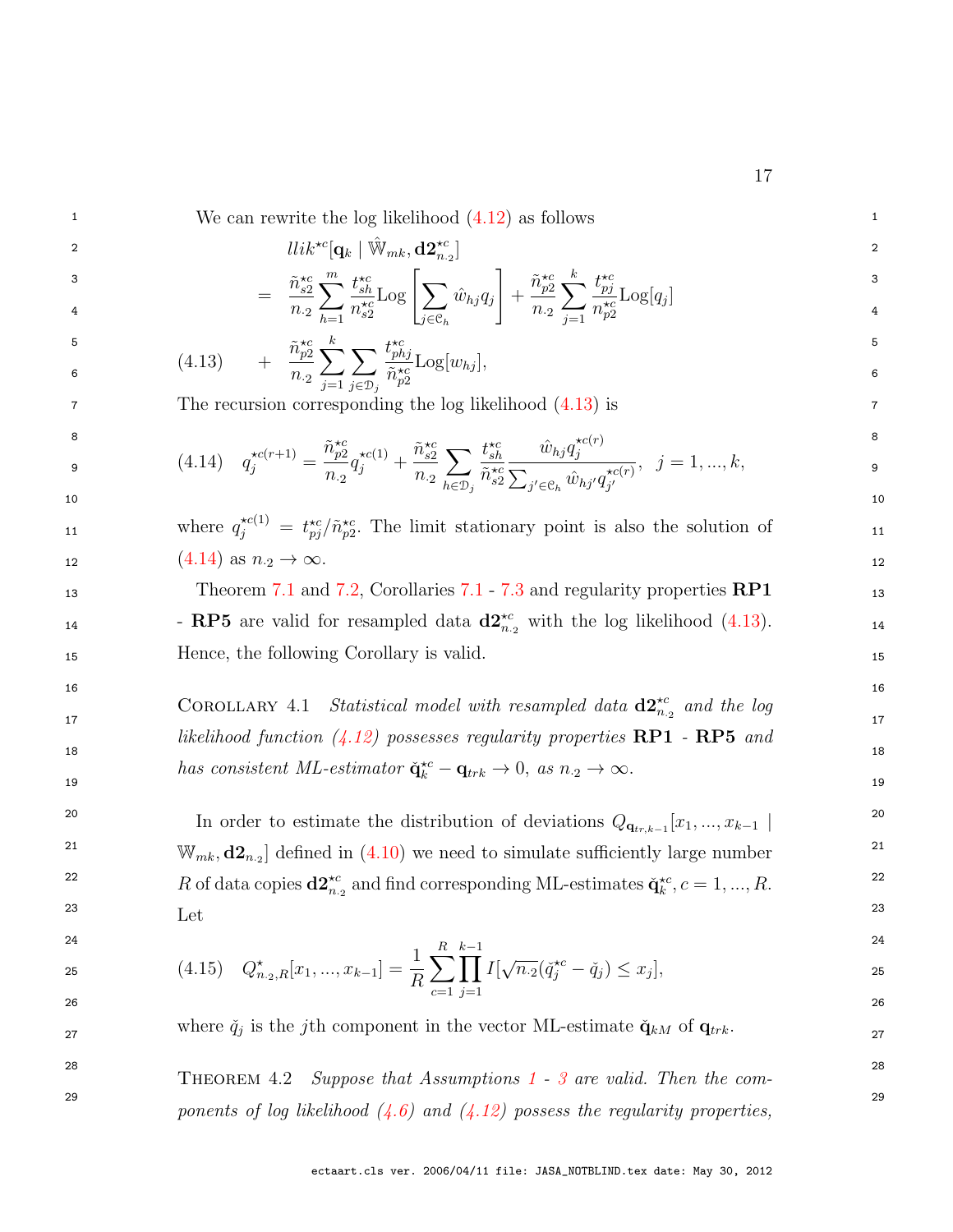<span id="page-19-0"></span> $1 \quad \text{and for any real values } x_1, \ldots, x_{k-1}$ 

$$
\begin{array}{ll}\n\text{2} & \text{(4.16)} \\
\text{3} & \text{sup} \\
\text{min}_{x_1, \dots, x_{k-1}} \mid Q^{\star}_{n, 2, R}[x_1, \dots, x_{k-1}] - Q_{tr, k-1}[x_1, \dots, x_{k-1}] \mid \to 0,\n\end{array}
$$

4 in probability as  $n_2 \to \infty$  and  $R \to \infty$ .

**Froof.** From Theorem [4.1](#page-18-3) and Corollary 4.1 we have that in the consid- $\sigma$ <sub>7</sub> ered original statistical model with data  $d2_{n_2}$  and in the statistical models  $\sigma$ <sub>7</sub> s with resampled data  $\mathbf{d2}_{n,2}^{\star c}$  exist consistent ML-estimates  $\check{\mathbf{q}}_{kM}$  and  $\check{\mathbf{q}}_k^{\star c}$  for all s 9 sufficiently large  $n_{.2}$ . Properties **PD**, **PE**, **PR** and  $\text{PD}^{\star}$ ,  $\text{PE}^{\star}$ ,  $\text{PR}^{\star}$  are also  $\frac{1}{9}$ <sub>10</sub> valid (see Appendix). Then the statement in Theorem [4.2](#page-18-0) is a special case <sub>10</sub> <sup>11</sup> 11 of Proposition [2](#page-43-0) in Appendix. It follows that the distributions of deviations  $V^{t}$ .  $V^{t}$ .  $Q$ **(k***M*  $Q$ *trk)* and  $V^{t}$ .  $2$ ( $Q$ <sub>*kM*</sub>  $Q$ *kM*) are approaching in probability as  $12$  $n_2 \to \infty$ . These distributions of deviations are asymptotically normal and  $n_3$ therefore convergence in the uniform metric stated in  $(4.16)$  is valid.  $\sqrt{n_2}(\check{\mathbf{q}}_{kM} - \mathbf{q}_{trk})$  and  $\sqrt{n_2}(\check{\mathbf{q}}_{kM}^{*c} - \check{\mathbf{q}}_{kM})$  are approaching in probability as

 $5$ 

15 Mean WTP, i.e.  $m_{tr1} = E[X_i]$ , is an essential parameter in cost-benefit 15 16 16 analysis. Here, however, the rounding of WTP-intervals excludes the possibility to find an unbiased estimate of  $m_{tr1}$ . Therefore, we introduce an approximation to  $m_{1tr}$  by the following consistently estimable medium mean  $_{18}$ 19 19 of the true WTP-distribution

<span id="page-19-1"></span>
$$
\begin{array}{lll}\n\text{20} & \text{m} \\
\text{21} & \text{m} \\
\text{22} & \text{m} \\
\text{23} & \text{m} \\
\text{24} & \text{m} \\
\text{25} & \text{m} \\
\text{26} & \text{m} \\
\text{27} & \text{m} \\
\text{28} & \text{m} \\
\text{29} & \text{m} \\
\text{21} & \text{m} \\
\text{22} & \text{m} \\
\text{23} & \text{m} \\
\text{24} & \text{m} \\
\text{25} & \text{m} \\
\text{26} & \text{m} \\
\text{27} & \text{m} \\
\text{28} & \text{m} \\
\text{29} & \text{m} \\
\text{20} & \text{m} \\
\text{21} & \text{m} \\
\text{22} & \text{m} \\
\text{23} & \text{m} \\
\text{24} & \text{m} \\
\text{25} & \text{m} \\
\text{26} & \text{m} \\
\text{27} & \text{m} \\
\text{28} & \text{m} \\
\text{29} & \text{m} \\
\text{20} & \text{m} \\
\text{21} & \text{m} \\
\text{22} & \text{m} \\
\text{23} & \text{m} \\
\text{24} & \text{m} \\
\text{25} & \text{m} \\
\text{26} & \text{m} \\
\text{27} & \text{m} \\
\text{28} & \text{m} \\
\text{29} & \text{m} \\
\text{20} & \text{m} \\
\text{21} & \text{m} \\
\text{22} & \text{m} \\
\text{23} & \text{m} \\
\text{24} & \text{m} \\
\text{25} & \text{m} \\
\text{26} & \text{m} \\
\text{27} & \text{m} \\
\text{28} & \text{m} \\
\text{29} & \text{m} \\
\text{20} & \text{m} \\
\
$$

<sup>22</sup> where  $q_{tr,j+1}^k = \sum_{i=j+1}^k q_{tri}, q_{tr,k+1} = 0.$ <sup>22</sup>

<sup>23</sup> 23 23 We can also consistently estimate the low  $m_{1tr}^-$  and upper  $m_{1tr}^+$  boundaries <sup>24</sup> for  $m_{1tr}$ . Let  $q_j^k = q_j + ... + q_k$ ,  $q_k^k = q_k$ ,  $q_{k+1}^k = 0$ ,  $q_1^k = 1$ . Hence, we have

 $25$ 

$$
\begin{array}{lll}\n\text{26} & (4.18) & m_{1tr}^- = v_{L1} + \sum_{j=1}^{k-1} q_{j+1,tr}^k (v_{Rj} - v_{Lj}), & m_{1tr}^+ = v_{L1} + \sum_{j=1}^k q_{j,tr}^k (v_{Rj} - v_{Lj}).\n\end{array}\n\tag{26}
$$

 $28 \t\t From (4.17), (4.18) we have$  $28 \t\t From (4.17), (4.18) we have$  $28 \t\t From (4.17), (4.18) we have$  $28 \t\t From (4.17), (4.18) we have$  $28 \t\t From (4.17), (4.18) we have$ 

$$
m_{1tr}^- \le m_{1tr} \le m_{1tr}^+, \quad m_{1t}^- \le mm_{1tr} \le m_{1tr}^+.
$$

<span id="page-19-2"></span>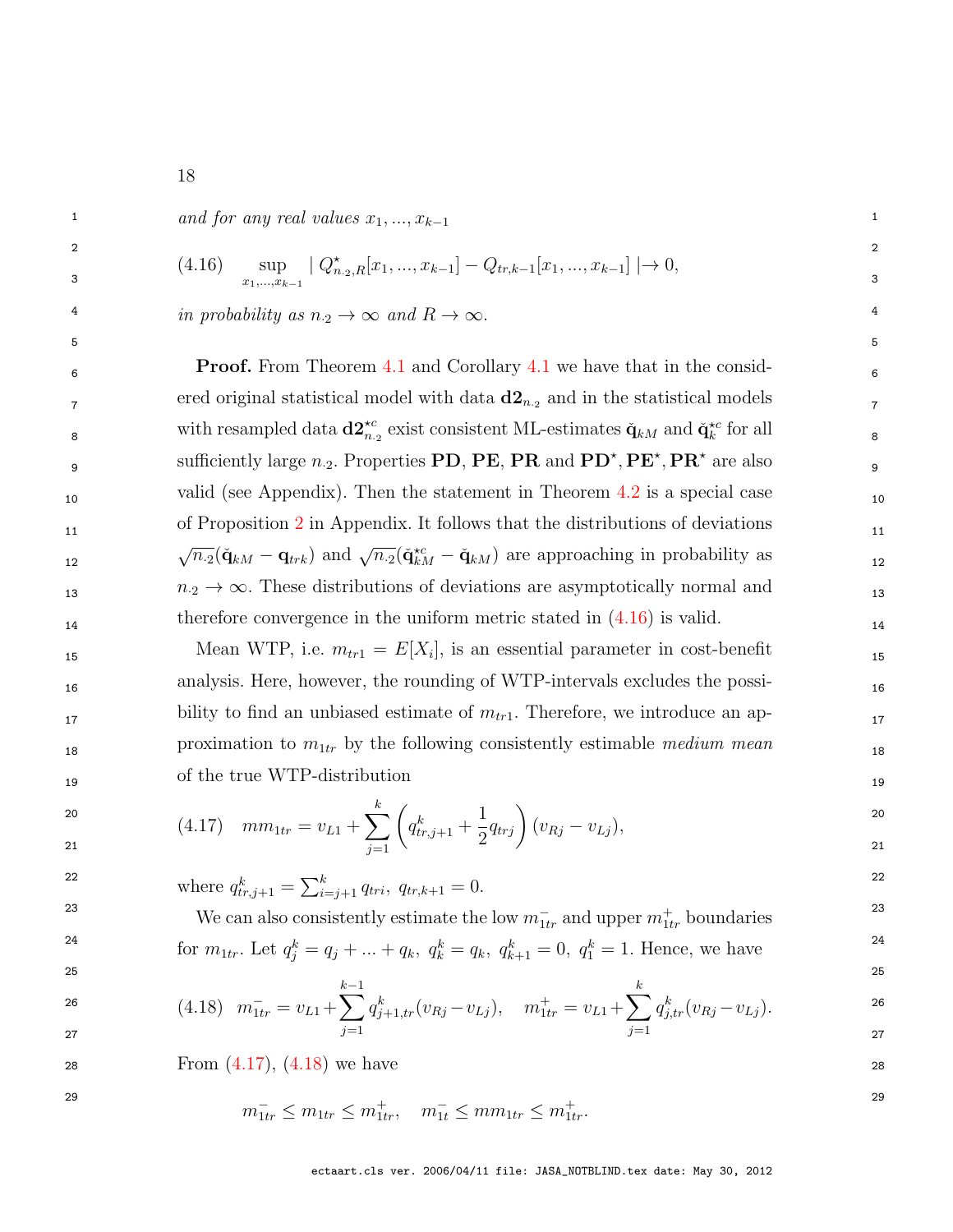1 1 Note that  $m_{1tr}^-$ ,  $m_{1tr}^+$  and  $mm_{1tr}$  are linear forms of  $q_{jtr}, j = 1, ..., k$ . We introduced  $mm_{1tr}$  because it better approximates  $m_{1tr}$  than  $m_{1tr}^-$  and  $m_{1tr}^+$ . 3 3 Under some additional assumptions on the true WTP-distribution the es-<sup>4</sup> timate  $mm_{1tr}$  can be rather close to  $m_{1tr}$ . The characteristic  $mm_{1tr}$  can 5 5 be consistently estimated and its accuracy can be also consistently esti-6 mated as  $n_2 \to \infty$ . The same is also true for the low and upper boundaries 6 <sup>7</sup>  $m_{1tr}^+, m_{1tr}^-$ . To underline dependency of the considered characteristics of data <sup>8</sup> size  $n_2$  we add it into the indices of considered characteristics. We obtain <sup>9</sup> consistent estimators substituting for all  $q_j$  the corresponding ML-estimates <sup>9</sup> 10  $\check{q}_{jn\cdot2}, j = 1, ..., k.$ 

11 The characteristics [\(4.17\)](#page-19-1) and [\(4.18\)](#page-19-2) are linear forms of  $\check{q}_j = \check{q}_{jn,2}, j = 11$ <sup>12</sup> 1, ..., k. Hence, by substitution ML-estimates  $\check{\mathbf{q}}_{kn,2}$  instead of  $\mathbf{q}_k$  in [\(4.18\)](#page-19-2) we 13 obtain the following strongly consistent ML-estimates of  $\tilde{m}^+_{1n,2}$ ,  $\tilde{m}^-_{1n,2}$  and 13  $m_{11}^{2}$  14  $m_{1n_{2}}$ 

<span id="page-20-0"></span> $15$  15

16 and  $\sim$  16 and  $\sim$  16 and  $\sim$  16 and  $\sim$  16 and  $\sim$  16 and  $\sim$  16 and  $\sim$  16 (4.19)

$$
\tilde{m}_{1n_{.2}}^{-} = v_{L1} + \sum_{j=1}^{k-1} \check{q}_{j+1,n_{.2}}^{k}(v_{Rj} - v_{Lj}), \quad \tilde{m}_{1n_{.2}}^{+} = v_{R1} + \sum_{j=1}^{k} \check{q}_{j,n_{.2}}^{k}(v_{Rj} - v_{Lj}).
$$
\n<sup>17</sup>

<span id="page-20-1"></span>19 19 We have the following strongly consistent ML-estimate of mm1tr

$$
20
$$
\n
$$
(4.20) \quad m\tilde{m}_{1n} = v_{L1} + \sum_{j=1}^{k} \left( \check{q}_{j+1,n}^{k} + \frac{1}{2} \check{q}_{jn} \right) (v_{Rj} - v_{Lj}).
$$
\n
$$
20
$$
\n
$$
21
$$

$$
\check{q}_{j+1,n_2}^k = \sum_{i=j+1}^k \check{q}_{in_2}, \ j = 1, ..., k, \ \check{q}_{k+1,n_2} = 0.
$$
 Note that  $m\check{m}_{1n_2}$  is the area below the broken line, with points  $\{v_{Rj}, \check{q}_{j+1,n_2}^k\}, j = 1, ..., k-1$  and  $\{v_{Rk}, 0\}$  on the estimated WTP-survival function, connected by intervals.

<sup>25</sup> By replacing in [\(4.19\)](#page-20-0) and [\(4.20\)](#page-20-1) the estimates  $\check{q}_{jn}$  by  $q_{jn}^{*c}$ ,  $j = 1, ..., k$ , <sup>25</sup> <sup>26</sup> we obtain copies of ML-estimates based on the resampled log likelihoods<sup>26</sup>  $(4.19)$  27 [\(4.12\)](#page-17-0)

28  
29  

$$
\check{m}_{1n.2}^{-\star c} = v_{L1} + \sum_{j=1}^{k-1} \check{q}_{j+1,n.2}^{\star ck} (v_{Rj} - v_{Lj}),
$$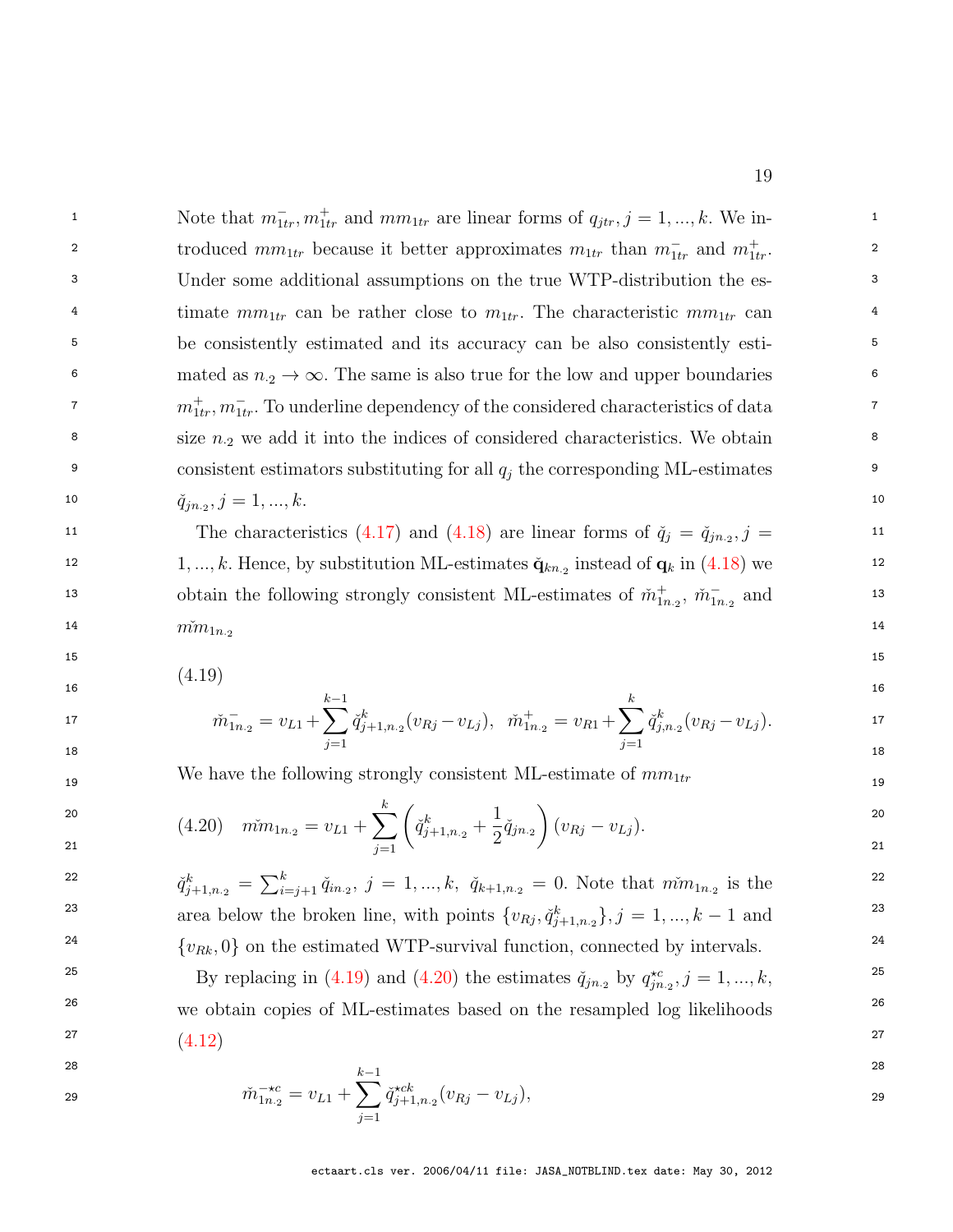$$
\check{m}_{1n_{\cdot 2}}^{+ \star c} = v_{L1} + \sum_{j=1}^{k} \check{q}_{j,n_{\cdot 2}}^{\star ck} (v_{Rj} - v_{Lj}),
$$

$$
f_{\rm{max}}(x)=\frac{1}{2}x
$$

3 3

$$
{}_{5}^{4} \t\t (4.21) \t\t\t $m\dot{m}_{1n_{2}}^{\star c} = v_{L1} + \sum_{j=1}^{k} \left( \check{q}_{j+1,n_{2}}^{\star ck} + \frac{1}{2} \check{q}_{j,n_{2}}^{\star c} \right) (v_{Rj} - v_{Lj}),$ \n<sup>4</sup>
$$

 $6$  $c = 1, ..., C$ .

7 7 All these estimates  $(4.19)$  -  $(4.21)$  are linear forms w.r.t.  $q_{jtr}, \check{q}_{jn,2}$  and  $\overline{q}_{jtr}$  $9$  9  $\check{q}^{\star c}_{jn,2}$ . Therefore, from Theorem [4.2](#page-18-0) we obtain

<sup>[1](#page-7-1)0</sup> COROLLARY 4.2 If Assumptions 1 - [3](#page-7-3) are valid, then the regularity prop-<sup>11</sup>  $11$  erties of components in log likelihood  $(4.6)$ ,  $(4.12)$  are also valid and

$$
\frac{1}{C} \sum_{c=1}^{C} I[\sqrt{n_{\cdot 2}} (\check{m}_{1n_{\cdot 2}}^{-\star c} - \check{m}_{1n_{\cdot 2}}^{-}) \leq x] - P[\sqrt{n_{\cdot 2}} (\check{m}_{1n_{\cdot 2}}^{-} - m_{1tr}^{-}) \leq x] \to 0,
$$
\n<sup>12</sup>

$$
\frac{1}{C} \sum_{c=1}^{C} I[\sqrt{n_2}(\check{m}_{1n_2}^{+ \star c} - \check{m}_{1n_2}^+) \le x] - P[\sqrt{n_2}(\check{m}_{1n_2}^+ - m_{1tr}^+) \le x] \to 0,
$$
\n<sup>15</sup>

$$
\frac{1}{C} \sum_{c=1}^{C} I[\sqrt{n_{\cdot 2}}(\check{m}m_{1n_{\cdot 2}}^{\star c} - \check{m}m_{1n_{\cdot 2}}) \leq x] - P[\sqrt{n_{\cdot 2}}(\check{m}m_{1n_{\cdot 2}}^{\star} - \check{m}m_{1tr}) \leq x] \to 0,
$$
<sup>17</sup>

19  $\text{in probability as } n_{p2} \to \infty \text{ and } C \to \infty.$ 

#### <span id="page-21-0"></span>21 21 5. NUMERICAL EXPERIMENTS

 $20$ 

<sup>22</sup> <sup>22</sup> We use data collected and analyzed by Håkansson  $(2007)$  as if they 23 23 were obtained on the first step in our two-step design of data collecting.  $24$  During the first step of data collecting randomly sampled  $n_1 = 241$  re-25 25 spondents report self-selected WTP-intervals, containing their true WTP-<sup>26</sup> points. The set  $\mathcal{U}_m = {\mathbf{u}_1, ..., \mathbf{u}_m}$  contains all intervals  $\mathbf{u}_h = (u_{Lh}, u_{Rh}], h =$ <sup>26</sup> <sup>27</sup> 1, ..., *m*. The following four WTP-intervals  $(50, 100]$ ,  $(20, 50]$ ,  $(100, 200]$ , and<sup>27</sup> <sup>28</sup>  $(20, 100)$  have been stated 69, 39, 23, and 11 times respectively, i.e. near <sup>28</sup> <sup>29</sup> <sup>29</sup> 60% of all respondents have picked these four intervals. The variability of

20

<span id="page-21-1"></span> $\check{m}$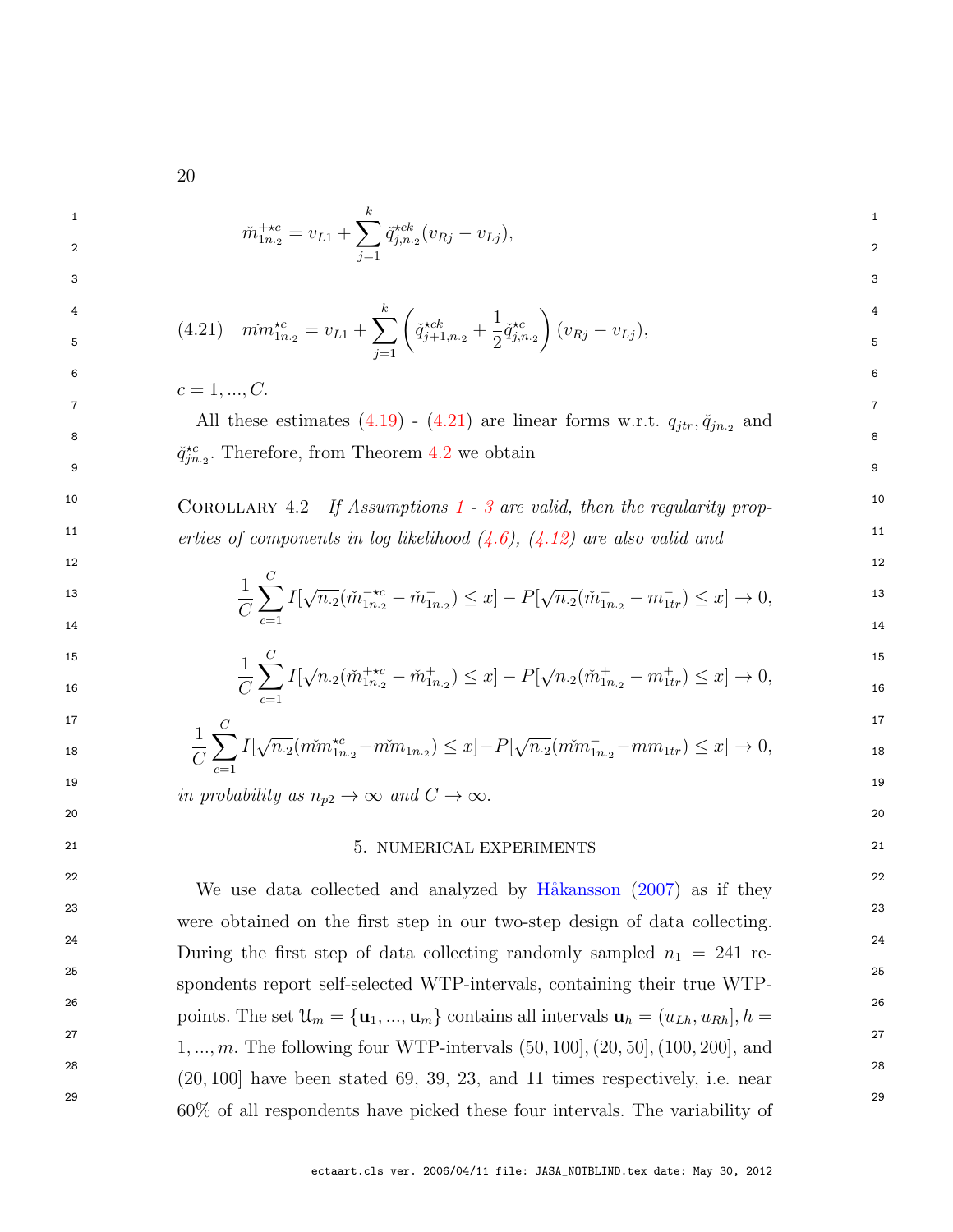<span id="page-22-0"></span>

<sup>29</sup> 29 From [\(3.1\)](#page-9-0) we estimate the coverage probability by  $\hat{p}_c[241] = 0.9128$ . In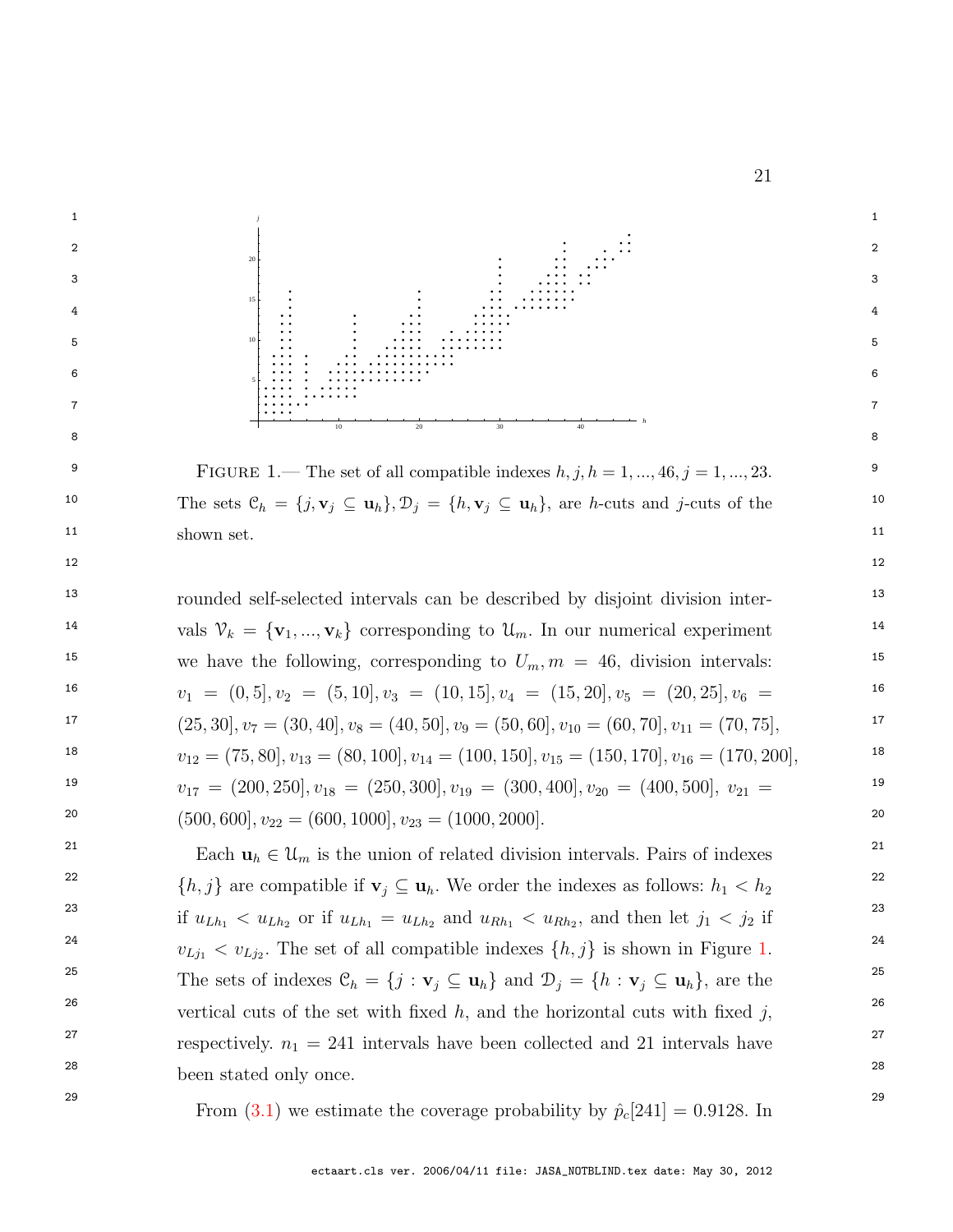

<span id="page-23-0"></span>FIGURE 2.— The dynamics of the coverage probability estimates  $\hat{p}_c[i]$  as a  $11$  $12$  and  $12$ function of i respondents sequentially selected on the first step.

<sup>13</sup> 13 Figure [2](#page-23-0) the part of the plot, with values  $\hat{p}_c[i], i = 1, 2, ..., 241$ , is shown. <sup>14</sup> 14 The coverage probability  $\hat{p}_c[i]$  characterizes the fraction of respondents in <sup>15</sup> 15 the whole population, who being selected after the *i*th respondent, that <sup>16</sup> 16 happen to communicate an interval that has been chosen among the first  $i$ <sup>16</sup> <sup>17</sup> 17 selected respondents. A more detailed evolution of  $\hat{p}_c[i]$ ,  $180 \le i \le 241$  is 18  $\hspace{1.5cm}$  18 shown in Figure [3.](#page-24-0)

<sup>19</sup> If we knew all conditional probabilities  $w_{hj} = P[H_i = h \mid X_i \in \mathbf{v}_j]$  then 20 20 we could consistently estimate many useful characteristics of the true WTP-<sup>21</sup> distribution using only WTP-intervals in the first step. If we know  $\mathbb{W}_{mk} =$ <sup>21</sup> <sup>22</sup>  $(w_{hj})$  then under the Assumptions 1 - 3 we can write the log likelihood<sup>22</sup>  $23$ normed by  $n_1$  as follows

<span id="page-23-1"></span>24 24

25 (5, 1) 25 (5.1)

$$
\text{llik}[\mathbf{q}_k \mid \mathbb{W}_{mk}, t_1, ..., t_m] = \sum_{h=1}^m \frac{t_h}{n_1} \text{Log}\left[\sum_{j \in \mathcal{C}_h} w_{hj} q_j\right], \ q_j \ge 0, \ \sum_{j=1}^n q_j = 1. \tag{26}
$$

<sup>28</sup> One can consider many examples with different arrays  $\mathbb{W}_{mk}$ . Each  $\mathbb{W}_{mk}$  de-29 29 scribes a specific behavior of respondents in their selection of intervals. We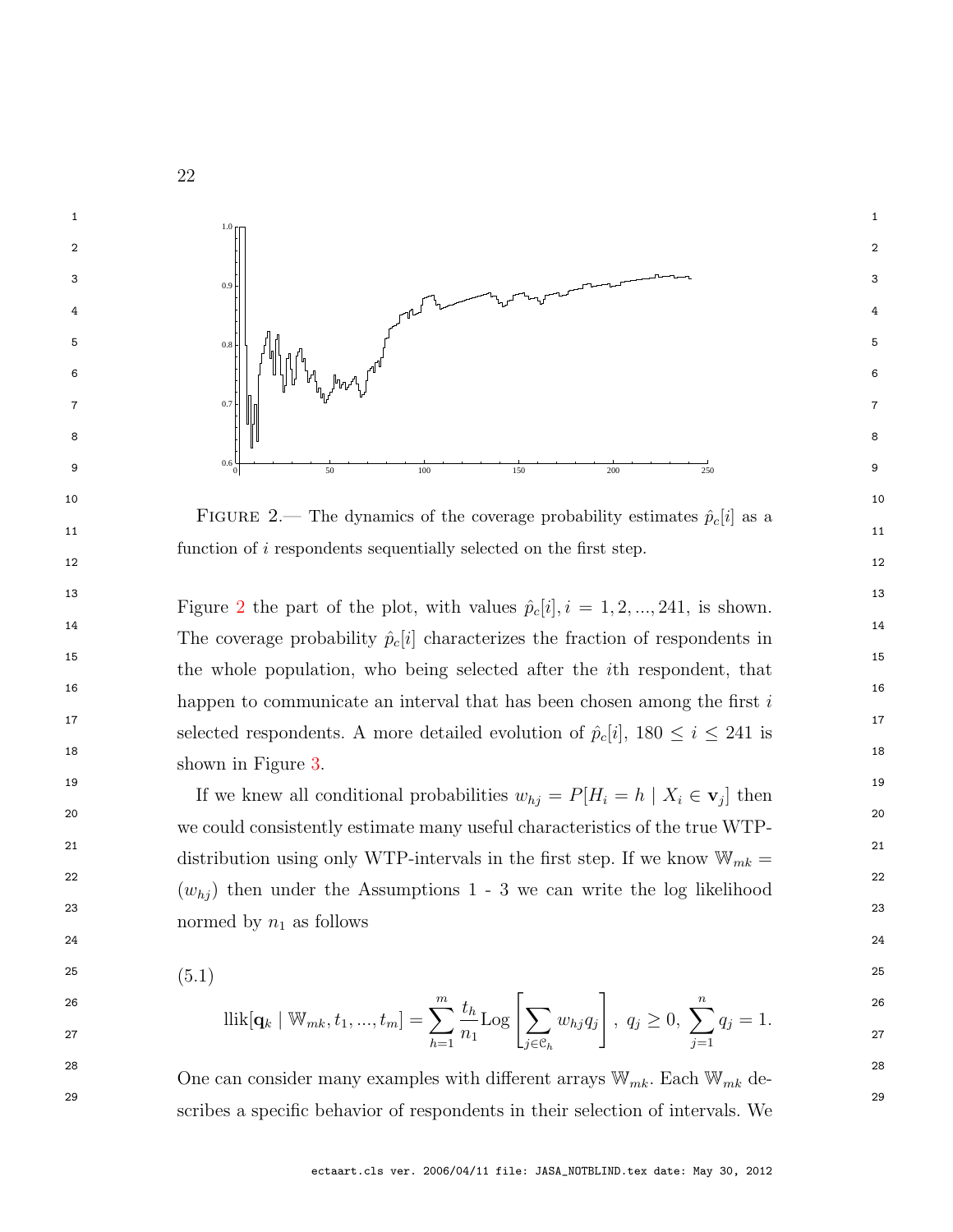<span id="page-24-0"></span>

<span id="page-24-1"></span>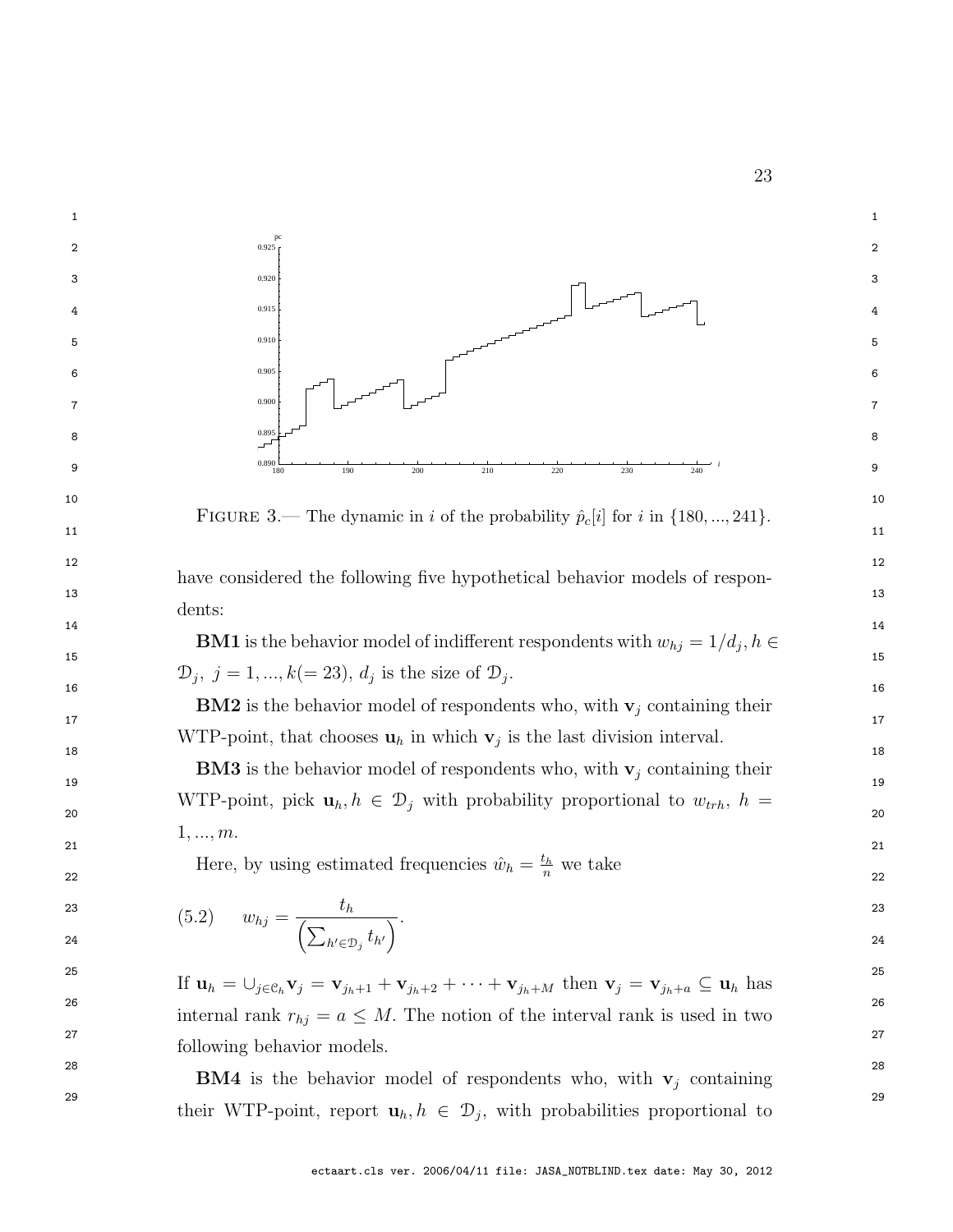| 1  | $w_h(r_{hj}/r_{hM})^{c1-1}(1-(r_{hj}/r_{hM})^{c2-1})$ , i.e. with the discrete Beta-type weighting                               | 1  |
|----|----------------------------------------------------------------------------------------------------------------------------------|----|
| 2  | of probabilities $w_h$ , $h = 1, , m$ .                                                                                          | 2  |
| 3  |                                                                                                                                  | 3  |
| 4  | <b>BM5</b> is the behavior model of respondents who, with $v_j$ containing their                                                 | 4  |
| 5  | WTP-point, select $\mathbf{u}_h, h \in \mathcal{D}_j$ , with probability proportional to                                         | 5  |
| 6  |                                                                                                                                  | 6  |
| 7  |                                                                                                                                  | 7  |
| 8  |                                                                                                                                  | 8  |
| 9  | $w_h(1 + c(r_{hj}/r_{h.})), h \in \mathcal{D}_j, j = 1, , k, r_h = \sum r_{hj}.$                                                 | 9  |
| 10 |                                                                                                                                  | 10 |
| 11 |                                                                                                                                  | 11 |
| 12 |                                                                                                                                  | 12 |
| 13 |                                                                                                                                  | 13 |
| 14 | Let mllik <sup>(BM)</sup> be the maximum of llik in (5.1) with $W_{mk} = (w_{kj})$ corre-                                        | 14 |
| 15 | sponding behavior model $BM$ . We can interpret the maxima of llik functions                                                     | 15 |
| 16 | corresponding to different behavior models as measures of their plausibil-                                                       | 16 |
| 17 | ity to approximate real behavior of respondents. Note that $-\text{mllik}^{(BM)}$ is                                             | 17 |
| 18 | the entropy of the distribution $\{\hat{w}_1^{(BM)},,\hat{w}_m^{(BM)}\}$ of frequencies $\hat{w}_h^{(BM)}$ =                     | 18 |
| 19 | $\sum_{j\in\mathcal{D}_j} w_{hj}^{(BM)} \check{q}_j^{(BM)}$ , $BM = BM1, , BM5$ . Here $\check{q}_j^{(BM)}$ are the ML-estimates | 19 |
| 20 | of $q_{trj}, j = 1, , k$ . The empirical entropy $eew = \sum_{h=1}^{m} t_h/n_1 \text{Log}[n_1/t_h] =$                            | 20 |
| 21 | 2.8224, where $t_h$ , $h = 1, , m = 46$ , are the numbers of respondents who                                                     | 21 |
| 22 | chose $\mathbf{u}_h \in \mathcal{U}_m$ . In our calculations we have supposed that the true WTP-                                 | 22 |
| 23 | survival function is a mixture of the Weibull and the Exponential survival                                                       | 23 |
| 24 | functions with unknown parameters $p, a, b, m_1$ , i.e. $s f_{WTP}[x] = p e^{-(x/a)^b} +$                                        | 24 |
| 25 | $(1-p)e^{-x/m_1}$ . Results of our calculations are collected in the following Table                                             | 25 |
| 26 | 1.                                                                                                                               | 26 |
| 27 |                                                                                                                                  | 27 |
| 28 | Table 1. Comparisons with the empirical entropy $eew = 2.8224$ .                                                                 | 28 |
|    |                                                                                                                                  |    |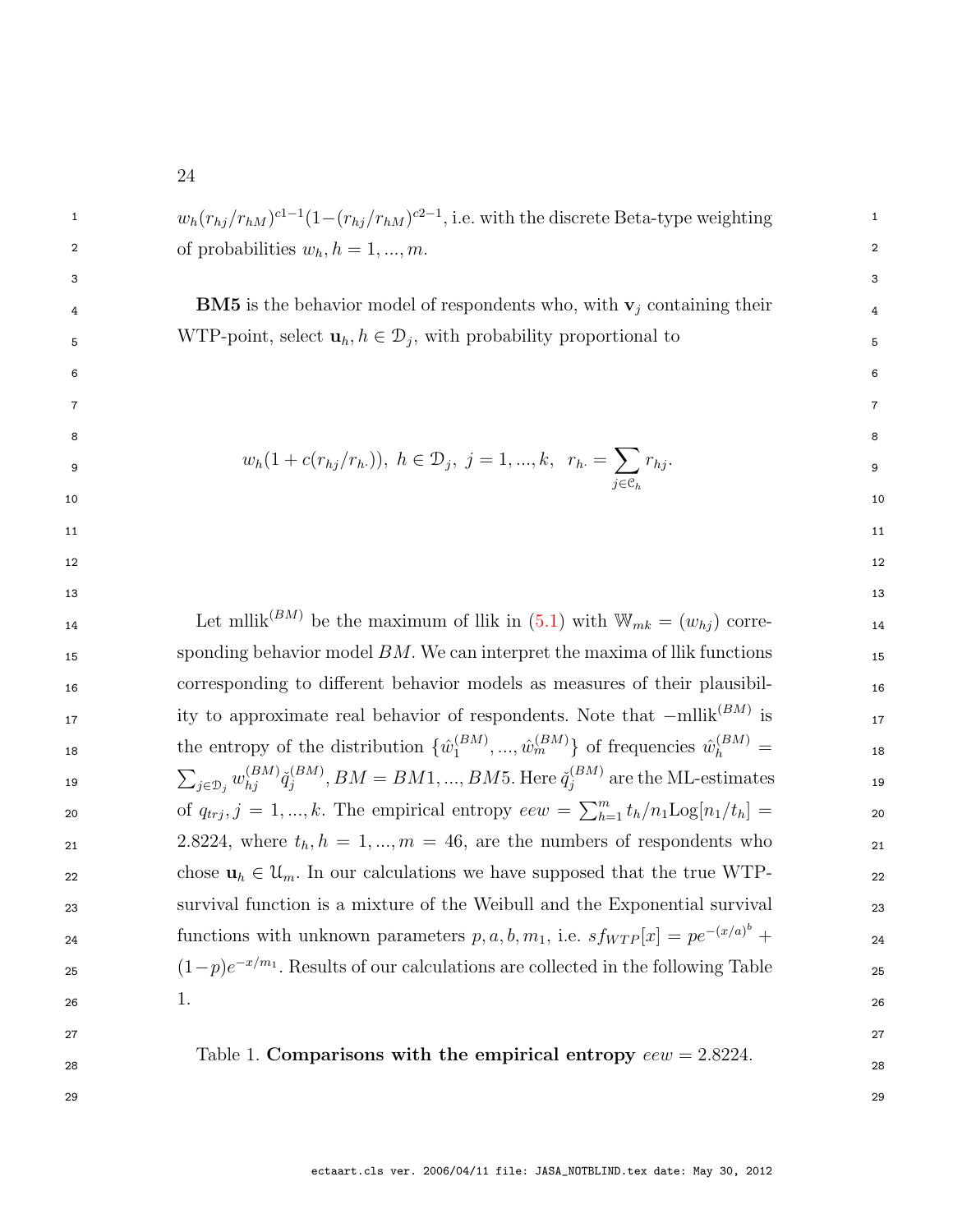| $\mathbf{1}$   |                          |                          |                   |                              |           |           |                 |
|----------------|--------------------------|--------------------------|-------------------|------------------------------|-----------|-----------|-----------------|
| 2              | <b>Behavior</b><br>Model | BM1                      | BM2               | BM <sub>3</sub>              | BM4       | BM4       | BM <sub>5</sub> |
| $\mathbf{3}$   | c1                       | $\overline{\phantom{m}}$ | $\qquad \qquad -$ | $\qquad \qquad -$            | 1.9256    | 1.9565    | 16.872          |
| $\overline{4}$ | c2                       | $\overline{\phantom{a}}$ | $\qquad \qquad -$ | $\qquad \qquad \blacksquare$ | 1.5362    | 1.9565    |                 |
| 5              | p                        | 0.8849                   | 0.7766            | 0.8512                       | 0.8305    | 0.8426    | 0.8160          |
| 6              | a                        | 77.4627                  | 4.4643            | 74.0964                      | 76.7255   | 74.7109   | 74.9982         |
| $\overline{7}$ | $\mathbf b$              | 1.8425                   | 1.9342            | 1.7638                       | 1.8547    | 1.7942    | 1.8374          |
| 8              | m1                       | 286.7622                 | 276.6101          | 259.3601                     | 272.9070  | 271.5213  | 254.7344        |
| 9              | mean WTP                 | 93.8918                  | 126.854           | 94.7380                      | 102.8351  | 98.73626  | 101.2456        |
| 10             | $mllik^{(BM)}$           | $-3.9388$                | $-3.4576$         | $-2.9301$                    | $-2.9079$ | $-2.9109$ | $-2.8591$       |
| 11             | $mllik^{(BM)}$<br>eew    | 1.396                    | 1.225             | 1.038                        | 1.030     | 1.031     | 1.013           |

<sup>12</sup> We see that the values of  $\frac{\text{mllik}^{(BM)}}{e\text{ew}}$  depends on the behavior model *BM*. The <sup>13</sup> best correspondence we have is with  $BM = BM5$ . This dependency on the <sup>13</sup> <sup>14</sup> assumed behavioral model shows why the direct usage of the survival theory, <sup>15</sup> 15 with the assumption of independency of censoring intervals from positions<sup>15</sup> <sup>16</sup> <sup>16</sup> of covered true WTP-points, will lead to erroneous estimation of the true <sup>17</sup> WTP-distribution. From Table 1 we conclude that to estimate conditional <sup>18</sup> probabilities  $\mathbb{W}_{mk} = (w_{hj})$  consistently, we need extended empirical data. <sup>19</sup> We can do that on the second step of data collecting.

<sup>20</sup> In our numerical experiment we suppose that the WTP-distribution is <sup>20</sup> <sup>21</sup> a  $p_{WE}$ -mixture WE of the Weibull distribution  $W(a, b)$  and the Exponen-<sup>22</sup> tial distribution  $E(m_1)$  with parameters  $p_{WE} = 0.8160, a = 74.8992, b = 22$  $1.8374, m1 = 254.7344,$ <sup>23</sup>

$$
s f_{WTP}[x] = p_{W}e^{-(x/a)^b} + (1 - p_{WE})e^{-x/m_1}.
$$

24 24

<sup>26</sup> 26 26 We use the behavior model *BM3* with array  $W_{mk} = (w_{hj})$ , for any  $j =$ 27 1, ..., k, and  $h \in \mathcal{D}_j, w_{hj} = t_h / (\sum_{h' \in \mathcal{D}_j} t_h)$ . The numbers  $t_h, h = 1, ..., m$ , <sup>28</sup> are taken from  $\mathbf{d} \mathbf{1}_{n_1}$  and  $w_{hj}$  correspond to [\(5.2\)](#page-24-1). We could take any other 29<br>array with  $w_{hj} \geq 0$ , and  $\sum_{h' \in \mathcal{D}_j} w_{hj} = 1$ .

<span id="page-26-0"></span>ectaart.cls ver. 2006/04/11 file: JASA\_NOTBLIND.tex date: May 30, 2012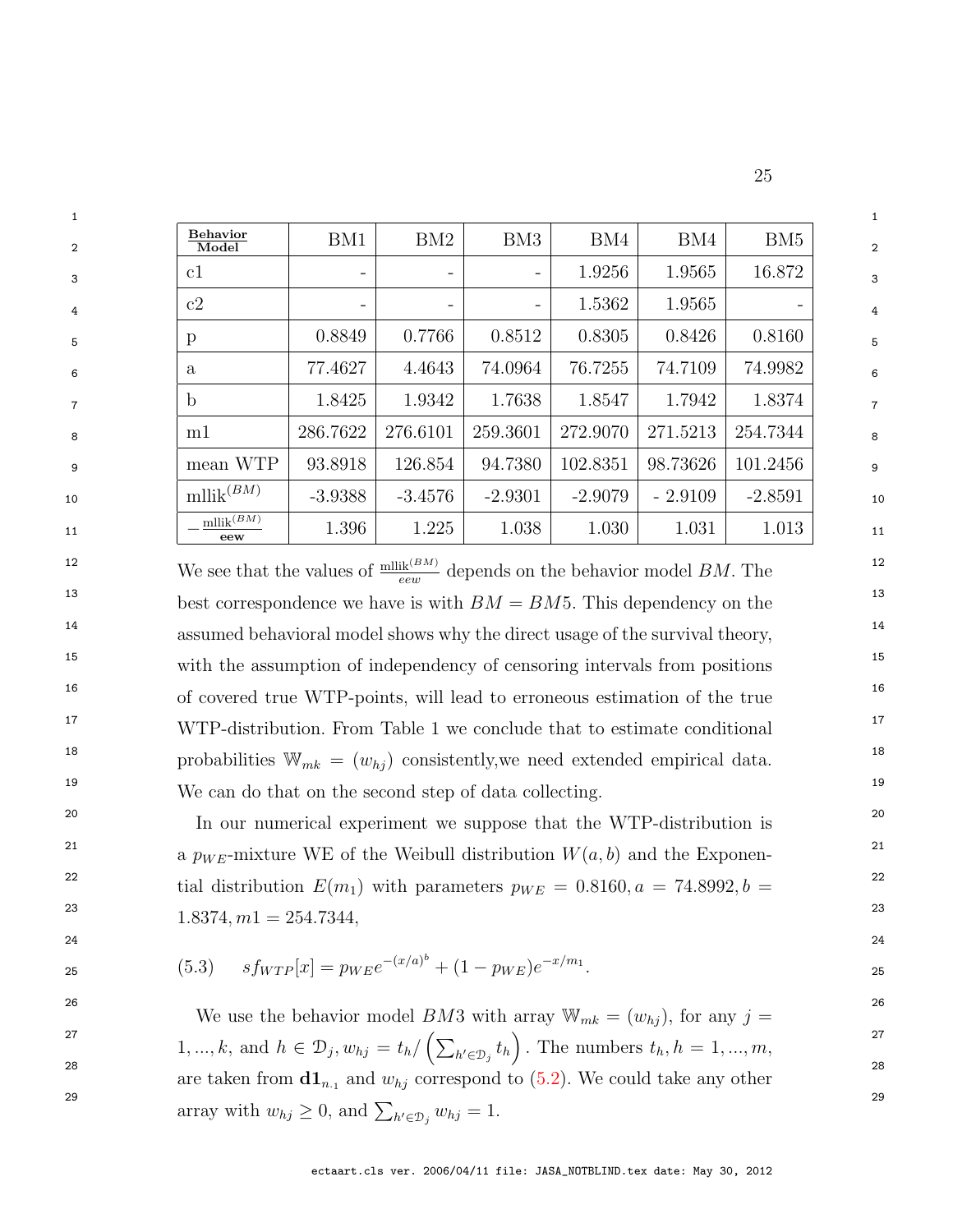| 1  | Let $p_{NA}$ be the probability that a respondent states only a self-selected                                                 | 1  |
|----|-------------------------------------------------------------------------------------------------------------------------------|----|
| 2  | interval. $(1 - pNA)$ is the probability of finding a respondent that reports a                                               | 2  |
| 3  | self-selected interval and a division interval, both containing the true point.                                               | 3  |
| 4  | If $\mathbf{u}_h$ has already been reported then the only $\mathbf{u}_h$ interval compatible with                             | 4  |
| 5  | $\mathbf{v}_j \in \mathcal{C}_h$ containing the true WTP-point $X_i$ can be added. In the our example                         | 5  |
| 6  | we let $p_{NA} = 2/3$ . Then, in the mean, two of each three respondents will                                                 | 6  |
| 7  | reject to add division intervals to their self-selected intervals. Recall that                                                | 7  |
| 8  | we use the parameters stated just before $(5.3)$ .                                                                            | 8  |
| 9  | Let $q_j = P[X_i \in \mathbf{v}_j] = sf_{WTP}[v_{Lj}] - sf_{WTP}[v_{Rj}]$ where the survival func-                            | 9  |
| 10 | tion is given in (5.3). With probability $p_{NA}q_jw_{hj}$ the <i>i</i> -th respondent reports                                | 10 |
| 11 | $\mathbf{u}_h$ and rejects to add a $\mathbf{v}_j$ . Then the single triple $\{i, \mathbf{u}_h, NA\}$ is added to             | 11 |
| 12 | simulated data. With probability $(1 - p_{NA})q_j w_{hj}$ the <i>i</i> -th respondent states                                  | 12 |
| 13 | both $\mathbf{u}_h$ and $\mathbf{v}_j$ . Then the triple $\{i, \mathbf{u}_h, \mathbf{v}_j\}$ is added to simulated data.      | 13 |
| 14 | We have simulated data $d\mathbf{2}_{n_2}$ , $n_2 = 9000$ , containing $n_{s2} = 5856$ singles                                | 14 |
| 15 | and $n_{p2} = 3144$ pairs. Henceforth we call $d2_{n_2}$ the true data. As well we                                            | 15 |
| 16 | call the WTP-survival function in $(5.3)$ and corresponding characteristics                                                   | 16 |
| 17 | "true". By using values $\mathbf{u}_{h_i}, \mathbf{v}_{j_i}$ in all $n_{p2}$ pairs we obtain estimates $\check{q}_{pj}$ as in | 17 |
| 18 | $(4.2), j = 1, , 23$ . To improve these estimates we have to use all data $d2_{n_2}$                                          | 18 |
| 19 | with pairs and singles. The improved ML-estimate $\check{\mathbf{q}}_{kM}$ , corresponding to log                             | 19 |
| 20 | likelihood $(4.7)$ , can be obtained by the recursion $(4.8)$ . After 10 iterations                                           | 20 |
| 21 | with $q_j^{(1)} = \check{q}_{pj}$ we obtain the following list with approximating $q_{trj}$ values                            | 21 |
| 22 | $\check{q}_i^{(10)}, j=1,,23,$                                                                                                | 22 |
| 23 | $\{0.01267, 0.01848, 0.02284, 0.03063, 0.03495, 0.04188, 0.09621, 0.09395,$                                                   | 23 |
| 24 | $0.08782, 0.08755, 0.04739, 0.03548, 0.12409, 0.12905, 0.02921, 0.01713,$                                                     | 24 |
| 25 | $0.01930, 0.01355, 0.02429, 0.00750, 0.00804, 0.01347, 0.00451$ .                                                             | 25 |
| 26 | In the Figure 4 the histogram of approximated estimates $\check{q}_i^{(10)}$ of $\check{q}_{trj}, j =$                        | 26 |
| 27 | $1, \ldots, 23$ , is shown together with the true probability density of the true                                             | 27 |
| 28 | WTP-distribution $(5.3)$ . The histogram is shown over the part of range                                                      | 28 |
| 29 | $0 \leq x \leq 600$ SEK.                                                                                                      | 29 |
|    |                                                                                                                               |    |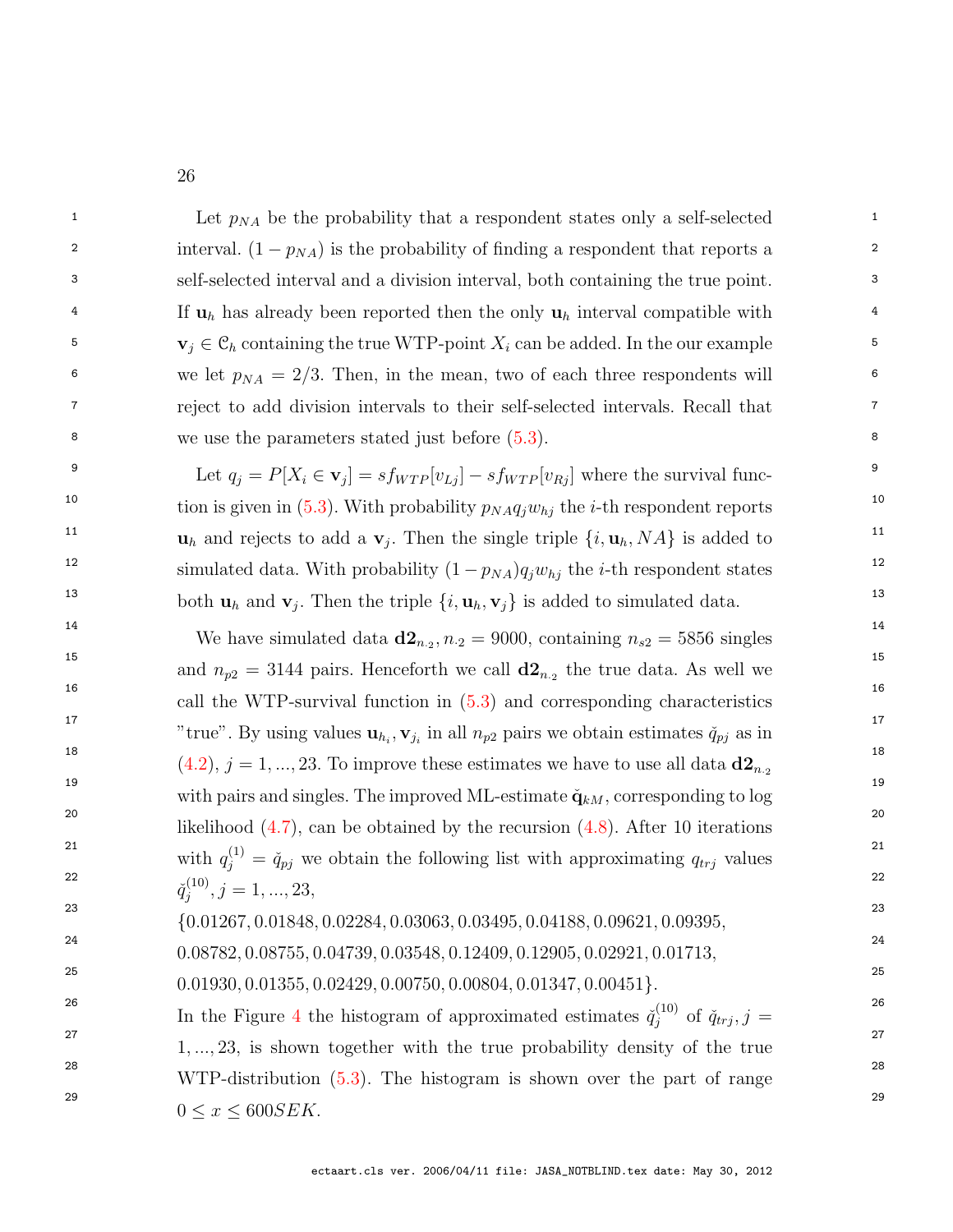<span id="page-28-0"></span>

ectaart.cls ver. 2006/04/11 file: JASA\_NOTBLIND.tex date: May 30, 2012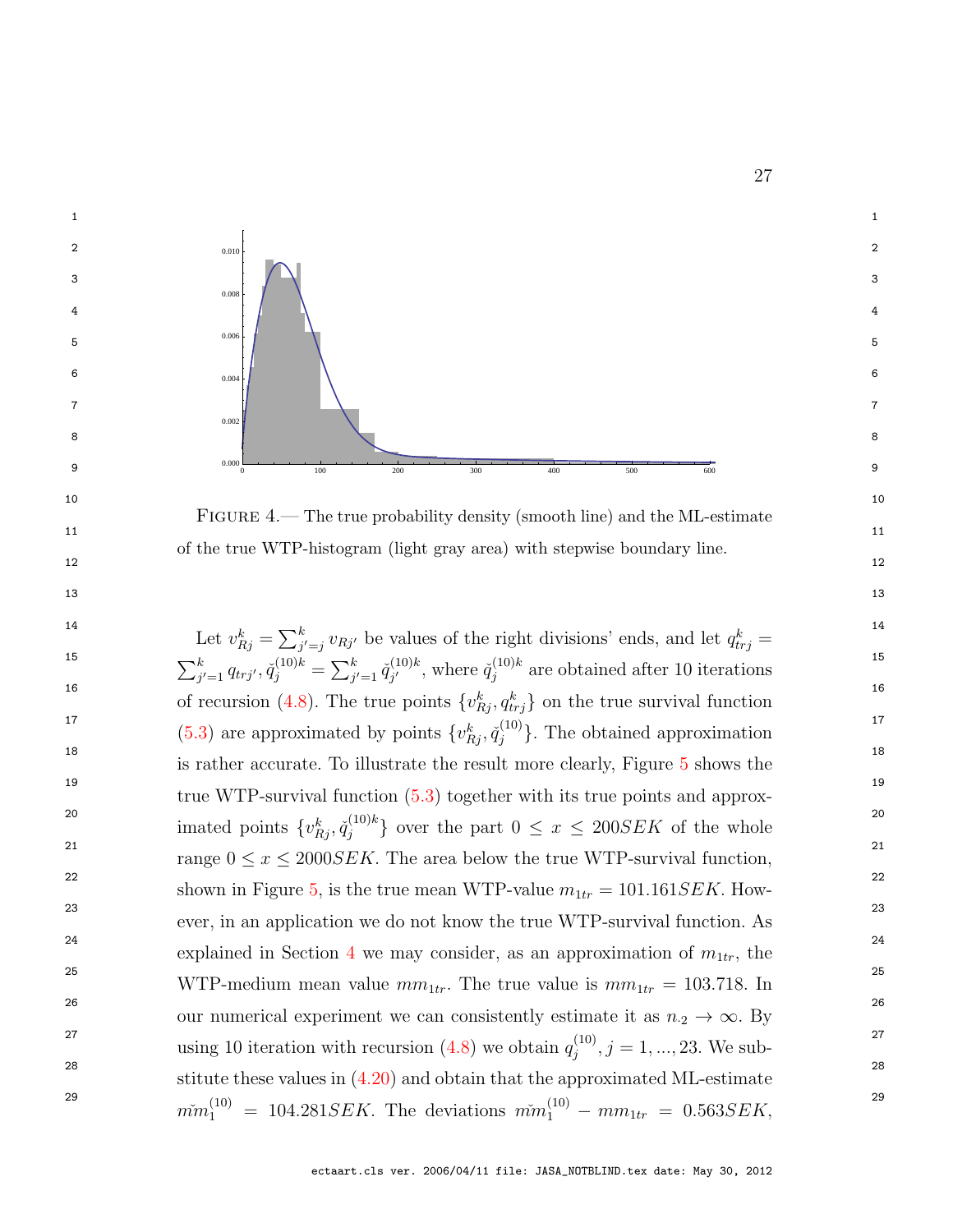

<span id="page-29-0"></span> $11$  11 val [0, 200] together with its true points  $\{v_{Rj}^k, q_{trj}^k\}$  and the approximated ML-<br>12 estimated points  $\{v_{Rj}^k, \check{q}_j^{(10)k}\}, 1 \le j \le 16.$ FIGURE  $5$ — The true WTP-survival function  $(5.3)$  is shown over inter- ${j^{(10)k}\choose j}, 1 \le j \le 16.$ 

15 while the bias  $mm_{1tr}^{(10)} - m_{1tr} = 3.120$  SEK. Of course in reality we do 15 16 16 not know the bias and these deviations. The bias would be smaller if, in 17 17 the second step, the two subintervals (100, 120] and (120, 150] were used 18 as the division intervals, rather than  $v_{15} = (100, 150)$ . Note that the es-19 timate  $m m_1^{(10)}$  is the area below the broken line joining neighbor points 19 20  $\{v_{Rj}^k, \check{q}_j^{(10)k}\}, j = 1, ..., k, k = 23$ . The broken line is shown in Figure 6. 20  $_1^{(10)}$  is the area below the broken line joining neighbor points  ${j_{j}}^{(10)k}, j = 1, ..., k, k = 23$ . The broken line is shown in Figure [6.](#page-30-0)

<sup>21</sup> Below we consider resampling methods to evaluation accuracies of ML-<sup>21</sup> <sup>22</sup> estimators. In our numerical experiment we know all necessary param-<sup>23</sup> eters for simulation any number of data independent copies  $\mathbf{d2}^c_{n,2}$ ,  $c =$ <sup>23</sup>  $2^{4}$  1, 2, ..., C which have the distribution identical with the considered above  $2^{4}$ <sup>25</sup> data  $\mathbf{d2}_{n_2}^c$ ,  $n_2 = 9000$ . In our numerical experiment we simulate  $C = 2000$ <sup>25</sup> <sup>26</sup> 26 such i.i.d. copies. Each simulated copy contains 9000 triplets (singles or <sup>27</sup> pairs). Here the total collected data may be thought of as registered an-28 28 swers of 18 millions of respondents.

<sup>29</sup> <sup>29</sup> For each copy of data  $\mathbf{d2}_{n,2}^c$  we apply 5 iterations of the recursion [\(4.8\)](#page-14-3) and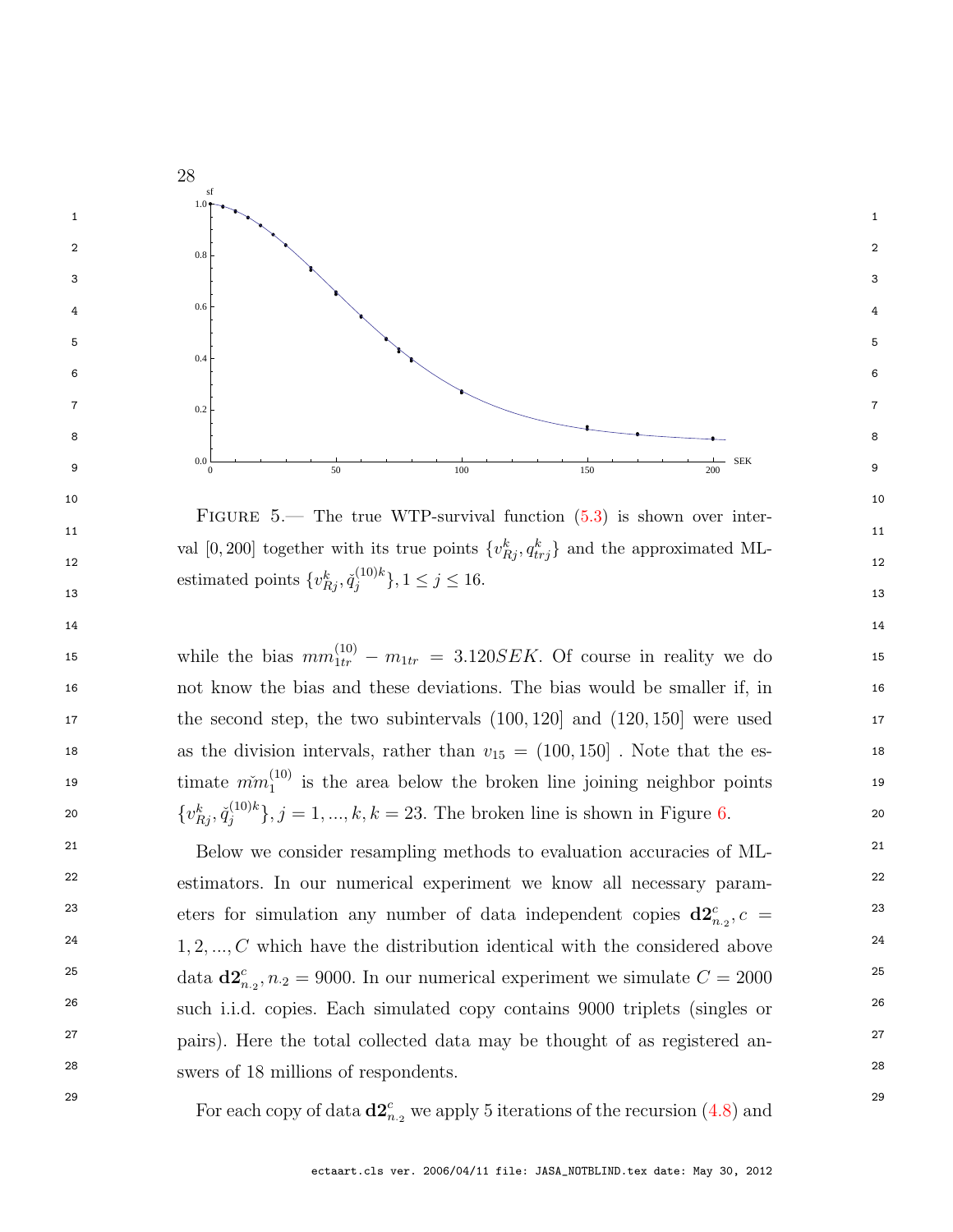

<span id="page-30-0"></span> $11$   $11$  $12$  and  $12$  and  $12$  and  $12$  and  $12$  and  $12$  and  $12$  and  $12$  and  $12$  and  $12$ FIGURE 6.— The broken line joins by intervals the ML-estimates of division points of WTP-survival function.

<sup>13</sup> obtain sufficiently accurate approximation  $\check{q}_k^{c(5)}$  of the ML-estimate  $\check{q}_{kM}^c$ . <sup>14</sup> Here, we use all copies of data, i.e. both pairs and singles. We can also find <sup>15</sup> the ML-estimates  $\check{\mathbf{q}}_{pk}^c$  of  $\mathbf{q}_{trk}$  by using [\(4.2\)](#page-12-1) and the part of data  $\mathbf{d2}_{n,2}^c$  with <sup>16</sup> triples containing pairs. By substituting  $\check{\mathbf{q}}_{pk}^c$  and  $\check{\mathbf{q}}_k^{c(5)}$  in (4.21) we obtain <sup>17</sup> estimates of WTP-medium mean values  $\tilde{m}^c_{1p}$  and  $\tilde{m}^{c(5)}_{1p}$ ,  $c = 1, ..., R$ . To <sup>18</sup> underline the gain of usage the whole data  $\mathbf{d2}_{n,2}^c$  compared with only the <sup>18</sup> 19 19 part of all pairs we calculate two lists with C = 2000 deviations  $k_k^{(5)}$  of the ML-estimate  $\check{\mathbf{q}}_{kM}^c$ .  $\binom{c(s)}{k}$  in  $(4.21)$  we obtain  $_1^{c_{(5)}}, c = 1, ..., R$ . To

<span id="page-30-2"></span>
$$
21 \qquad \qquad (5.4) \qquad \ddot{dev}_1^{c(5)} = \ddot{mm}_1^{c(5)} - \ddot{mm}_{1tr}, \qquad \qquad 21
$$

$$
d\check{e}v_{1p}^c = m\check{m}_{1p}^c - mm_{1tr}, \quad c = 1, ..., C.
$$
\n<sup>22</sup>\n<sup>23</sup>\n<sup>22</sup>\n<sup>24</sup>\n<sup>25</sup>\n<sup>26</sup>\n<sup>28</sup>\n<sup>29</sup>\n<sup>20</sup>\n<sup>21</sup>\n<sup>22</sup>\n<sup>22</sup>\n<sup>23</sup>\n<sup>24</sup>\n<sup>25</sup>\n<sup>26</sup>\n<sup>26</sup>\n<sup>27</sup>\n<sup>28</sup>\n<sup>29</sup>\n<sup>29</sup>\n<sup>20</sup>\n<sup>20</sup>\n<sup>21</sup>\n<sup>22</sup>\n<sup>22</sup>\n<sup>23</sup>\n<sup>24</sup>\n<sup>25</sup>\n<sup>26</sup>\n<sup>26</sup>\n<sup>27</sup>\n<sup>28</sup>\n<sup>29</sup>\n<sup>29</sup>\n<sup>20</sup>\n<sup>20</sup>\n<sup>21</sup>\n<sup>22</sup>\n<sup>22</sup>\n<sup>23</sup>\n<sup>24</sup>\n<sup>25</sup>\n<sup>26</sup>\n<sup>26</sup>\n<sup>27</sup>\n<sup>28</sup>\n<sup>29</sup>\n<sup>29</sup>\n<sup>20</sup>\n<sup>20</sup>\n<sup>21</sup>\n<sup>22</sup>\n<sup>22</sup>\n<sup>23</sup>\n<sup>24</sup>\n<sup>25</sup>\n<sup>26</sup>\n<sup>26</sup>\n<sup>27</sup>\n<sup>28</sup>\n<sup>29</sup>\n<sup>29</sup>\n<sup>20</sup>\n<sup>20</sup>\n<sup>21</sup>\n<sup>22</sup>\n<sup>23</sup>\n<sup>24</sup>\n<sup>25</sup>\n<sup>26</sup>\n<sup>26</sup>\n<sup>27</sup>\n<sup>28</sup>\n<sup>29</sup>\n<sup>29</sup>\n<sup>20</sup>\n<sup>20</sup>\n<sup>21</sup>\n<sup>2</sup>

 $20$ 

The deviations (5.4) and (5.5) can be considered as values 
$$
\{d\check{e}v_1^{c(5)}, d\check{e}v_{1p}^c\}
$$
  
of i.i.d. two-dimensional r.v.s. Then their standard deviation estimates are

$$
\tilde{std}_1^{(5)} = \left(\frac{1}{R-1} \sum_{c=1}^R (\check{dev}_1^{c(5)})^2\right)^{1/2} = 1.780,
$$

28 and  $\sim$  28 and  $\sim$  28 and  $\sim$  28 and  $\sim$  28 and  $\sim$  28 and  $\sim$  28 and  $\sim$  28

$$
s\check{t}d_{1p} = \left(\frac{1}{R-1}\sum_{c=1}^{k}(\check{dev}_{1p}^{c})^{2}\right)^{1/2} = 2.507.
$$
<sup>28</sup>

29

<span id="page-30-1"></span>ectaart.cls ver. 2006/04/11 file: JASA\_NOTBLIND.tex date: May 30, 2012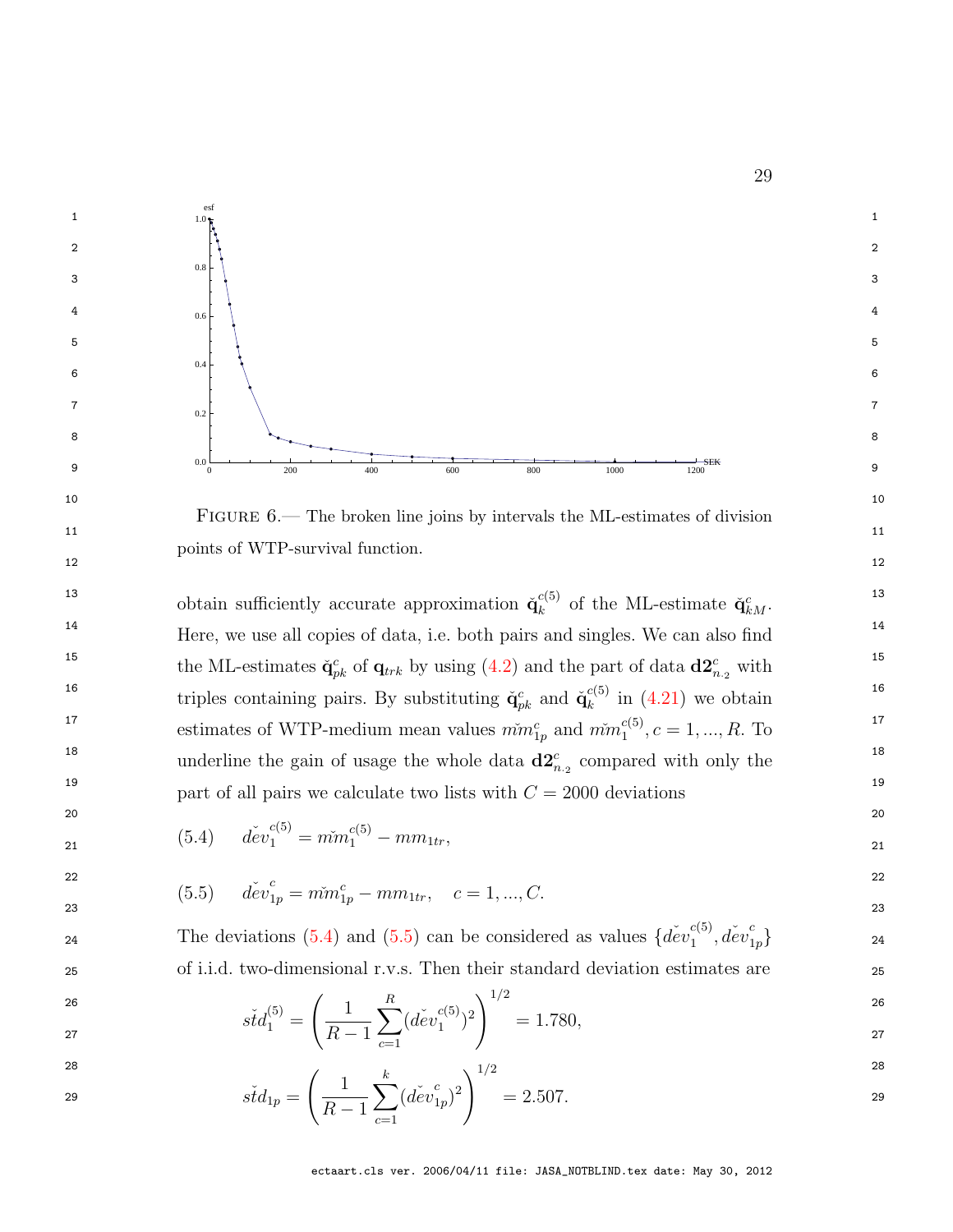<span id="page-31-5"></span><sup>1</sup> 1 It is useful to know the following empirical distribution functions (e.d.f. s)  $\circ$  2 of deviations  $(5.4)$  and  $(5.5)$ 

 $5$ 

<span id="page-31-0"></span>
$$
e^{3}d f_{1C}^{(5)}[x] = \frac{1}{C} \sum_{c=1}^{C} I[dev_{1}^{c(5)} \leq x],
$$

$$
\begin{array}{ll}\n\text{6} & \text{if } \left(5.7\right) \\
\text{c} & \text{e} \, \text{d} \, f_{1pC}[x] = \frac{1}{C} \sum_{c=1}^{C} I[d \, \text{e} \, v_{1p}^c \leq x].\n\end{array}
$$

<sup>8</sup> In Appendix we prove that the consistent ML-estimate of  $q_{trk}$  exists and  $q_{trk}$ <sup>9</sup> all regularity properties **RP1** - **RP5** are valid. Then we may apply resam-<sup>10</sup> pling methods which will give us consistent estimate of characteristics of <sup>10</sup> <sup>11</sup> deviations  $(5.4)$  -  $(5.7)$ . We simulate  $C = 2000$  independent copies resam-<sup>12</sup> pled data  $\mathbf{d2}^{\star c}_{n,2}$ ,  $c = 1, ..., C$ . Then we calculate corresponding estimates <sup>12</sup> <sup>13</sup> of WTP-medium mean values  $m m_1^{\star c(5)}$  and  $m m_1^{\star c}$  similarly as above using <sup>13</sup>  $d2_{n,2}^{\star c}$  instead of the true data  $d2_{n,2}$  and five iterations by the recursion <sup>15</sup> [\(4.14\)](#page-18-2). Here we also use the approximated ML-estimate  $\tilde{m}$ <sup>(5)</sup> based on<sup>15</sup> <sup>16</sup> true data  $\mathbf{d2}_{n,2}$ . The deviations  $m_{1}^{*c}(5)$  and  $m_{1p}^{*c}$  from the ML-estimates <sup>16</sup> <sup>17</sup> of  $m_{1tr}$  based on true whole data  $d_{n_2}$  and on its part with pairs are <sup>17</sup>  $n_1^{\star c(5)}$  and  $m_{1p}^{\star c}$  similarly as above using  $i_{1}^{\star c(5)}$  and  $m_{1p}^{\star c}$  from the ML-estimates

<span id="page-31-4"></span>19 19 (5.8) ˇdev?c(5) <sup>1</sup> = ˇmm ?c(5) <sup>1</sup> − mmˇ (5) 1 ,

21 21 (5.9) ˇdev?c 1p = ˇmm?c <sup>1</sup> − mmˇ <sup>1</sup>p.

<span id="page-31-1"></span><sup>22</sup> These deviations are used in the following e.d.f.s <sup>22</sup>

<span id="page-31-2"></span>
$$
\begin{array}{ll} \text{24} & \text{25} \\ \text{25} & \text{26} \end{array} \quad \text{e\'df}_{1C}^{\star(5)}[x] = \frac{1}{C} \sum_{c=1}^{C} I[\text{d\'ev}_1^{\star c(5)} \le x], \tag{24}
$$

<span id="page-31-3"></span> $18$ 

 $20$ 

23 23

$$
e^{26}
$$
\n
$$
e^{26}
$$
\n
$$
e^{26}
$$
\n
$$
e^{26}
$$
\n
$$
e^{26}
$$
\n
$$
e^{26}
$$
\n
$$
e^{26}
$$
\n
$$
e^{26}
$$
\n
$$
e^{26}
$$
\n
$$
e^{26}
$$
\n
$$
e^{26}
$$
\n
$$
e^{26}
$$
\n
$$
e^{27}
$$
\n
$$
e^{27}
$$
\n
$$
e^{27}
$$
\n
$$
e^{27}
$$
\n
$$
e^{27}
$$

<sup>28</sup> These e.d.f.s [\(5.10\)](#page-31-1) and [\(5.11\)](#page-31-2) correspond to the usage of all triples in  $\mathbf{d2}^{\star c}_{n,q}$ <sup>28</sup> 29 and only triples with pairs in  $\mathbf{d2}^{\star c}_{n,2}$ , respectively.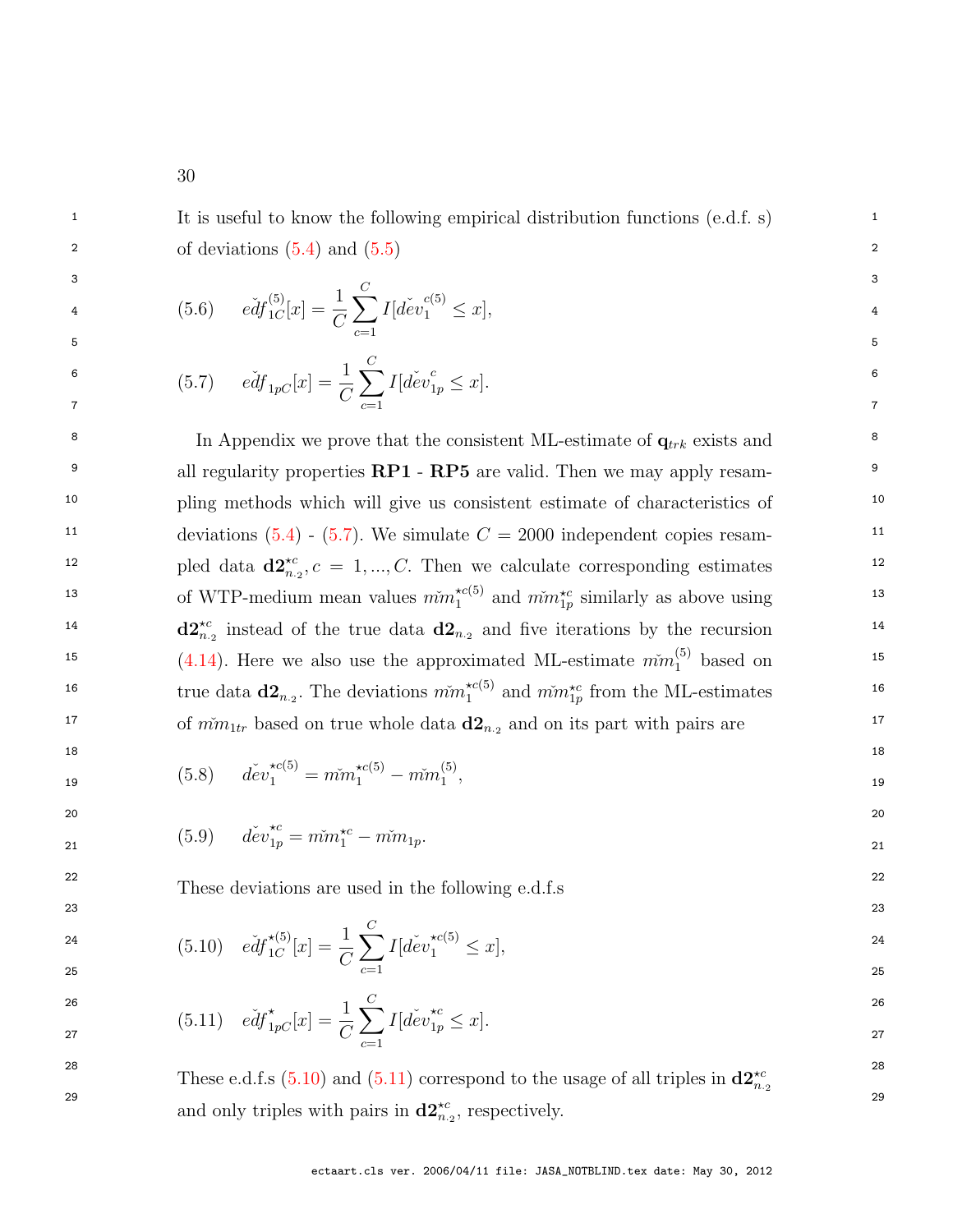

<span id="page-32-0"></span> $11$   $11$  $12$  $13$   $13$ 14 14  $15$  15 FIGURE 7.— Two pairs of histograms, corresponding to  $C = 2000$  deviations  $(5.4)$ ,  $(5.5)$  and  $(5.8)$ ,  $(5.9)$ , are given in the left and right plots, respectively. Dashed contour lines are used for deviations [\(5.4\)](#page-30-1) and [\(5.9\)](#page-31-4) based on triples with both pairs and singles, otherwise for triples with only pairs solid contour lines are used.

<sup>16</sup> 16 16 16 16 The lists with deviations  $(5.4)$ ,  $(5.5)$  and  $(5.8)$ ,  $(5.9)$  can be presented <sup>17</sup> as histograms, composed from rectangles with low edges intervals  $I_r =$ <sup>17</sup> <sup>18</sup>  $(2r, 2(r + 1)], r = 0, 1, ...$  on the x-axis. The length of  $I_r$  is  $2SEK$ . The 19 19 rectangles side intervals are proportional to the numbers of  $\tilde{m}$ <sup>c(5)</sup>  $\in I_r$ <sup>19</sup> 20 and  $\widetilde{mm}_{1p}^c \in I_r, c = 1, ..., C$ . Two corresponding histograms are in the left 20 <sup>21</sup> plot in Figure [7.](#page-32-0) The histograms corresponding to deviations  $(5.8)$  and  $(5.9)$ <sup>21</sup> 22 and  $\overline{a}$  22 and  $\overline{a}$  22 and  $\overline{a}$  22 and  $\overline{a}$  22 and  $\overline{a}$  22 and  $\overline{a}$  22 are in the right plot of Figure [7.](#page-32-0)

<sup>23</sup> 23 We may visualize these e.d.f.s  $(5.6)$  and  $(5.7)$  in a  $QQ$ -plot with Normal <sup>24</sup>  $\qquad \qquad \text{quantiles. } QQ\text{-plots are common in statistical applications because they give$ 25 25 essential information about deviations of e.d.f.s of interest from correspond-26 26 ing limit distributions as size data is growing. The left QQ-plot in Figure <sup>27</sup> <sup>27</sup> [8](#page-33-1) contains two empirical distribution functions  $(5.6)$  and  $(5.7)$  (solid and 28 28 <sup>29</sup> 29 and [\(5.7\)](#page-31-0), shown in the left  $QQ$ -plot in Figure [8](#page-33-1) are close to Normal. The dashed lines, respectively). We see that the empirical distributions [\(5.6\)](#page-31-5)

ectaart.cls ver. 2006/04/11 file: JASA\_NOTBLIND.tex date: May 30, 2012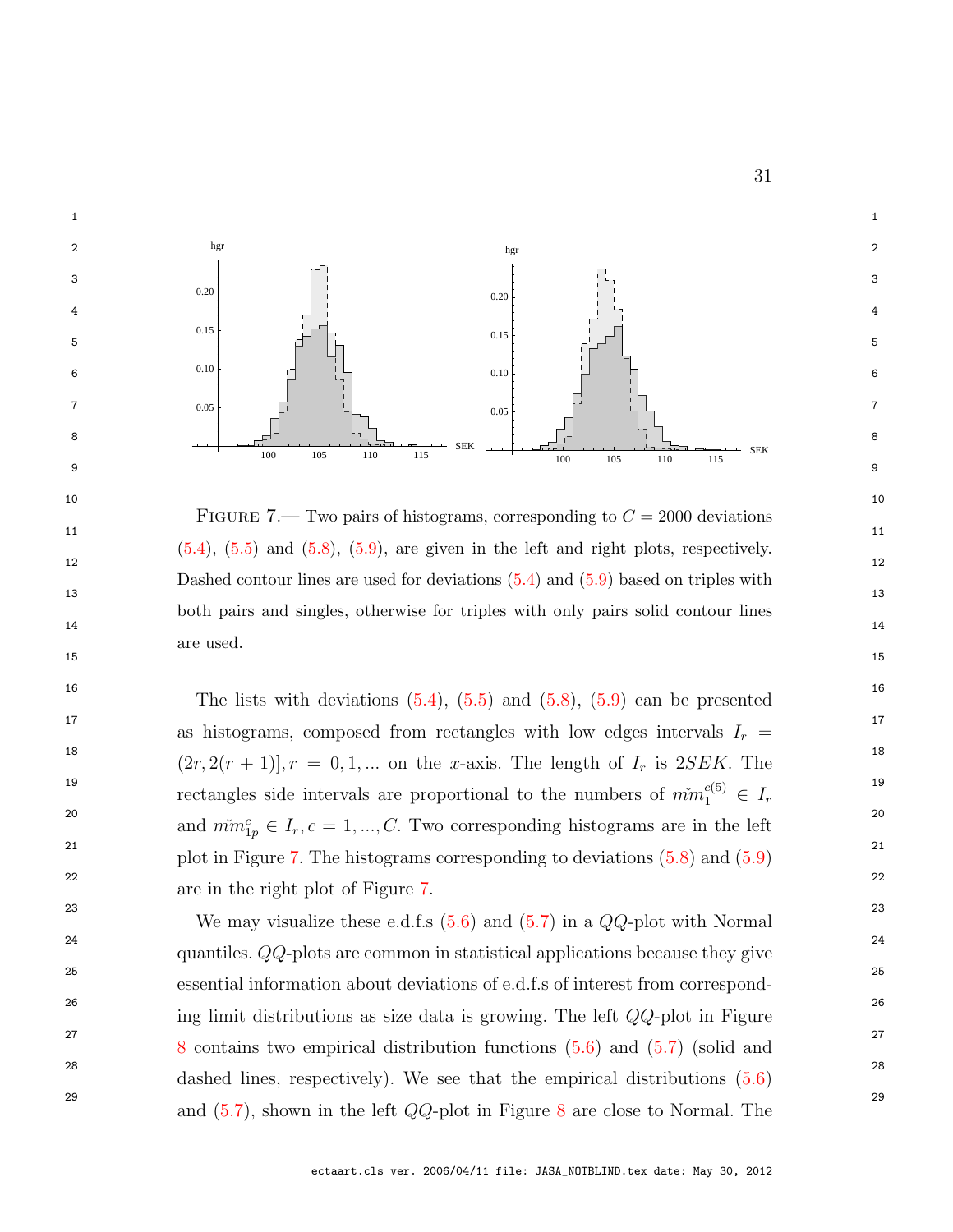

<span id="page-33-1"></span>8 8 8.— Two *QQ*-plots, with Normal quantiles, contain lines with em-9 9 pirical distribution functions of deviations of  $(5.6)$  and  $(5.7)$  in the left  $QQ$ -plot and  $(5.10)$  and  $(5.11)$  in the right  $QQ$ -plot. Solid lines correspond to usage copies 11 11 of data with both pairs and singles. Dashed lines correspond to usage only copies  $\frac{12}{2}$  12 of triples with pairs.

14 14 deviations, in the case when both triples with singles and pairs are used, are essentially less than if only triplets with pairs are used.

 $13$ 

 $15$  15

 $16$  $17$  and  $17$  $18$ In the concluding Figure [9](#page-34-0) we display two e.d.f.s [\(5.7\)](#page-31-0) and [\(5.10\)](#page-31-1). In a real application, the dashed line is not known and an estimate of it (solid line) is the main aim of the suggested approach based on resampling methods. Figure [9](#page-34-0) illustrates the consistency of the suggested estimators.

#### <span id="page-33-0"></span>20 20 6. SUMMARY AND CONCLUSION

 $19$ 

<sup>21</sup> <sup>21</sup> We have proposed a natural extension of the self-selected intervals ap-22 and  $\overline{a}$  22 23 23 case of an interval, self-selected intervals are very general and an interesting 24 24 candidate in many types of surveys. Interest is also on the rise, as witnessed 25 25 e.g. by recent changes towards the use of self-selected intervals in the Michi-26 26 gan Health Survey. While a single self-selected interval provides much useful 27 27 information about respondent sentiments, our analysis suggest that identi-28 28 fication of non-parametric estimators is difficult, if not impossible. We solve <sup>29</sup> this identification problem by adding more information in a second step. proach to information elicitation in surveys. Because a point is a special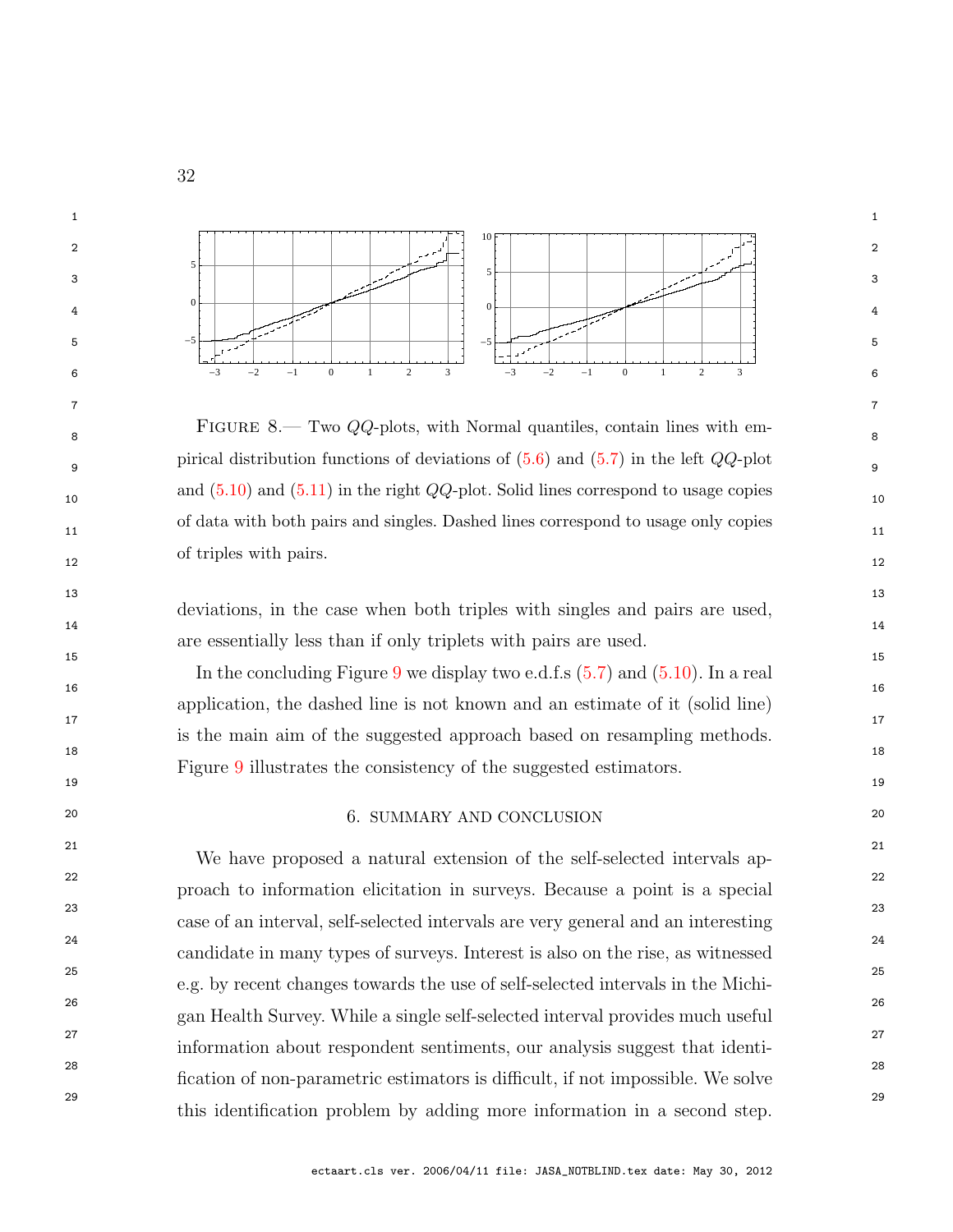

<span id="page-34-0"></span> $10$  $11$   $11$  $12$  and  $12$  and  $12$  and  $12$  and  $12$  and  $12$  and  $12$  and  $12$  and  $12$  and  $12$  $13$  $\frac{14}{14}$  14 15 WTP-medium mean values based on WTP-probabilities  $\{\check{q}_1^{(5)},...,\check{q}_k^{(5)}\}$ . The solid  $16$ resampled copies  $\mathbf{d2}^{\star c}_{n,2}$  of the list with original true data  $\mathbf{d2}_{n,2}$ . FIGURE 9.— This  $QQ$ -plot shows how two distributions of the ML-estimates of medium mean WTP-values deviates from their average values. The dashed line corresponds the true distribution of the deviates based on  $C = 2000$  simulated copies of the true data  $\mathbf{d2}_{n_{2}}^{c}$  and on usage of the approximated ML-estimates of  $\check{q}_1^{(5)},...,\check{q}_k^{(5)}$  $\{^{(5)}_k\}$ . The solid line corresponds to the distribution of the similar deviates based on  $C = 2000$ 

 $18$ 

<sup>19</sup> The granulation is based on a certain kind of division, where the division of <sup>19</sup> <sup>20</sup> the interval is based on the data. We also propose a stopping rule for sam-<sup>21</sup> pling of respondents, which is quite practical. The investigator is to suggest<sup>21</sup> <sup>22</sup> a coverage probability, say 0.95, which when reached means that there is <sup>22</sup> <sup>23</sup> a 5\% chance that the next sampled self-selected interval will be different <sup>23</sup> <sup>24</sup> from the ones already stated. Theorem 1 proves that the proposed non-25 25 parametric MLE is consistent, Theorem 2 shows that the accuracy of the <sup>26</sup> estimator can be consistently estimated by resampling. Thus, our proposed<sup>26</sup> 27 27 statistical model has a number of attractive properties.

28 28 The R-programs that have been developed should be useful in applying 29 29 the suggested approach. The programs will be available on CRAN. Inter-

ectaart.cls ver. 2006/04/11 file: JASA\_NOTBLIND.tex date: May 30, 2012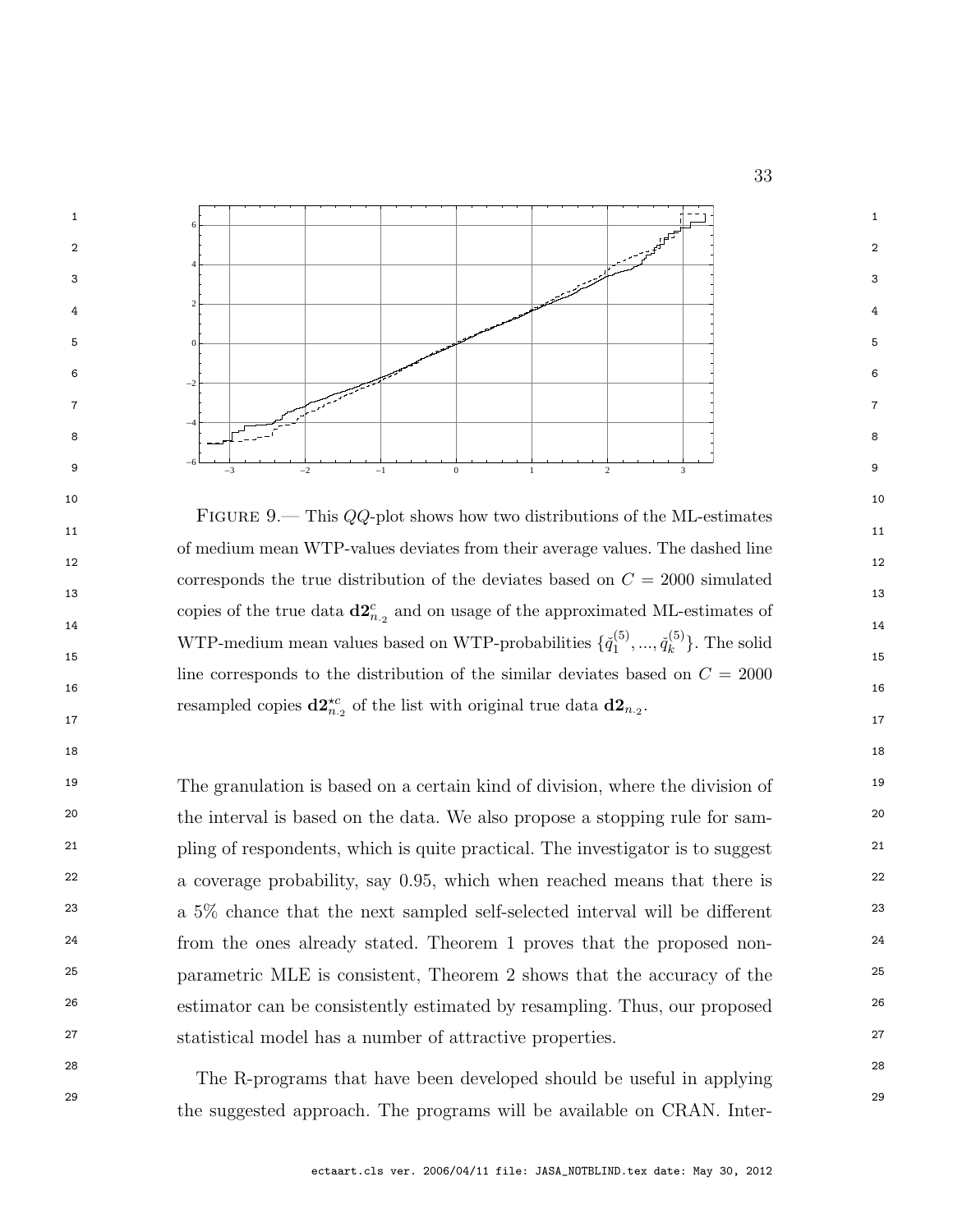<sup>1</sup> 1 ested readers can also use an initially developed Mathematica version of the <sup>1</sup> 2 **between the contract of the contract of the contract of the contract of the contract of the contract of the contract of the contract of the contract of the contract of the contract of the contract of the contract of the** programs.

3 3 Our approach is currently silent about how to add background variables <sup>4</sup> (barring a simple stratification of the data). This is work in progress. Over-<sup>5</sup> all, we would be very grateful for any comments or suggestions.

#### $6$ 7 7 7. APPENDIX

8 8 We consider an approach to obtaining consistent estimators of the proba-9 bilities  $q_{trj} = P[X_i \in \mathbf{v}_j], \mathbf{v}_j \in \mathcal{V}_k, j = 1, ..., k$ , by maximizing the log likeli- $10$  hood function [\(4.7\)](#page-14-1). The vector, of true parameters  $\mathbf{q}_{trk} = \{q_{tr1}, ..., q_{trk}\}\$ , is 11 11 11 11 a point in the  $(k-1)$ -dimensional polyhedron  $S_{k-1}$  defined in  $(4.4)$ . Remind that we consider the case with all  $q_{trj} > 0, j = 1, ..., k$ . The set 12

<span id="page-35-2"></span>
$$
\begin{array}{ll}\n\text{13} \\
\text{14}\n\end{array}\n\qquad\n\begin{array}{ll}\n\tilde{S}_{k-1} = \{q_k = \{q_1, \dots, q_k\} : 0 < q_j < 1, \quad \sum_{j=1}^k q_j = 1\n\end{array}\n\qquad\n\begin{array}{ll}\n\text{13} \\
\text{14}\n\end{array}
$$

15 15 is the open convex set of all inner points of Sk−1. The set with boundary 16 points  $\partial \mathcal{S}_{k-1} = \mathcal{S}_{k-1} \setminus \check{\mathcal{S}}_{k-1} = \{ \mathbf{q}_k = \{q_1, ..., q_k\} : \min_{1 \le j \le k} q_j = 0, \sum_{j=1}^k q_j = 16$ 17 17 1}. We say that n·<sup>2</sup> is sufficiently large if in the collected on the second step 18 data  $d\mathbf{2}_{n_2}$  all  $t_{pj} > 0, t_{sh} > 0, j = 1, ..., k, h = 1, ..., m$ .

THEOREM 7.1 For every sufficiently large  $n_2$  the log likelihood  $(4.7)$  is 21 and  $\frac{1}{2}$  21 concave on  $\check{\mathcal{S}}_{k-1}$ .

<span id="page-35-0"></span> $19$ 

**Proof.** Let us take any two different points  $\mathbf{q}_{ki} \in \mathcal{S}_{k-1}, i = 1, 2$ . Then all <sup>22</sup>  $23$  and  $23$ points

$$
\mathbf{q}_k[t] = (1-t)\mathbf{q}_{k1} + t\mathbf{q}_{k2} \in \mathring{\mathbf{S}}_{k-1}, \quad 0 \le t \le 1,
$$

<span id="page-35-1"></span>constitute the interval  $\mathcal{I}[\mathbf{q}_{k1}, \mathbf{q}_{k2}] \subset \check{\mathcal{S}}_{k-1}$  connecting these two points. Let <sub>26</sub>  $f_j[t] = \text{Log}[q_j[t]], j = 1, ..., k, g_h[t] = \text{Log}[\sum_{j \in \mathcal{C}_h} \hat{w}_{hj} q_j[t]], h = 1, ..., m.$  Their 28 Second definatives are 28 second derivatives are

$$
(7.2) \qquad \frac{d^2}{dt^2} f_j[t] = -\frac{(q_{j2} - q_{j1})^2}{q_j[t]^2}, \qquad \frac{d^2}{dt^2} g_h[t] = -\frac{(\sum_{j \in \mathfrak{S}_h} \hat{w}_{hj}(q_{j2} - q_{j1}))^2}{(\sum_{j \in \mathfrak{S}_h} \hat{w}_{hj}q_j[t])^2}.
$$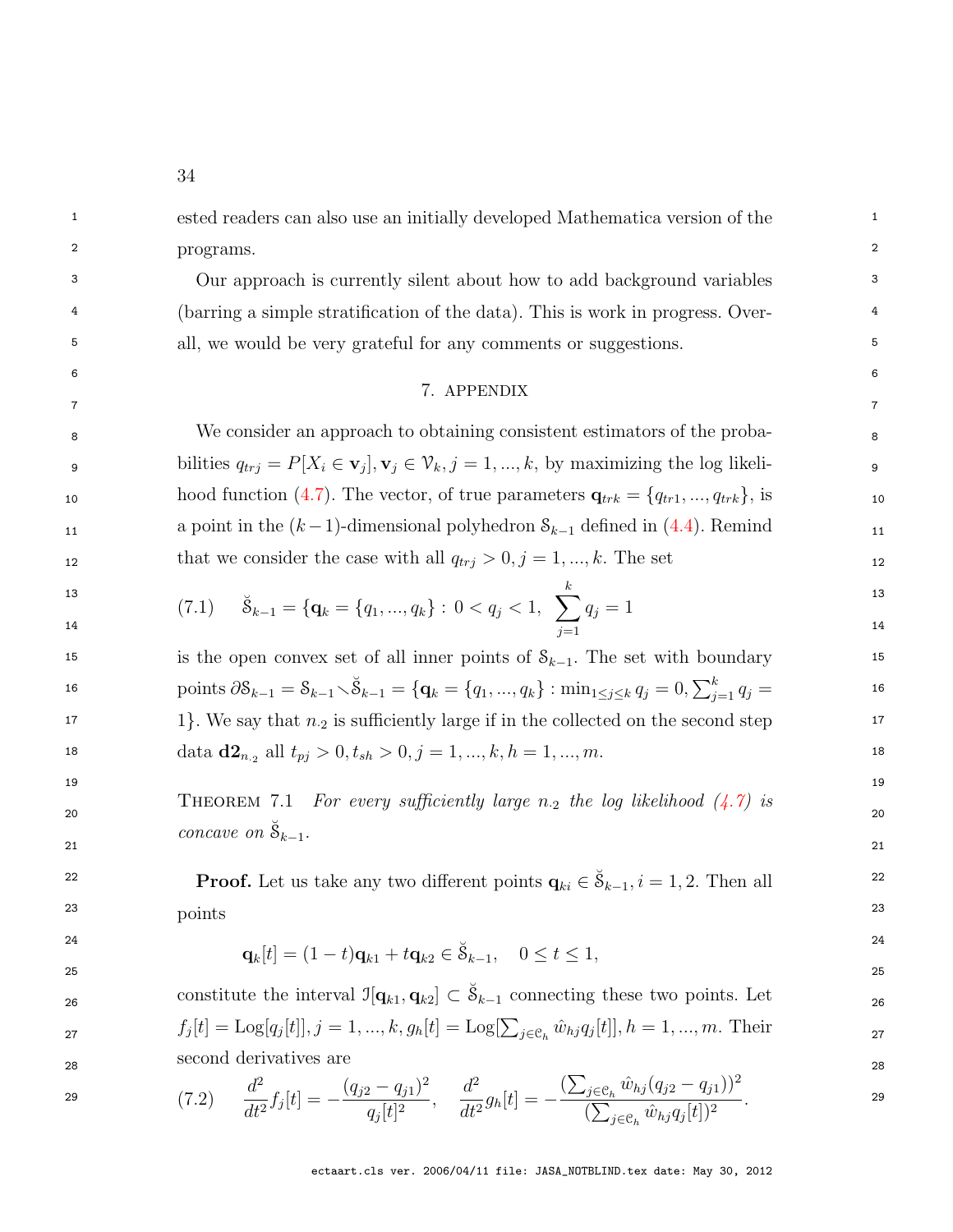<span id="page-36-1"></span><sup>1</sup> From  $(7.2)$  it follows that the second sum in  $(4.7)$  has negative second 2 derivative 2 derivative

$$
\frac{d^2}{dt^2} \left( \frac{n_{p2}}{n_2} \sum_{j=1}^k \frac{c_{pj}}{n_{p2}} \text{Log}[q_j[t]] \right) < 0, \quad 0 \le t \le 1. \tag{3}
$$

<span id="page-36-2"></span>6 6 Similarly, we obtain that the second derivative, of the first sum in [\(4.7\)](#page-14-1), is 7 7 non-positive

$$
\begin{array}{ll}\n\text{8} & \\
\text{9} & \\
\text{10} & \\
\text{11} & \\
\text{22} & \\
\text{23} & \\
\text{24} & \\
\text{25} & \\
\text{26} & \\
\text{27} & \\
\text{28} & \\
\text{29} & \\
\text{20} & \\
\text{21} & \\
\text{22} & \\
\text{23} & \\
\text{24} & \\
\text{25} & \\
\text{26} & \\
\text{27} & \\
\text{28} & \\
\text{29} & \\
\text{20} & \\
\text{21} & \\
\text{22} & \\
\text{23} & \\
\text{24} & \\
\text{25} & \\
\text{26} & \\
\text{27} & \\
\text{28} & \\
\text{29} & \\
\text{20} & \\
\text{21} & \\
\text{22} & \\
\text{23} & \\
\text{24} & \\
\text{25} & \\
\text{26} & \\
\text{27} & \\
\text{28} & \\
\text{29} & \\
\text{20} & \\
\text{21} & \\
\text{22} & \\
\text{23} & \\
\text{24} & \\
\text{25} & \\
\text{26} & \\
\text{27} & \\
\text{28} & \\
\text{29} & \\
\text{20} & \\
\text{21} & \\
\text{22} & \\
\text{23} & \\
\text{24} & \\
\text{25} & \\
\text{26} & \\
\text{27} & \\
\text{28} & \\
\text{29} & \\
\text{20} & \\
\text{21} & \\
\text{22} & \\
\text{23} & \\
\text{24} & \\
\text{25} & \\
\text{26} & \\
\text{27} & \\
\text{28} & \\
\text{29} & \\
\text{20} & \\
\text{21} & \\
\text{22} & \\
\text{2
$$

11 11 The second derivative of the last sum in  $(4.7)$  is zero. The second derivative 11 12 of the log likelihood  $(4.7)$  is the sum of  $(7.3)$  and  $(7.4)$ . Therefore, the second 13 derivative is negative along intervals with any terminal points  $\mathbf{q}_{k1}, \mathbf{q}_{k2}$  in 13  $\check{\mathcal{S}}_{k-1}$  defined in [\(7.1\)](#page-35-2). Hence, the log likelihood [\(4.7\)](#page-14-1) is concave on  $\check{\mathcal{S}}_{k-1}$ .  $\square$ 

16 COROLLARY 7.1 The log likelihood  $(4.7)$  attains its maximum at a point  $\check{\mathbf{q}}_{kM} = \{\check{q}_{1M},...,\check{q}_{kM}\}\in\check{\mathcal{S}}_{k-1}$  and  $\check{\mathbf{q}}_{kM}$  is the unique stationary point of log  $\mathbf{q}_{kM}$ 18 likelihood  $(4.7)$  in  $\breve{\mathcal{S}}_{k-1}$ .

 $19$ 

<span id="page-36-0"></span> $15$  15

**Proof.** Let us write in short  $\text{llik}[\mathbf{q}_k] = \text{llik}[\mathbf{q}_k | \mathbf{W}_{mk}, \mathbf{d2}_{n_2}], \mathbf{q}_k = \{q_1, ..., q_k\}.$ 21 21 The function  $\text{llik}[\mathbf{q}_k] < 0$  at any  $\mathbf{q}_k$  in  $\breve{\mathcal{S}}_{k-1}$ . Let  $\mathbf{q}_{k0}$  be a point in  $\breve{\mathcal{S}}_{k-1}$ ,  $l_0 = \text{llik}[\mathbf{q}_{k0}]$  and  $Q(\mathbf{q}_{k0}) = {\mathbf{q}_k : \text{llik}[\mathbf{q}_k] \ge l_0, \mathbf{q}_k \in \mathcal{S}_{k-1}}$ . From concavity of llik $[q_k]$  function on  $\check{S}_{k-1}$  it follows that  $Q(q_{k0})$  is convex and compact. 24 The function llik $[\mathbf{q}_k]$  is continuous on  $Q(\mathbf{q}_{k0})$ . If  $\mathbf{q}_k \in \breve{\mathcal{S}}_{k-1} \setminus Q(\mathbf{q}_{k0})$  then  $25$  llik $[q_k] < l_0$ . Hence, the global maximum of llik $[q_k]$  on  $\breve{\mathcal{S}}_{k-1}$  is attained 26 26 on Q(qk0). From concavity of llik[qk] on Q(qk0) it follows that the point  $\check{\mathbf{q}}_{kM} = \check{\mathbf{q}}_{kM}(n_2)$ , where  $\text{llik}[\check{\mathbf{q}}_{kM}] = \max_{\mathbf{q}_k \in Q[q_{k0}]} \text{llik}[\mathbf{q}_k]$ , is unique, and all  $\mathbf{q}_k$ 28 first order partial derivatives  $\frac{\partial \text{llik}[q_k]}{\partial q_j}$  = 0, j = 1, ..., k. Hence,  $\check{q}_{kM}$  is 28 29 the unique stationary point of  $\text{llik}[\mathbf{q}_k]$  in  $\mathcal{S}_{k-1}$ .  $\square$  $\begin{array}{c} \hline \end{array}$  $\mathbf{q}_{k}{=}\check{\mathbf{q}}_{kM}$  $= 0, j = 1, ..., k$ . Hence,  $\check{\mathbf{q}}_{kM}$  is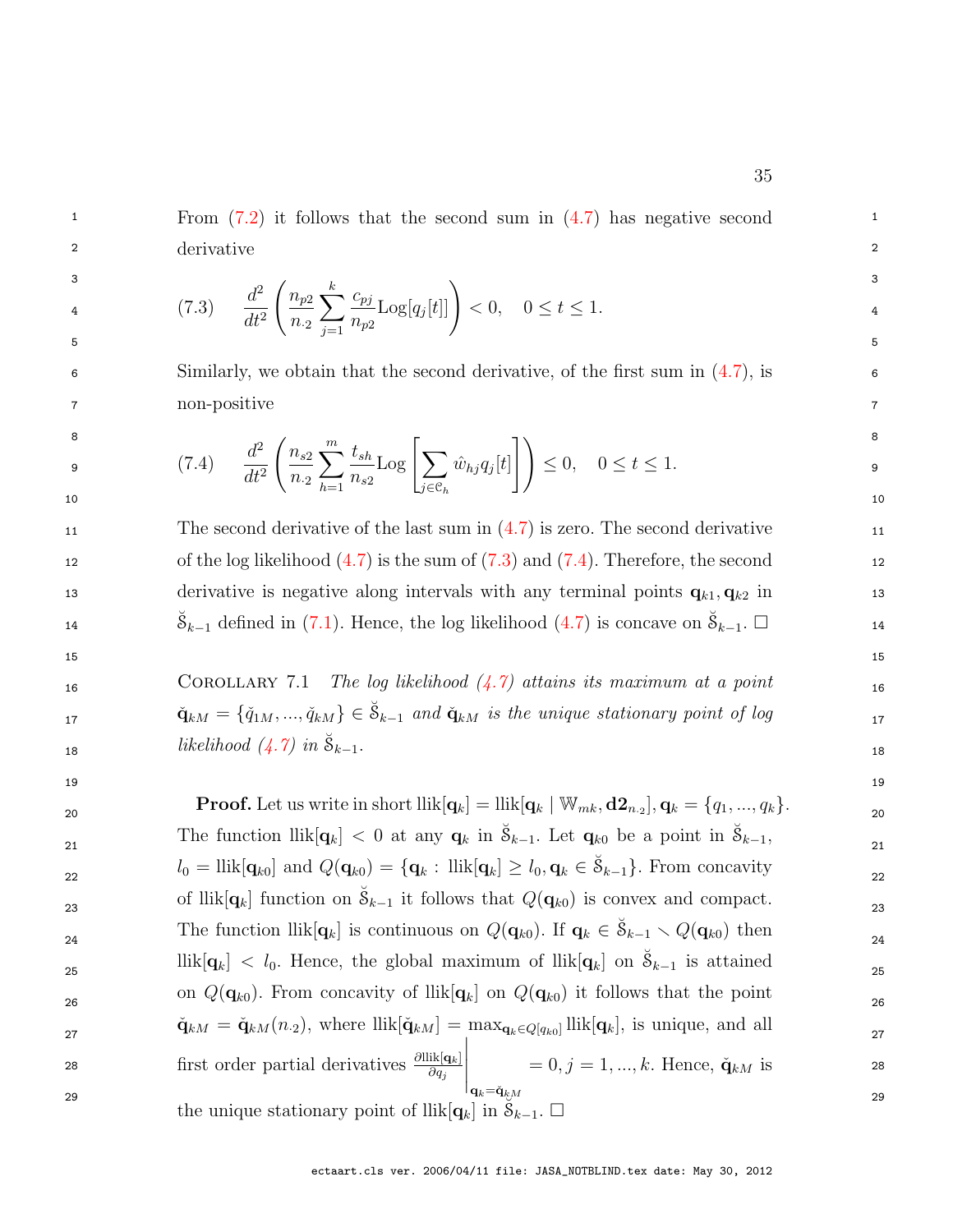<sup>1</sup> Now, we want to find a convenient method for search of the stationary <sup>1</sup> point  $\check{\mathbf{q}}_{kM}$  corresponding to the maximum value of  $(4.7)$  in the multidimen-3 sional set  $\breve{S}_{k-1}$ . We will use the method of Lagrange multipliers, see e.g. 3 <sup>4</sup> [Brinkhuis and Tihomirov](#page-44-10) [\(2005\)](#page-44-10). We introduce an auxiliary parameter  $\lambda$ <sup>4</sup> <sup>5</sup> and consider the following *Lagrange function*<sup>5</sup>

<span id="page-37-0"></span>
$$
(7.5) \qquad \varphi_L[\mathbf{q}_k,\lambda] = \text{llik}[\mathbf{q}_k \mid \hat{\mathbb{W}}_{mk},\mathbf{d} \mathbf{2}_{n \cdot 2}] + \lambda (q_1 + \cdots + q_k).
$$

<span id="page-37-3"></span>8 8 The first order partial derivatives of [\(7.5\)](#page-37-0) w.r.t. components in q<sup>k</sup> at a 9 stationary point in  $\breve{\mathcal{S}}_{k-1}$ , are zeros

$$
(7.6) \qquad \frac{n_{s2}}{n_{.2}} \sum_{h \in \mathcal{D}_j} \frac{t_{sh}}{n_{s2}} \frac{\hat{w}_{hj}}{\sum_{j' \in \mathcal{C}_h} \hat{w}_{hj'}q_{j'}} + \frac{n_{p2}}{n_{.2}} \frac{t_{pj}}{n_{p2}} \frac{1}{q_j} + \lambda = 0, \ \ j = 1, ..., k.
$$

<span id="page-37-1"></span>12 Note that the same of the same of the same of the same of the same of the same of the same of the same of the same of the same of the same of the same of the same of the same of the same of the same of the same of the s Note that

$$
\sum_{h=1}^{13} \frac{t_{sh}}{n_{s2}} = \sum_{j=1}^{k} \frac{t_{pj}}{n_{p2}} = 1,
$$
\n<sup>13</sup>  
\n<sup>14</sup>  
\n<sup>15</sup>

<span id="page-37-2"></span>

$$
16\n17\n(7.8) 
$$
\sum_{j=1}^{k} \left( \sum_{h \in \mathcal{D}_j} \frac{t_{sh}}{n_{s2}} \frac{\hat{w}_{hj} q_j}{\sum_{j' \in \mathcal{C}_h} \hat{w}_{hj'} q_{j'}} \right) = \sum_{h=1}^{m} \frac{t_{sh}}{n_{s2}} \sum_{j \in \mathcal{C}_h} \left( \frac{\hat{w}_{hj} q_j}{\sum_{j' \in \mathcal{C}_h} \hat{w}_{hj'} q_{j'}} \right) = 1,
$$
$$

<span id="page-37-4"></span>Then from [\(7.7\)](#page-37-1), [\(7.8\)](#page-37-2) by taking sum of [\(7.6\)](#page-37-3), multiplied by  $q_j$ , over  $j =$  $20$ 21 21  $1, ..., k$ , it follows that  $\lambda = -1$ . Hence, each of k equalities [\(7.6\)](#page-37-3) can be rewritten as follows

$$
(7.9) \t q_j = \frac{n_{p2}}{n_{.2}} \frac{t_{pj}}{n_{p2}} + \frac{n_{s2}}{n_{.2}} \sum_{h \in \mathcal{D}_j} \frac{t_{sh}}{n_{s2}} \frac{\hat{w}_{hj} q_j}{\sum_{j' \in \mathcal{C}_h} \hat{w}_{hj'} q_{j'}}, \ \ j = 1, ..., k.
$$

24 If  $q_1, ..., q_k$  are solutions of  $(7.9)$  then all first order partial derivatives 25  $\frac{\partial q_i}{\partial q_i} = 0, j = 1, ..., k,$  and  $q_k = \{q_1, ..., q_k\}$  is a stationary point. From  $26$  Corollary [7.1](#page-36-0) we have  $\mathbf{q}_k = \check{\mathbf{q}}_{kM}$ .  $\partial \text{llik}[\mathbf{q}_k]$  $\frac{\partial R[\mathbf{q}_k]}{\partial q_j} = 0, j = 1, ..., k$ , and  $\mathbf{q}_k = \{q_1, ..., q_k\}$  is a stationary point. From

<span id="page-37-5"></span> $27$  From [\(7.9\)](#page-37-4) one may suggest the following recursion with  $g_j^{(1)} = t_{pj}/n_{pj}$ 

$$
28 \t\t (7.10) \t0(r+1) \t np2(1) \t ns2 \t tsh \t \hat{w}_{hj} q_j^{(r)} \t\t 1.2 \t 28
$$

$$
(7.10) \quad q_j^{(r+1)} = \frac{n_{p2}}{n_2} q_j^{(1)} + \frac{n_{s2}}{n_2} \sum_{h \in \mathcal{D}_j} \frac{\iota_{sh}}{n_{s2}} \frac{w_{hj} q_j}{\sum_{j' \in \mathcal{C}_h} \hat{w}_{hj'} q_{j'}^{(r)}}, \quad r = 1, 2, \dots
$$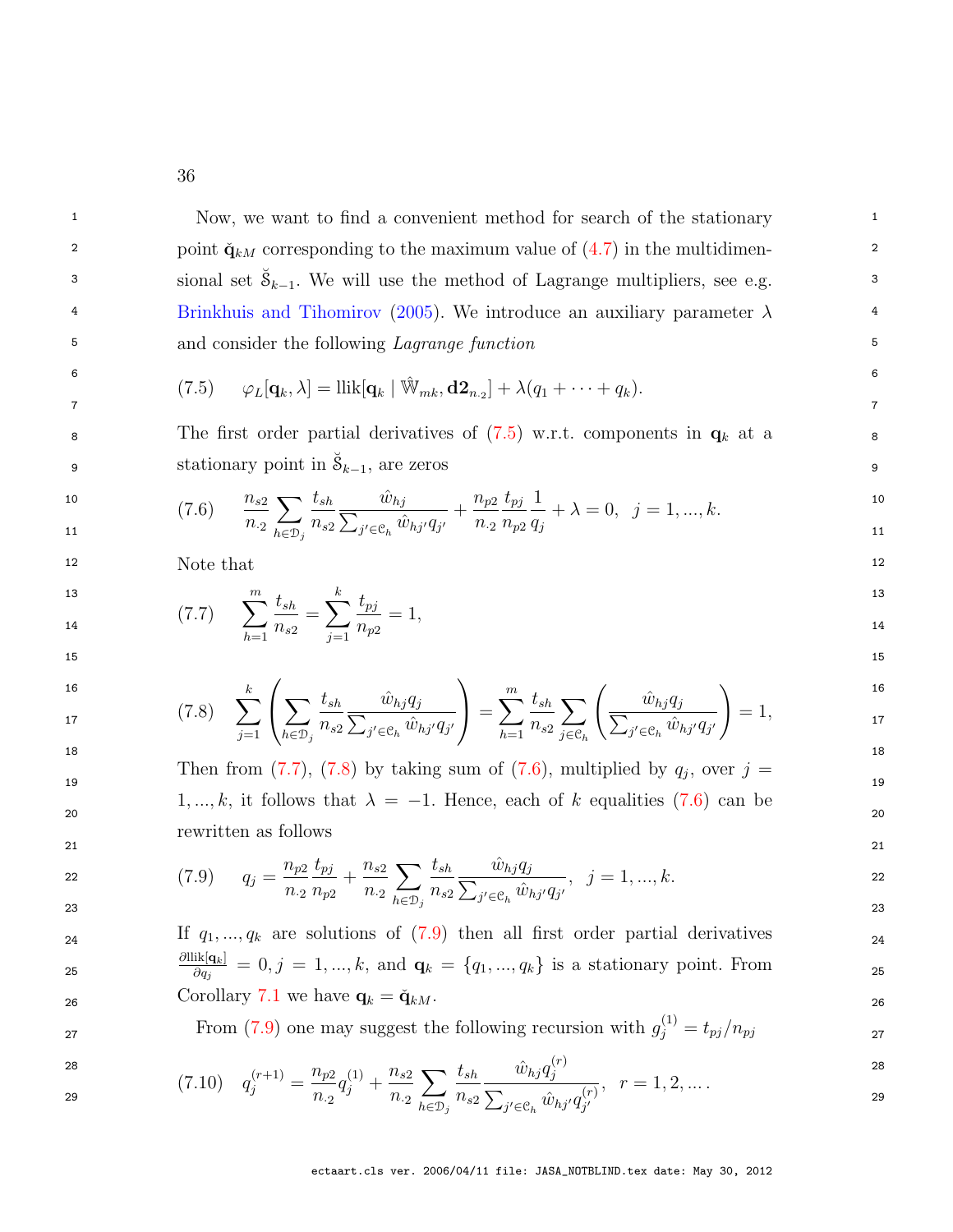<span id="page-38-0"></span>COROLLARY 7.2 For any sufficiently large  $n_2$  recursion [\(7.10\)](#page-37-5) generate the sequence of points  $\mathbf{q}_k^{(r)}$  $\binom{r}{k} = \{q_1^{(r)}\}$  $\mathbf{q}_1^{(r)},...,\mathbf{q}_k^{(r)}$  $\{S_k^{(r)}\} \in \breve{\mathcal{S}}_{k-1}, r = 1, 2, ...,$  which converge to the unique stationary point  $\check{\mathbf{q}}_{kM} = {\{\check{q}}_{1M}, ..., \check{q}_{kM}\}.$ 

> 4 5

6

7

8

<span id="page-38-2"></span>9

1

2

3

| <b>Proof.</b> We can take as a start point $\mathbf{q}_k^{(1)}$ with $q_j^{(1)} = \frac{t_{pj}}{n_{p2}}, j = 1, , k$ . We |  |  |
|---------------------------------------------------------------------------------------------------------------------------|--|--|
| have                                                                                                                      |  |  |

<span id="page-38-1"></span>
$$
q_j^{(1)} \to q_{trj} > 0, \quad \hat{w}_{hj} \to w_{hj} = P[H_i = h \mid X_i = x \in \mathbf{v}_j],
$$

(7.11) 
$$
\sum_{j' \in \mathfrak{S}_h} \hat{w}_{hj} q_j^{(1)} \to w_{trh} = \sum_{j \in \mathfrak{S}_h} w_{hj} q_{trj} > 0, \text{ a.s.}
$$

 $11$   $11$ 

 $10$  10 as  $n_2 \to \infty$ . From [\(7.10\)](#page-37-5) we have  $q_j^{(r)}$  $\binom{(r)}{j}\geq \frac{n_{p2}}{n_{\cdot 2}}q_{j}^{(1)}$  $j^{(1)}$  >  $\frac{1}{2} \frac{n_{p2}}{n_{\cdot 2}} q_{trj}$  > 0 a.s. for all sufficiently large  $n_2$ . From  $(7.7)$ ,  $(7.8)$ ,  $(7.11)$  and  $(7.10)$  it follows

$$
(7.12) \quad \sum_{j=1}^{k} q_j^{(r+1)} = \frac{n_{p2}}{n_{\cdot 2}} \sum_{j=1}^{k} q_j^{(1)} + \frac{n_{s2}}{n_{\cdot 2}} \sum_{j=1}^{k} \sum_{h \in \mathcal{D}_j} \frac{t_{sh}}{n_{s2}} \frac{\hat{w}_{hj} q_j^{(r)}}{\sum_{j' \in \mathcal{C}_h} \hat{w}_{hj'} q_j^{(r)}} = 1.
$$

 $14$  and  $14$  and  $14$  and  $14$  and  $14$  and  $14$  $\frac{15}{2}$  15 <sup>16</sup><br>larly we have  $\sum_{j=1}^{k} q_j^{(r+1)} = 1$  if  $\sum_{j=1}^{k} q_j^{(r)} = 1$ . From [\(7.11\)](#page-38-1) it follows that 17  $\frac{1}{2}$  17 <sup>18</sup><br>  $\frac{1}{2}q_{trj}, \sum_{j=1}^{k} q_j = 1$ } which is a compact set. Hence, there exists a limit point 19  $\frac{2}{3}$  19  $\frac{1}{2}$  19  $\frac{1}{2}$  19  $\frac{1}{2}$  19 20  $\frac{1}{2}$  20 tial derivatives  $\frac{\partial \text{llik}[\mathbf{q}_k]}{\partial q_j}$ ,  $j = 1, ..., k$ , are uniformly continuous on  $\mathcal{S}_{k-1}(\mathbf{q}_{trk})$ . 22 Then from [\(7.10\)](#page-37-5) if  $n_2$  is sufficiently large we have that  $\frac{\partial \text{llik}[\mathbf{q}_k^{(r)}]}{\partial q_j} \to 0$  as 23  $r \to \infty$ . It follows that the limit point  $\mathbf{q}_k^{(\infty)}$  is a stationary point. Due to concavity of [\(4.7\)](#page-14-1) the stationary point  $\mathbf{q}_k^{(\infty)}$  is unique, Therefore, from  $_{24}$ 25 Corollary [7.1](#page-36-0) it follows  $\mathbf{q}_k^{(\infty)} = \check{\mathbf{q}}_{kM}$  and we have  $q_j^{(r)} \to \check{q}_{jM}, j = 1, ..., k$ , as  $r \to \infty$ , for any sufficiently large  $n_2$ .  $\Box$ If in [\(7.12\)](#page-38-2) we start with  $r = 1$ , then  $\sum_{j=1}^{k} q_j^{(2)} = 1$ . We can apply the same argument with  $r = 2$  in [\(7.12\)](#page-38-2). Then we obtain  $\sum_{j=1}^{k} q_j^{(3)} = 1$ . Simifor any sufficiently large  $n_2$ , and  $r \geq 1$ ,  $\mathbf{q}_k^{(r)}$  $\mathbf{S}_{k}$   $\in$   $\mathcal{S}_{k-1}(\mathbf{q}_{trk}) = \{ \mathbf{q}_k : q_j \geq 0 \}$  $\mathbf{q}_k^{(\infty)}$  $_{k}^{(\infty)},q_{j}^{(r)}$  $g_j^{(r)} \to q_j^{(\infty)}$  $j^{(\infty)}$ , and  $q_k^{(r+1)}$  $q_k^{(r+1)} - q_k^{(r)}$  $k_k^{(r)} \to 0, j = 1, ..., k$ , a.s. as  $r \to \infty$ . The par- $\frac{\kappa[\mathbf{q}_k]}{\partial q_j} \to 0$  as  $\binom{\infty}{k}$  is a stationary point. Due  $\binom{\infty}{k}$  is unique, Therefore, from  $\mathbf{q}_k^{(\infty)} = \check{\mathbf{q}}_{kM}$  and we have  $q_j^{(r)}$  $j_j^{(r)} \to \check{q}_{jM}, j = 1, ..., k$ , as

If 
$$
n_2 \to \infty
$$
 then all below following estimates a.s. converge to their limits  
\n
$$
\frac{n_{p2}}{27}
$$

<span id="page-38-3"></span>
$$
f_{\rm{max}}
$$

1

2

3

4

5

6

7

8

$$
\frac{n_{p2}}{n_{.2}} \to \alpha_{p2} > 0, \quad \frac{n_{s2}}{n_{.2}} \to \alpha_{s2} > 0, \quad \alpha_{p2} + \alpha_{s2} = 1, \tag{28}
$$

29 29 tsh <sup>n</sup>s<sup>2</sup> <sup>→</sup> <sup>w</sup>trh, <sup>t</sup>pj <sup>n</sup>p<sup>2</sup> <sup>→</sup> <sup>q</sup>trj , <sup>t</sup>phj <sup>n</sup>p<sup>2</sup> <sup>→</sup> <sup>w</sup>hjqtrj (7.13) ,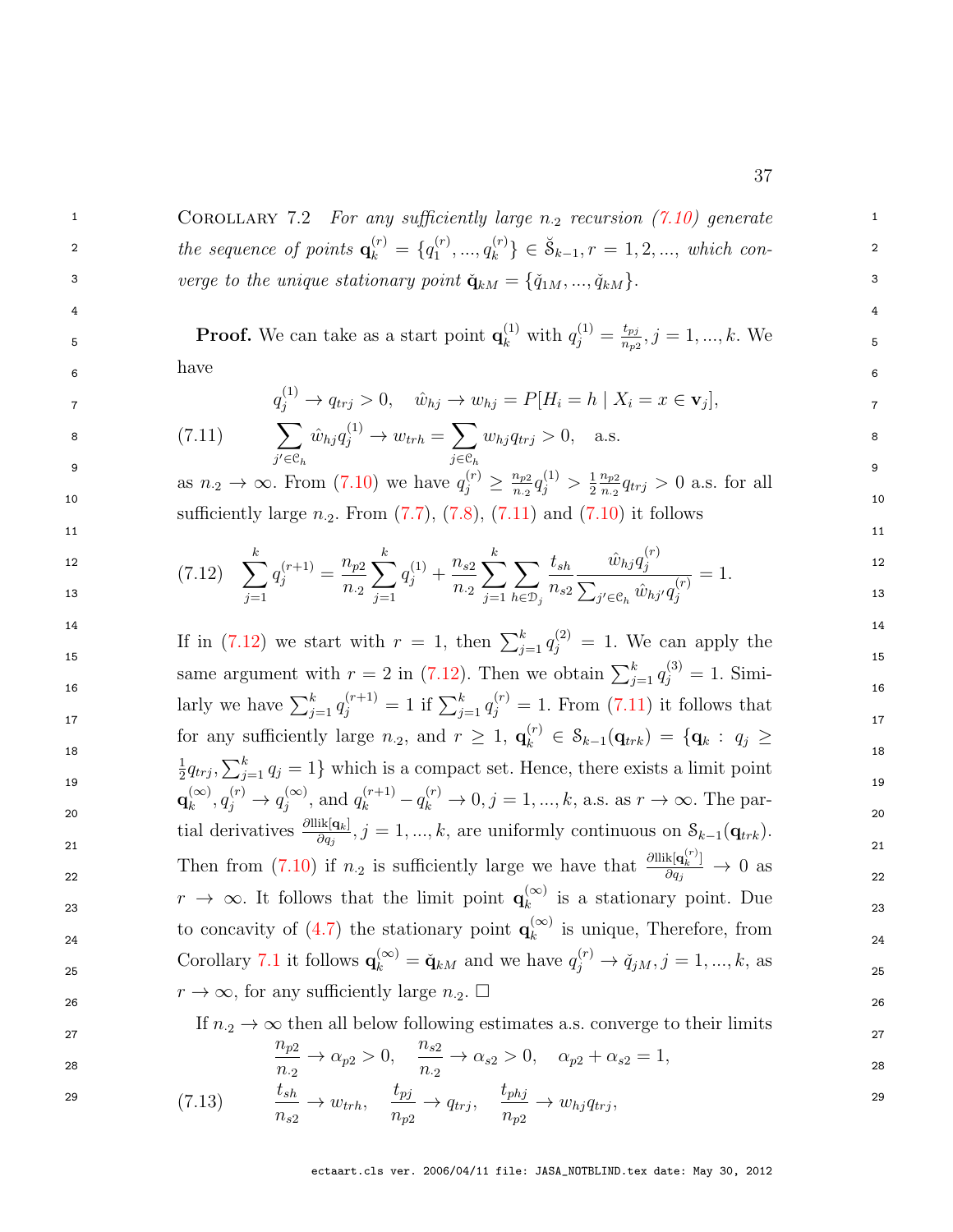<span id="page-39-1"></span><sup>1</sup>  $j = 1, ..., k, h \in \mathcal{D}_j$ . Then the log likelihood [\(4.7\)](#page-14-1) on compact  $\mathcal{S}_{k-1}(\mathbf{q}_{trk})$ 2 2 uniformly converges, as  $n_2 \to \infty$ , to the non-random function of  $\mathbf{q}_k$  2

3 3 4 4 5 5 (7.14) llik(∞) [qk] = αp<sup>2</sup> X k j=1 qtrjLog[q<sup>j</sup> ] + αs<sup>2</sup> Xm h=1 <sup>w</sup>trhLog "X j∈C<sup>h</sup> whjq<sup>j</sup> # + Cp,

6 where the constant  $C_p = \alpha_{p2} \sum_{j=1}^k \sum_{j \in \mathcal{D}_j} q_{trj} \text{Log}[w_{hj}]$ . In short we call  $\text{7}$  llik<sup>(∞)</sup>[q<sub>k</sub>] as a *limit log likelihood*. The limit of concave functions [\(4.7\)](#page-14-1) is 8 8 a concave function. Hence, the limit log likelihood [\(7.14\)](#page-39-1) is concave. As above, by using the corresponding to [\(7.14\)](#page-39-1) Lagrange function  $\varphi_L^{(\infty)}(\mathbf{q}_k, \lambda) =$ 10 llik<sup>(∞)</sup>[ $\mathbf{q}_k$ ] +  $\lambda(q_1 + ... + q_k)$ , we find that the similar to [\(7.9\)](#page-37-4) equations at 10 11 the unique stationary point are the unique stationary point are the stationary point are the stationary point are the stationary  $\frac{11}{2}$  $L^{(\infty)}({\bf q}_k,\lambda) =$ 

<span id="page-39-2"></span>
$$
(7.15) \t q_j = \alpha_{p2} q_{trj} + \alpha_{s2} \sum_{h \in \mathcal{D}_j} w_{trh} \frac{w_{hj} q_j}{\sum_{j' \in \mathcal{C}_h} w_{hj'} q_{j'}}, \t j = 1, ..., k.
$$

<sup>14</sup> From [\(4.1\)](#page-12-0) we obtain that the true probabilities  $q_{trj}, j = 1, ..., k$  satisfy 15 and  $\sim$  15 and  $\sim$  15 and  $\sim$  15 and  $\sim$  15 and  $\sim$  15 and  $\sim$  15 and  $\sim$  15 and  $\sim$  15 and  $\sim$  15 and  $\sim$  15 and  $\sim$  15 and  $\sim$  15 and  $\sim$  15 and  $\sim$  15 and  $\sim$  15 and  $\sim$  15 and  $\sim$  15 and  $\sim$  15 an 16 16 equations [\(7.15\)](#page-39-2). Hence,  $\mathbf{q}_{trk}$  is the unique stationary point of the limit log likelihood where

$$
\text{18} \qquad (7.16) \qquad \max_{\mathbf{q}_k \in \mathcal{S}_{k-1}(\mathbf{q}_{trk})} \text{llik}^{(\infty)}[\mathbf{q}_k] = \text{llik}^{(\infty)}[\mathbf{q}_{trk}]. \qquad \qquad \text{18}
$$

<span id="page-39-3"></span>17 17

<span id="page-39-0"></span> $19$ 

20 COROLLARY 7.3 Estimates  $\check{\mathbf{q}}_{kM} = \check{\mathbf{q}}_{kM}(n_2)$  are strongly consistent esti- $21$  mators of  $q_{trk}$  as n<sub>2</sub> is unboundedly growing.

 $22$  **Proof.** The concave functions  $(4.7)$  uniformly converge on the compact  $22$ <sup>23</sup> 23 set  $\mathcal{S}_{k-1}(\mathbf{q}_{trk})$  to the limit log likelihood [\(7.14\)](#page-39-1) which has negative second <sup>24</sup> order derivatives at  $\mathbf{q}_{trk}$  as  $n_2 \to \infty$ . Then it follows from [\(7.13\)](#page-38-3) and [\(7.16\)](#page-39-3)<sup>24</sup>  $25$  25 that the sequence of stationary points  $\check{\mathbf{q}}_{kM}(n_2) \to \mathbf{q}_{trk}$ .

<sup>26</sup> 26 Corollary [7.2](#page-38-0) and [7.3](#page-39-0) justify the possibility to use the sequence of  $\mathbf{q}_k^{(r)}$ ,  $r =$ 27 27 28 28 <sup>29</sup> [4](#page-11-0) are valid. Let as in Section  $4\{H_i, J_i\}$ ,  $i = 1, ..., n_2$ , be independent pairs of  $k^{(r)}$ ,  $r =$  $1, 2, 3, \ldots$ , obtained by recursion  $(7.9)$ , as consistent estimates of  $q_{trk}$ . Let us show that the regularity properties **RP1** - **RP5** stated in Section

ectaart.cls ver. 2006/04/11 file: JASA\_NOTBLIND.tex date: May 30, 2012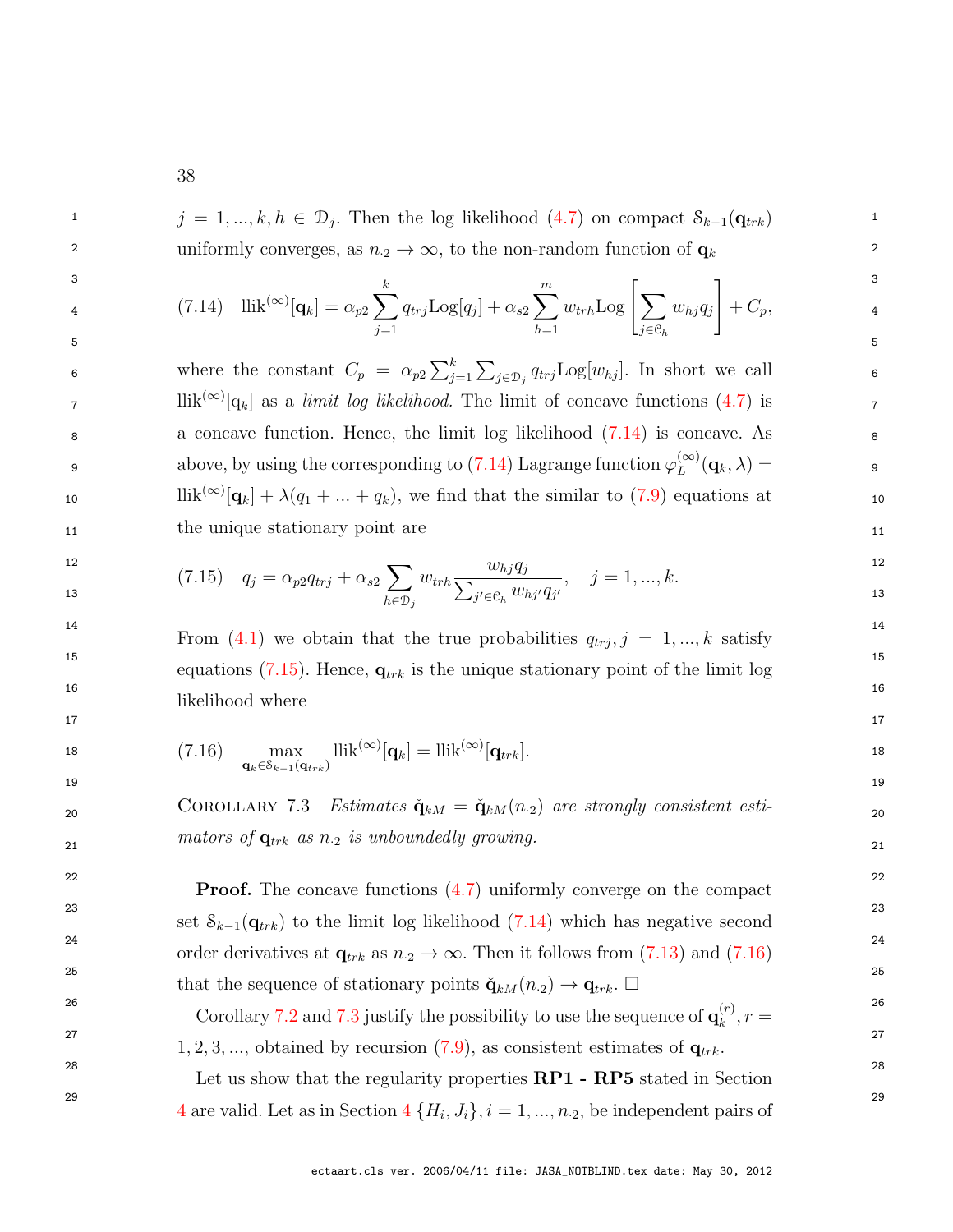<span id="page-40-0"></span>1 1 r.v.s: H<sup>i</sup> = h if the ith respondent stated interval u<sup>h</sup> ∈ Um, and J<sup>i</sup> = j if its 2 WTP-point  $X_i = x_i \in \mathbf{v}_j \in \mathcal{C}_h$ . Let  $\tilde{\mathbf{q}}_k = \{q_1, ..., q_{k-1}, q_k\}, q_k = 1 - \sum_{j=1}^{k-1} q_j$ . 3 3 We introduce the following r.v.s

$$
{}_{5} \qquad (7.17) \quad \text{LL}_{is}[\tilde{\mathbf{q}}_{k}] = \frac{1}{n_{.2}} \text{Log} \left[ \sum_{j \in \mathcal{C}_{H_{i}}} w_{H_{i}j} q_{j} \right] \quad \text{if} \quad \mathbf{z}_{i} = \{i, \mathbf{u}_{H_{i}}, NA\},
$$

<span id="page-40-1"></span>7 7 and

$$
\begin{array}{ll}\n^8 \text{ } & \text{(7.18)} \quad \text{LL}_{ip}[\tilde{\mathbf{q}}_k] = \frac{1}{n_{\cdot 2}} \text{Log}[w_{H_i J_i} q_{J_i}] \text{ if } \mathbf{z}_i = \{i, \mathbf{u}_{H_i}, \mathbf{v}_{J_i}\}, \\
^8 \quad \text{ } & \text{ } \\
\text{ } & \text{ } \\
\end{array}
$$

 $i = 1, ..., n_{.2}, \tilde{\mathbf{q}}_k \in \mathcal{S}_{k-1}(\mathbf{q}_{trk})$ . Then the normed log likelihood [\(4.7\)](#page-14-1) can be <sub>11</sub> considered as the observed value of the sum of values of r.v.s [\(7.17\)](#page-40-0) and  $\frac{11}{11}$  $\frac{n}{2}$  12  $(7.18).$  $(7.18).$ 

13  
\n
$$
LLik[\tilde{\mathbf{q}}_k | \hat{W}_{mk}, \mathbf{d2}_{n,2}] = \frac{1}{n_2} \sum_{i=1}^{n_2} \left( LL_{is}[\tilde{\mathbf{q}}_k]I[\mathbf{Z}_i = \{i, \mathbf{u}_{H_i}, NA\}] \right)
$$
\n14

<span id="page-40-2"></span>
$$
\begin{array}{cccc}\n\text{14} & & & \\
\text{15} & & & \\
\text{16} & & & \\
\text{17} & & & \\
\text{18} & & & \\
\text{19} & & & \\
\text{14} & & & \\
\text{15} & & & \\
\text{16} & & & \\
\text{17} & & & \\
\text{18} & & & \\
\text{19} & & & \\
\text{10} & & & \\
\text{11} & & & \\
\text{12} & & & \\
\text{13} & & & \\
\end{array}
$$

16 16  $Q_{k-1}(\mathbf{q}_{trk}) = \{\mathbf{q}_{k-1} = \{q_1, ..., q_{k-1}\}: \, \tilde{\mathbf{q}}_k = \{q_1, ..., q_{k-1}, 1 - q_1 - \cdots - q_k\}$ 17  $q_{k-1} \in S_{k-1}(\mathbf{q}_{trk})$  is a compact set in  $\mathbb{R}^{k-1}$ . We denote by  $\mathcal{C}_h \setminus k$  the exclusion of index k from the set  $\mathcal{C}_h = \{j : \mathbf{v}_j \subseteq \mathbf{u}_h\}$ . For each  $h = 1, ..., m$ ,  $\max_{j \in \mathcal{C}_h} w_{hj} > 0$ , because if for some h all  $w_{hj} = 0, j \in \mathcal{C}_h$ , then  $w_h = 0$  and the probability of  $\mathbf{u}_h$  is zero. Then it would contradict to the observed  $\mathbf{u}_h$  on the first step of data collection. Hence, for each  $h = 1, ..., m$  and each  $\tilde{\mathbf{q}}_k \in$  21 22  $S_{k-1}(\mathbf{q}_{trk})$  we have  $\sum_{j\in\mathfrak{S}_k} w_{hj}q_j > 0$ . Then  $\min_{\tilde{\mathbf{q}}_k\in\mathcal{S}_{k-1}(\mathbf{q}_{trk})} \sum_{j\in\mathfrak{S}_k} w_{hj}q_j > 0$ .

<span id="page-40-3"></span>The first and second order partial derivatives, of the terms of log likelihood 
$$
(7.19)
$$
 corresponding to singles and pairs, are the following bounded and continuous functions on  $\mathcal{S}_{k-1}(\mathbf{q}_{trk})$ 

<span id="page-40-4"></span>
$$
\frac{\partial \text{LL}_{is}[\tilde{\mathbf{q}}_k]}{\partial q_{j_1}} = \frac{w_{H_ij_1}I[j_1 \in \mathcal{C}_{H_i} \setminus k] - w_{H_ik}I[k \in \mathcal{C}_{H_i}]}{\sum_{j \in \mathcal{C}_{H_i}} w_{H_ij} q_j},
$$
\n
$$
27
$$

$$
(7.21) \quad \frac{\partial \text{LL}_{ip}[\tilde{\mathbf{q}}_k]}{\partial q_{j_1}} = \frac{I[J_i = j_1]}{q_{j_1}} - \frac{I[J_i = k]}{q_k}, \ \ 1 \le j_1 \le k - 1.
$$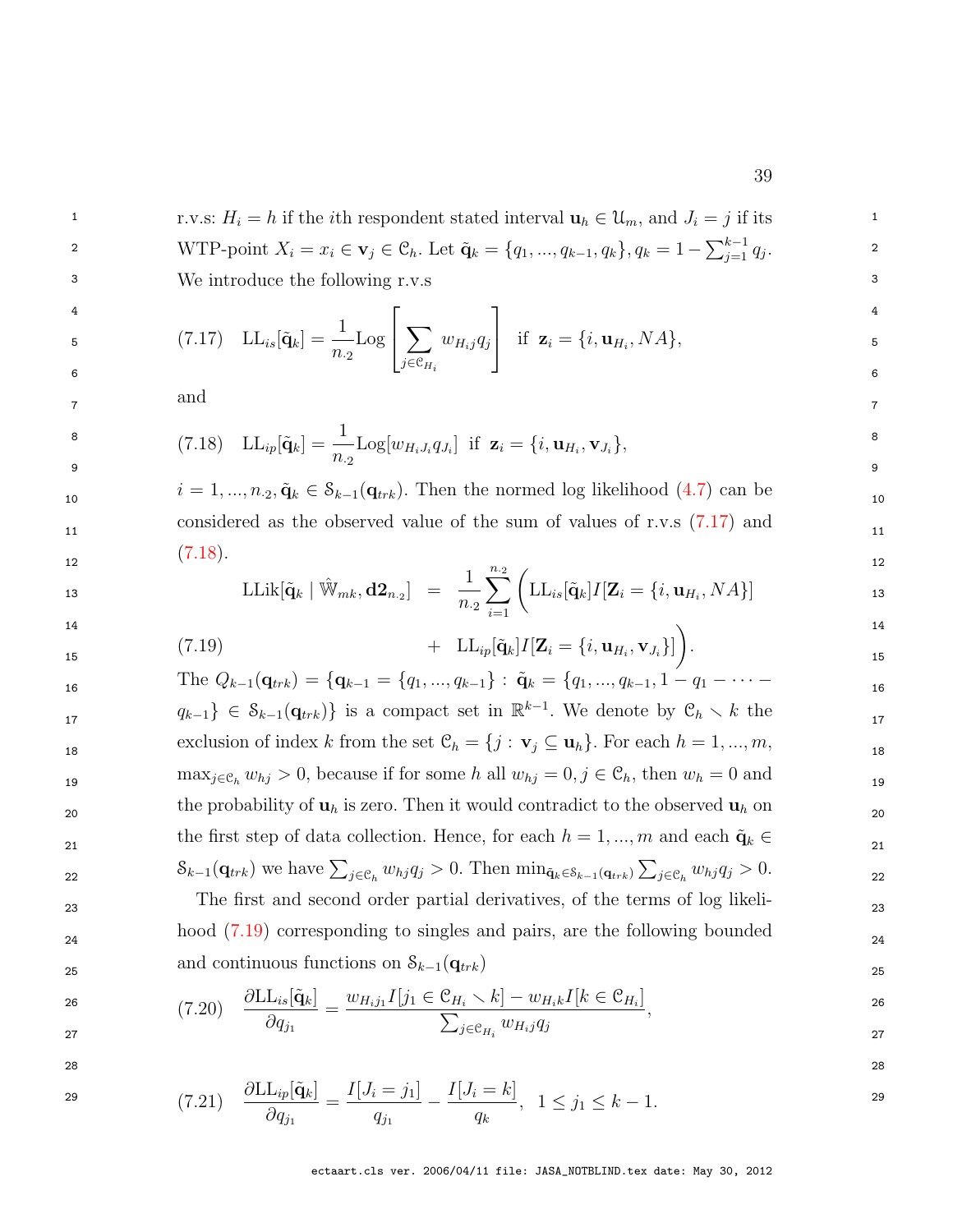<span id="page-41-3"></span> $1 \quad \text{From (7.20) and (7.21) it follows that}$  $1 \quad \text{From (7.20) and (7.21) it follows that}$  $1 \quad \text{From (7.20) and (7.21) it follows that}$  $1 \quad \text{From (7.20) and (7.21) it follows that}$  $1 \quad \text{From (7.20) and (7.21) it follows that}$ 

$$
\frac{a}{3} \qquad (7.22) \quad \frac{\partial^2 \text{LL}_{is}[\tilde{\mathbf{q}}_k]}{\partial q_{j_1} \partial q_{j_2}} = -\left(\frac{\partial \text{LL}_{is}[\tilde{\mathbf{q}}_k]}{\partial q_{j_1}}\right) \left(\frac{\partial \text{LL}_{is}[\partial \tilde{\mathbf{q}}_k]}{q_{j_2}}\right), \quad 1 \le j_1, j_2 \le k-1,
$$

$$
\frac{\partial^2 \text{LL}_{ip}[\tilde{\mathbf{q}}_k]}{\partial q_{j_1} \partial q_{j_2}} = -\left(\frac{I[J_i = j_1 \in \mathcal{C}_{H_i}]}{q_j^2} I[j_1 = j_2] + \frac{I[J_i = k \in \mathcal{C}_{H_i}]}{q_k^2}\right)^{4} \tag{4}
$$

<span id="page-41-0"></span>
$$
\begin{aligned}\n\mathbf{6} \qquad (7.23) \qquad &= -\frac{\partial \text{LL}_{ip}[\tilde{\mathbf{q}}_k]}{\partial q_{j_1}} \frac{\partial \text{LL}_{ip}[\tilde{\mathbf{q}}_k]}{\partial q_{j_2}} \quad 1 \le j_1, j_2 \le k - 1.\n\end{aligned}
$$
\nHence, all first and second order partial derivatives defined in (7.20), (7.23).

<sup>8</sup> are continuous and bounded functions, and the regularity property **RP1** <sup>8</sup>  $\frac{9}{2}$  bolds  $\frac{9}{2}$ Hence, all first and second order partial derivatives, defined in [\(7.20\)](#page-40-3) - [\(7.23\)](#page-41-0), holds.

<sup>10</sup> On  $Q_{k-1}(\mathbf{q}_{trk})$  the maxima of the partial derivatives  $(7.20)$  -  $(7.23)$  are <sup>10</sup> <sup>11</sup> finite numbers. Hence, the above derivatives possess finite moments of any <sup>11</sup> <sup>12</sup> order. Therefore; the regularity property **RP2** holds. From boundedness, 13 13 uniform continuity of all second order partial derivatives on Qk−1(qtrk) and <sup>14</sup> from the limit Lebesque theorem it follows that for any inner point  $\mathbf{q}_{k-1} \in$  $15$   $0.1(x_1)$   $15$  $Q_{k-1}(\mathbf{q}_{trk})$ 

<span id="page-41-1"></span>
$$
\begin{array}{lll}\n\text{16} & & \\
\text{17} & & \\
\text{18} & & \\
\text{19} & & \\
\text{10} & & \\
\text{11} & & \\
\text{12} & & \\
\text{13} & & \\
\text{14} & & \\
\text{15} & & \\
\text{16} & & \\
\text{17} & & \\
\text{18} & & \\
\text{19} & & \\
\text{10} & & \\
\text{11} & & \\
\text{12} & & \\
\text{13} & & \\
\text{14} & & \\
\text{15} & & \\
\text{16} & & \\
\text{17} & & \\
\text{18} & & \\
\text{19} & & \\
\text{10} & & \\
\text{11} & & \\
\text{12} & & \\
\text{13} & & \\
\text{14} & & \\
\text{15} & & \\
\text{16} & & \\
\text{17} & & \\
\text{18} & & \\
\text{19} & & \\
\text{19} & & \\
\text{10} & & \\
\text{11} & & \\
\text{12} & & \\
\text{13} & & \\
\text{14} & & \\
\text{15} & & \\
\text{16} & & \\
\text{17} & & \\
\text{18} & & \\
\text{19} & & \\
\text{19} & & \\
\text{10} & & \\
\text{11} & & \\
\text{12} & & \\
\text{13} & & \\
\text{14} & & \\
\text{15} & & \\
\text{16} & & \\
\text{17} & & \\
\text{18} & & \\
\text{19} & & \\
\text{10} & & \\
\text{11} & &
$$

<sup>18</sup>  $g = s, p, 1 \le j_1, j_2 \le k - 1$ . Relation [\(7.24\)](#page-41-1) corresponds to the regularity <sup>19</sup> 19 property **RP3**. To check the regularity property **RP4** we may use a re-<sup>20</sup> versible method. From relation  $\sum_{h=1}^{m} \sum_{j \in \mathcal{C}_h} w_{hj} q_j = 1$ , [\(7.18\)](#page-40-1) and [\(7.20\)](#page-40-3) we 21  $h_{\text{QNO}}$  21 have

$$
0 = \frac{1}{n_2} \frac{\partial}{\partial q_{j_1}} \sum_{h=1}^m \sum_{j \in \mathcal{C}_h} w_{hj} q_j
$$

<span id="page-41-2"></span>
$$
= \frac{1}{n_2} \sum_{h=1}^{m} \left( \frac{w_{hj_1} - w_{hk} I[k \in \mathcal{C}_h]}{\sum_{j \in \mathcal{C}_h} w_{hj} q_j} \right) \sum_{j \in \mathcal{C}_h} w_{hj} q_j
$$
\n
$$
= \frac{1}{n_2} \sum_{h=1}^{m} \left( \frac{w_{hj_1} - w_{hk} I[k \in \mathcal{C}_h]}{\sum_{j \in \mathcal{C}_h} w_{hj} q_j} \right) \sum_{j \in \mathcal{C}_h} w_{hj} q_j
$$
\n
$$
25
$$

$$
V^{25} = \frac{1}{h-1} \left\{ \begin{array}{cc} \sum_{j \in \mathcal{C}_h} w_{hj} q_j & \int_{j \in \mathcal{C}_h} \\ \sum_{j \in \mathcal{C}_h} w_{hj} q_j & \sum_{j \in \mathcal{C}_h} \end{array} \right\}
$$
\n
$$
V^{25} = \frac{1}{h-1} \sum_{j \in \mathcal{C}_h} \frac{\partial}{\partial q_{i}} \text{Log} \left[ \sum_{j \in \mathcal{C}_h} w_{hj} q_j \right] \sum_{j \in \mathcal{C}_h} w_{hj} q_j = E_{\tilde{\mathbf{q}}_k} \left[ \frac{\partial \text{LL}_{is}[\mathbf{q}_k]}{\partial q_{i}} \right],
$$
\n
$$
V^{25} = \frac{1}{h-1} \sum_{j \in \mathcal{C}_h} w_{hj} q_j
$$

$$
(7.25) = \frac{1}{n_2} \sum_{h=1}^{\infty} \frac{1}{\partial q_{j_1}} \log \left[ \sum_{j \in \mathcal{C}_h} w_{hj} q_j \right] \sum_{j \in \mathcal{C}_h} w_{hj} q_j = E_{\tilde{\mathbf{q}}_k} \left[ \frac{1}{\partial q_{j_1}} \right],
$$
  
  $1 \le j_1 \le k - 1$ . One may read (7.25) from right to left. Similarly we obtain

$$
E_{\tilde{\mathbf{q}}_k} \left[ \frac{\partial \text{LL}_{ip}[\mathbf{q}_k]}{\partial q_{j_1}} \right] = 0, \quad 1 \le j_1 \le k - 1.
$$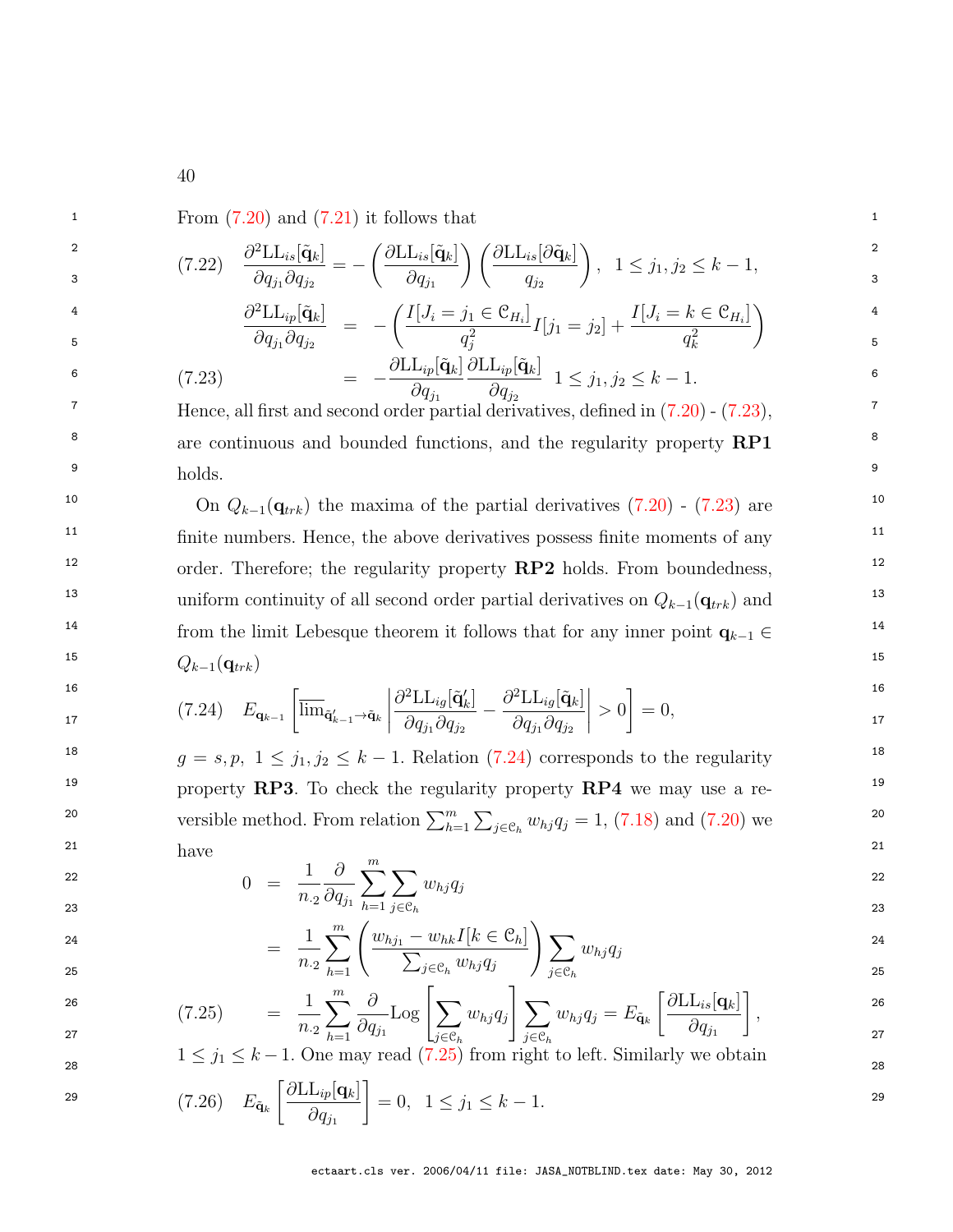<span id="page-42-1"></span> $1 \quad \text{From (7.22) and (7.23) we obtain}$  $1 \quad \text{From (7.22) and (7.23) we obtain}$  $1 \quad \text{From (7.22) and (7.23) we obtain}$  $1 \quad \text{From (7.22) and (7.23) we obtain}$  $1 \quad \text{From (7.22) and (7.23) we obtain}$  $2$   $\sqrt{2}T$   $\sqrt{1}$   $\sqrt{2}T$   $\sqrt{1}$   $\sqrt{2}T$   $\sqrt{1}$   $\sqrt{2}T$   $\sqrt{1}$   $\sqrt{2}T$   $\sqrt{1}$   $\sqrt{2}T$   $\sqrt{1}$   $\sqrt{2}T$   $\sqrt{1}$   $\sqrt{2}T$   $\sqrt{1}$   $\sqrt{2}T$   $\sqrt{1}$   $\sqrt{2}T$   $\sqrt{1}$   $\sqrt{2}T$   $\sqrt{1}$   $\sqrt{2}T$   $\sqrt{1}$   $\sqrt{2}T$   $\sqrt{$  $\begin{array}{cc} \mathcal{L}_{\tilde{\mathbf{q}}_k} & \frac{\partial^2 \mathbf{q}_{\mathcal{S}} \mathbf{q}_{\mathcal{S}}}{\partial q_{\mathcal{S}} \partial q_{\mathcal{S}}} \end{array} = -E_{\tilde{\mathbf{q}}_k} \left[ \frac{\partial^2 \mathbf{q}_{\mathcal{S}} \mathbf{q}_{\mathcal{S}} \mathbf{q}_{\mathcal{S}}}{\partial q_{\mathcal{S}} \partial q_{\mathcal{S}}} \right], \quad g=s,p.$ <sup>4</sup> Validity of  $(7.25)$  -  $(7.27)$  means that the regularity property  $\mathbb{RP}4$  holds.  $5 \qquad \qquad$  Let us introduce two  $(k-1) \times (k-1)$  matrices  $6$ 7  $(7.28)$   $\mathbb{F}_{sn.2}[\mathbf{q}_{k-1}] = -\frac{n_{s2}}{n} \left( E_{\mathbf{q}_{k-1}} \left[ \frac{\partial^2 \text{LL}_{1s}[\mathbf{q}_{k-1}]}{\partial s} \right] \right)$  , 8 a bhliain 2008 an t-Iomraid ann an t-Iomraid ann an t-Iomraid ann an t-Iomraid ann an t-Iomraid ann an 1808.<br>Bhaile an t-Iomraid ann an t-Iomraid ann an t-Iomraid ann an t-Iomraid ann an t-Iomraid ann an 1808. Tha an 18 9 9 10  $(T.29)$   $\mathbb{F}_{pn.2}[\mathbf{q}_{k-1}] = -\frac{n_{p2}}{n} \left( E_{\mathbf{q}_{k-1}} \left[ \frac{\partial^2 \text{LL}_{1p}[\mathbf{q}_{k-1}]}{\partial x \partial y} \right] \right)$  10 11  $\sum_{n=1}^{\infty} \frac{1}{n^2} \sum_{n=1}^{\infty} \frac{1}{n^2} \sum_{n=1}^{\infty} \frac{1}{n^2} \sum_{n=1}^{\infty} \frac{1}{n^2} \sum_{n=1}^{\infty} \frac{1}{n^2} \sum_{n=1}^{\infty} \frac{1}{n^2} \sum_{n=1}^{\infty} \frac{1}{n^2} \sum_{n=1}^{\infty} \frac{1}{n^2} \sum_{n=1}^{\infty} \frac{1}{n^2} \sum_{n=1}^{\infty} \frac{1}{n^2} \sum_{n=1}$ 12 The Fisher Information (FI-)matrix corresponding the log likelihood  $(4.7)$  12  $13$  13 14  $(7.30)$   $\mathbb{F}_{n,2}[\mathbf{q}_{k-1}]=\mathbb{F}_{sn,2}[\mathbf{q}_{k-1}]+\mathbb{F}_{pn,2}[\mathbf{q}_{k-1}],$   $\mathbf{q}\in Q_{k-1}(\mathbf{q}_{trk}).$  $15$  15 16 From  $(7.27)$  -  $(7.29)$  it follows that matrix  $\mathbb{F}_{sn_2}[\mathbf{q}_{k-1}]$  is non-negative and 16 <sup>17</sup> F<sub>pn⋅2</sub>[ $\mathbf{q}_{k-1}$ ] is positive definite with full rank  $(n-1)$ . Then defined in [\(7.30\)](#page-42-3)<sup>17</sup> <sup>18</sup> the FI-matrix  $F_{n_2}[\mathbf{q}_{k_1}]$  has full rank. Hence the regularity property  $\mathbf{RP5}$  <sup>18</sup> 19 19 also holds. 20 20 We summarize obtained results in the following 21 21 22 THEOREM 7.2 The regularly properties **RP1** - **RP5** are valid for the sta- $\text{23}$  tistical model with the log likelihood  $(4.7)$ . <sup>24</sup> <sup>24</sup> Let  $\mathfrak{M} = \{ \mathcal{M} \}$  be a class of statistical models M which possess the fol- $25$  25 **PD**: the set of data in the model M is a list  $\mathbf{d}_n = {\mathbf{x}_1, ..., \mathbf{x}_n}$  which com-<sup>27</sup> ponents,  $\mathbf{x}_i \in \mathbb{R}^d$ , are values of independent, r.v.s, and their distributions<sup>27</sup> 28 28 can belong to different families of parametric distributions however with the 29  $\text{same set } \Theta = \{ \theta \} \subseteq \mathbb{R}^k \text{ of parameters,}$  $\left[ \partial^2 \mathrm{LL}_{ig}[\mathbf{q}_k] \right]$  $\partial q_{j_1} \partial q_{j_2}$ 1  $=-E_{\tilde{\bf q}_k}$  $\lceil \partial \text{LL}_{is}[\mathbf{q}_k] \rceil$  $\partial q_{j_1}$  $\partial{\rm LL}_{is}[{\bf q}_k]$  $\partial q_{j_2}$ 1  $, \quad g = s, p.$  $n_{\cdot 2}$  $\sqrt{ }$  $E_{\mathbf{q}_{k-1}}$  $\left[ \partial^2 \text{LL}_{1s}[\mathbf{q}_{k-1}]\right]$  $\partial q_{j_1} \partial q_{j_2}$  $\bigwedge$  $1 \leq j_1, j_2 \leq k-1$ ,  $n_{\cdot 2}$  $\sqrt{ }$  $E_{\mathbf{q}_{k-1}}$  $\left[ \partial^2 \text{LL}_{1p}[\mathbf{q}_{k-1}]\right]$  $\partial q_{j_1} \partial q_{j_2}$  $\bigwedge$  $1\leq j_1,j_2\leq k-1$ . is lowing properties:

<span id="page-42-3"></span><span id="page-42-2"></span><span id="page-42-0"></span>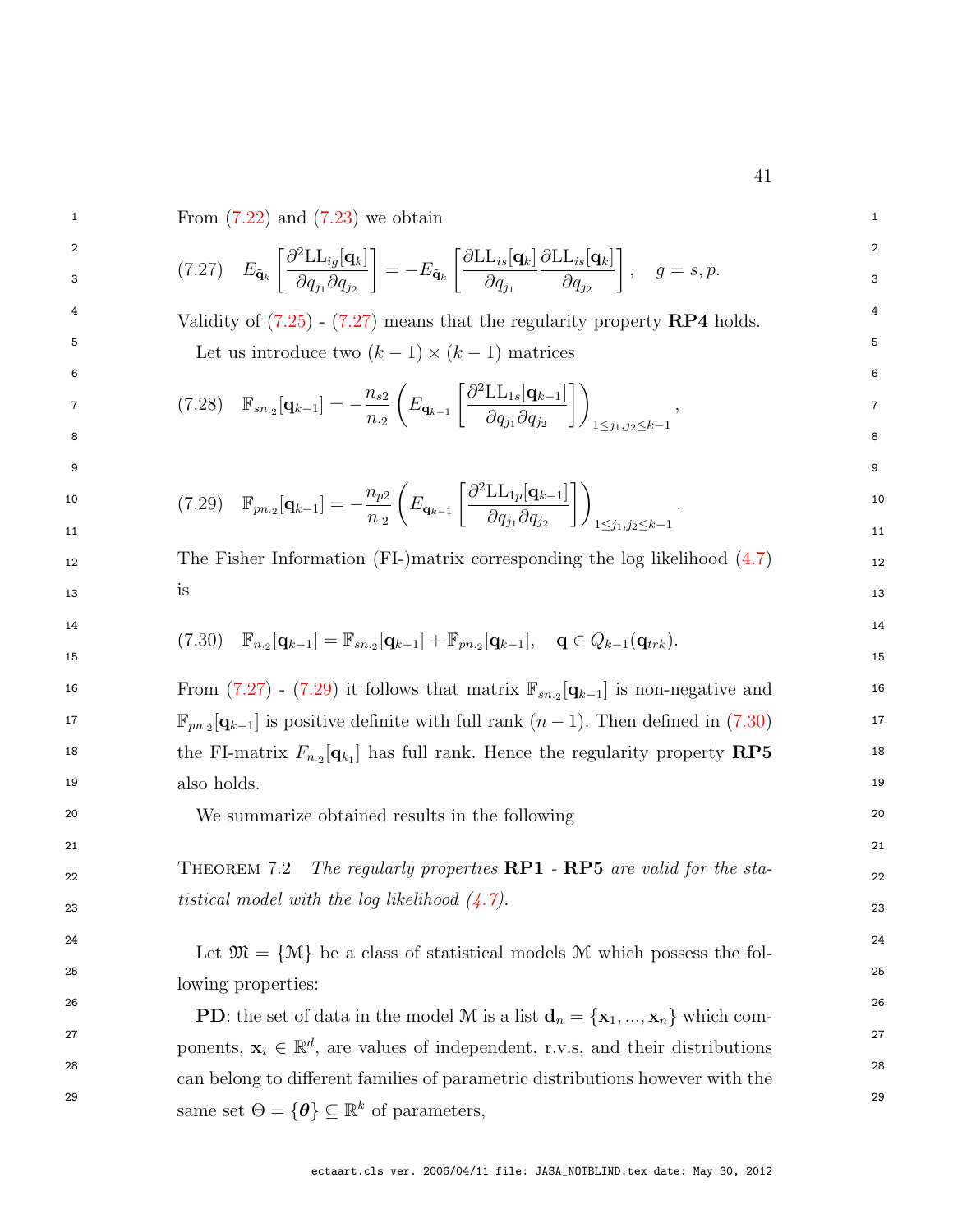<span id="page-43-1"></span><span id="page-43-0"></span>

| 1  | <b>PE</b> : there exists a consistent ML-estimate $\hat{\theta}_n$ of the true parameter $\theta_0 \in$                                                                 | 1              |
|----|-------------------------------------------------------------------------------------------------------------------------------------------------------------------------|----------------|
| 2  | $\Theta$ ;                                                                                                                                                              | 2              |
| 3  | <b>PR</b> : the log likelihoods of components $x_i \in d_n$ possess the standard                                                                                        | 3              |
| 4  | regularity properties, (similar with PR1 - PR5 stated in Section 4 and                                                                                                  | 4              |
| 5  | checked above in this Appendix.)                                                                                                                                        | 5              |
| 6  |                                                                                                                                                                         | 6              |
| 7  | <b>PROPOSITION 1</b> Let the properties PD, PE, PR be valid for a model                                                                                                 | $\overline{7}$ |
| 8  | $\mathcal{M} \in \mathfrak{M}$ . Then the distribution of normed deviations $\sqrt{n}(\tilde{\theta}_n - \theta_0)$ approaches,                                         | 8              |
| 9  | as $n \to \infty$ , with d-dimensional Normal distribution with the covariance                                                                                          | 9              |
| 10 | matrix equal to the inverse FI-matrix.                                                                                                                                  | 10             |
| 11 | This result is a convenient slight generalisation of a well known classical                                                                                             | 11             |
| 12 | result of R. Fisher, see Lehmann and Casella (1998), Ferguson (1996).                                                                                                   | 12             |
| 13 | Let us $\mathbf{d}_n^{\star c} = {\mathbf{x}_{\tilde{i}_1^{\star c}}, , \mathbf{x}_{\tilde{i}_r^{\star c}}}$ be resampled copy of the original data $\mathbf{d}_n$ .    | 13             |
| 14 | Then we can restate properties PD, PE and PR by using the resampled                                                                                                     | 14             |
| 15 | copies of data $\mathbf{d}_n^{\star c}$ instead of $\mathbf{d}_n$ . We denote these properties by $\mathbf{P} \mathbf{D}^{\star c}$ , $\mathbf{P} \mathbf{E}^{\star c}$ | 15             |
| 16 | and $\mathbf{PR}^{\star c}$ . For example, we have                                                                                                                      | 16             |
| 17 | $\mathbf{P} \mathbf{E}^{\star c}$ : there exits a consistent ML-estimate $\check{\theta}_n^{\star c}$ of the true parameter                                             | 17             |
| 18 | $\boldsymbol{\theta}_0 \in \Theta.$                                                                                                                                     | 18             |
| 19 |                                                                                                                                                                         | 19             |
| 20 | <b>PROPOSITION</b> 2 Let the properties PD, PE, PR and $PD^{\star c}$ , PE <sup><math>\star c</math></sup> , PR <sup><math>\star c</math></sup>                         | 20             |
| 21 | be valid for a model $\mathcal{M} \in \mathfrak{M}$ . Then the distributions of $\sqrt{n}(\check{\theta}_n - \theta_0)$ and                                             | 21             |
| 22 | $\sqrt{n}(\check{\theta}_n^{\star c} - \check{\theta}_n)$ are approaching each other in probability as $n \to \infty$ .                                                 | 22             |
| 23 |                                                                                                                                                                         | 23             |
| 24 | The Proposition 2 is valid for the considered statistical model with two-                                                                                               | 24             |
| 25 | step sampling design with self-selected rounded interval data.                                                                                                          | 25             |
| 26 | The Proposition 1 and 2 are proved in Belyaev and Nilsson (1997), see                                                                                                   | 26             |
| 27 | there Theorem $5$ and $6$ , in Nilsson (1998) there are also several applications                                                                                       | 27             |
| 28 | and detailed proofs. The asymptotic properties of resapled sums of indepen-                                                                                             | 28             |
| 29 | dent r.v.s are considered in Belyaev and Sjöstedt-de Luna (2000); Belyaev<br>(2003, 2007).                                                                              | 29             |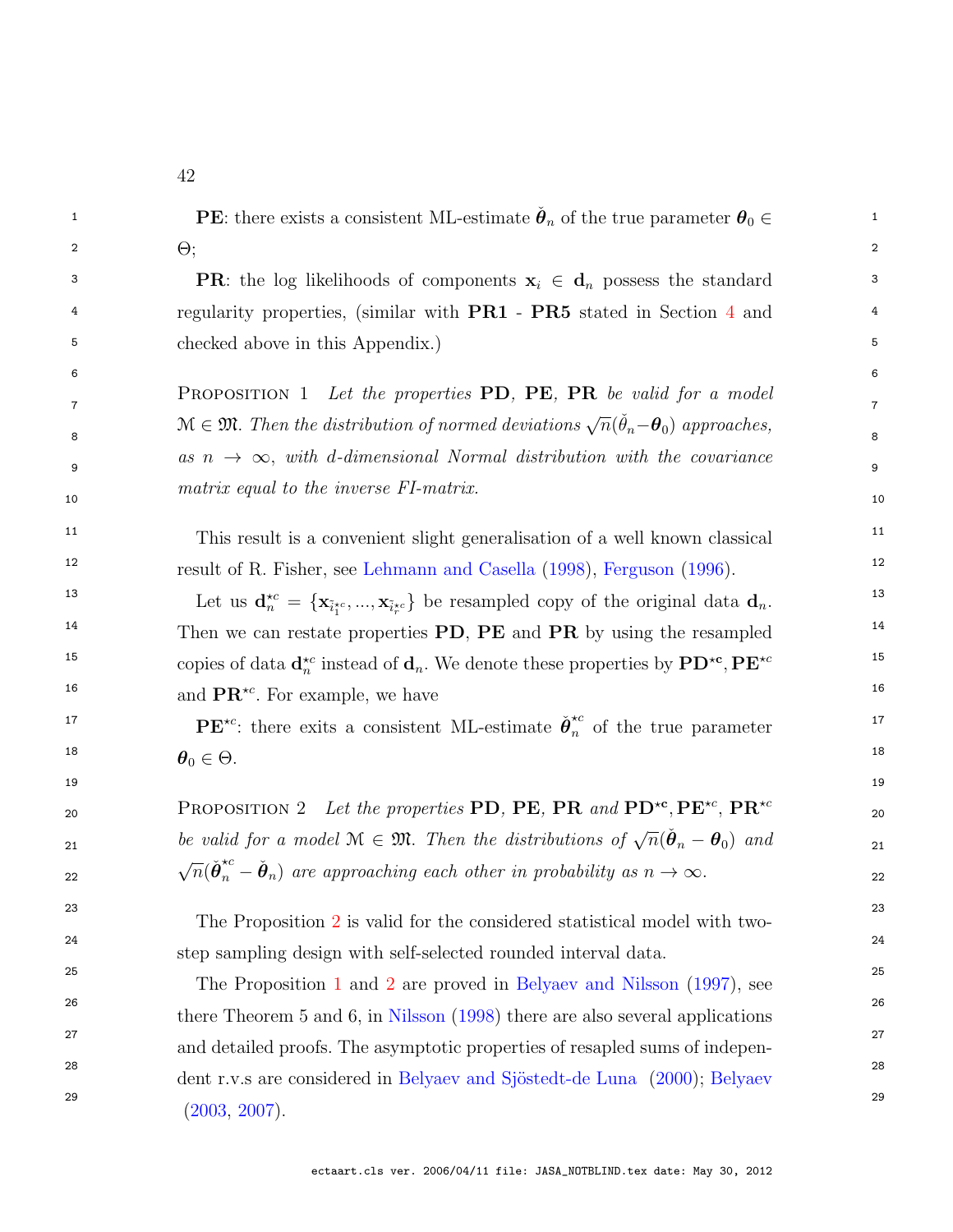<span id="page-44-13"></span><span id="page-44-12"></span><span id="page-44-11"></span><span id="page-44-10"></span><span id="page-44-9"></span><span id="page-44-8"></span><span id="page-44-7"></span><span id="page-44-6"></span><span id="page-44-5"></span><span id="page-44-4"></span><span id="page-44-3"></span><span id="page-44-2"></span><span id="page-44-1"></span><span id="page-44-0"></span>

| 1  | <b>REFERENCES</b>                                                                                                                                                      | $\mathbf{1}$     |
|----|------------------------------------------------------------------------------------------------------------------------------------------------------------------------|------------------|
| 2  |                                                                                                                                                                        | $\boldsymbol{2}$ |
| 3  | BELYAEV, Y. (2003): Necessary and sufficient conditions for consistency of resampling.                                                                                 | 3                |
| 4  | Research report, Center of Biostochastics. Swedish University of Agricultutal Sciences.                                                                                | 4                |
| 5  | http://biostochastics.slu.se/publikationer.                                                                                                                            | 5                |
| 6  | BELYAEV, Y. (2007): Resampling for Lifetime Distributions. In <i>Encyclopedia of Statistics</i>                                                                        | 6                |
|    | in Quality and Reliability, Ed. Rupper, F., Kennet, R., Faltin, F.W. John Wiley,                                                                                       |                  |
| 7  | Chichester, UK, 1653-1657.                                                                                                                                             | 7                |
| 8  | BELYAEV, Y. AND KRISTRÖM, B. (2010): Approach to Analysis of Self-selected Interval                                                                                    | 8                |
| 9  | Data. CERE Working Paper $\#2/2010$ .<br>BELYAEV, Y. AND KRISTRÖM, B. (2012): Analysis of contingent valuation data with self-                                         | 9                |
| 10 | selected ounded WTP-intervals collected by two-steps sampling plans. Proceedings of                                                                                    | 10               |
| 11 | the $9th$ Conference on Multivariate Statistics. Tartu, 2011. (In print).                                                                                              | 11               |
| 12 | BELYAEV, Y. AND NILSSON, L. (1997): Parametric Maximum Likelohood Estimators                                                                                           | 12               |
| 13 | and Resampling. Research report, N15. Department of Mathematical Statistics.                                                                                           | 13               |
| 14 | BELYAEV, Y. AND SJÖSTEDT-DE LUNA, S. (2000): Weakly approaching sequences of                                                                                           | 14               |
|    | random distributions. J. Applied Probability, 37, 807-822.                                                                                                             |                  |
| 15 | BRINKHUIS, J. AND TIHOMIROV, V. (2005): Optimization: Insights and Applications.                                                                                       | 15               |
| 16 | Princeton University Press, Princeton and Oxford.                                                                                                                      | 16               |
| 17 | BROBERG, T. AND BRÄNNLUND, R. (2008): An alternative interpretation of multiple                                                                                        | 17               |
| 18 | bounded WTP data-Certainty dependent payment card intervals. Resources Energy                                                                                          | 18               |
| 19 | Econ, doi:10.1016/j.reseneeco.2008.09.001.                                                                                                                             | 19               |
| 20 | DAVISON, A.C. AND HINKLEY, D. (1997): Bootstrap Methods and their Applications.                                                                                        | 20               |
| 21 | Cambridge University Press. Cambridge.                                                                                                                                 | 21               |
| 22 | FERGUSON, T.S. (1996): A Course in Large Sample Theory. Chapman & Hall, London.<br>FINK, A. (1985): How to ask survey questions. Thousand Oaks, CA: SAGE Publications. | 22               |
|    | Wiley, New York.                                                                                                                                                       |                  |
| 23 | GARTHWAITE, P.H., KADANE, J.B. AND A O'HAGAN (2004): "Elicitation" Tech-                                                                                               | 23               |
| 24 | nical Report 04/01, 2004, Open University. http://statistics.open.ac.uk/                                                                                               | 24               |
| 25 | TechnicalReports/Handbook-Elicitation.pdf                                                                                                                              | 25               |
| 26 | HOBBS, F. (2004): Age and Sex Composition, in Siegel, B. and Swansson,                                                                                                 | 26               |
| 27 | D. (eds), The methods and Materials of demography, Elserier Academic Press, San                                                                                        | 27               |
| 28 | Diego, CA, USA.                                                                                                                                                        | 28               |
| 29 | HURD, M.D., MCFADDEN, D., CHAND, H., GAN, L., MERRILL, A. AND ROBERTS, M.                                                                                              | 29               |
|    | (1998): Consumption and savings balances of the elderly: Experimental evidence on                                                                                      |                  |